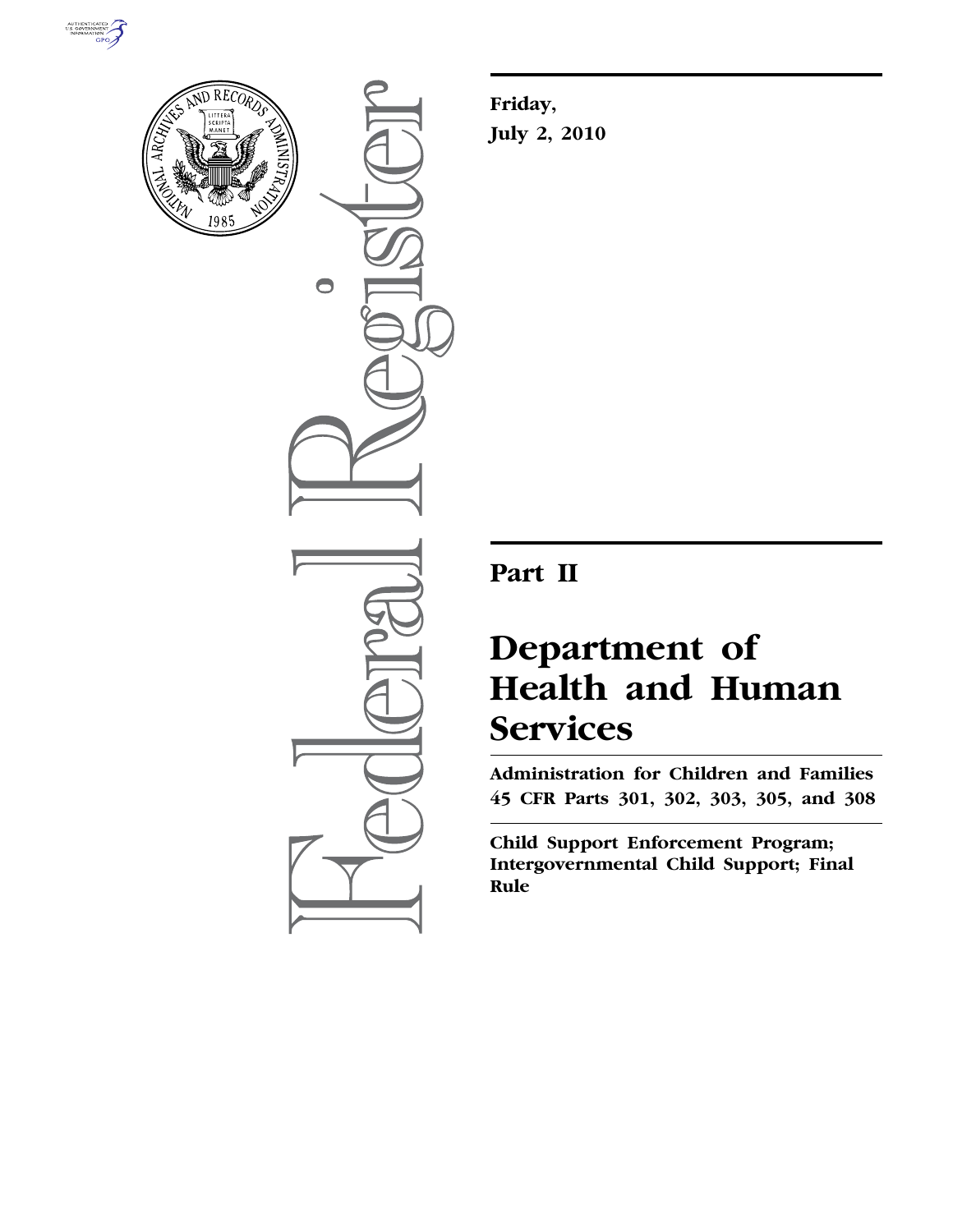## **DEPARTMENT OF HEALTH AND HUMAN SERVICES**

## **Administration for Children and Families**

## **45 CFR Parts 301, 302, 303, 305, and 308**

#### **RIN 0970–AC–37**

## **Child Support Enforcement Program; Intergovernmental Child Support**

**AGENCY:** Office of Child Support Enforcement (OCSE), Administration for Children and Families (ACF), Department of Health and Human Services.

## **ACTION:** Final rule.

**SUMMARY:** This rule revises Federal requirements for establishing and enforcing intergovernmental support obligations in Child Support Enforcement (IV–D) program cases receiving services under title IV–D of the Social Security Act (the Act). This final rule revises previous interstate requirements to apply to case processing in all intergovernmental cases; requires the responding State IV–D agency to pay the cost of genetic testing; clarifies responsibility for determining in which State tribunal a controlling order determination is made where multiple support orders exist; recognizes and incorporates electronic communication advancements; and makes conforming changes to the Federal substantial compliance audit and State selfassessment requirements.

**DATES:** This rule is effective January 3, 2011.

#### **FOR FURTHER INFORMATION CONTACT:**

LaShawn Williams, OCSE Division of Policy, 202–401–9386, e-mail: *Lashawn.williams@acf.hhs.gov*. Deaf and hearing impaired individuals may call the Federal Dual Party Relay Service at 1–800–877–8339 between 8 a.m. and 7 p.m. eastern time.

## **SUPPLEMENTARY INFORMATION:**

## **I. Statutory Authority**

Section 454(9), 42 U.S.C. 654(9), of the Act addresses interstate cooperation. These final rules are published under the authority granted to the Secretary of the U.S. Department of Health and Human Services (the Secretary) by section 1102 of the Act, 42 U.S.C. 1302. Section 1102 authorizes the Secretary to publish regulations, not inconsistent with the Act, which may be necessary for the efficient administration of the functions for which the Secretary is responsible under the Act. The Personal Responsibility and Work Opportunity

Reconciliation Act of 1996 (PRWORA) (Pub.L. 104–193), amended the Act by adding section 466(f), 42 U.S.C. 666(f), which mandated that all States have in effect by January 1, 1998, the Uniform Interstate Family Support Act (UIFSA) as approved by the American Bar Association on February 9, 1993, and as in effect on August 22, 1996, including any amendments officially adopted as of such date by the National Conference of Commissioners on Uniform State Laws (NCCUSL). PRWORA also added sections 454(32) and 459A of the Act, 42 U.S.C. 654(32) and 659a, requiring State IV–D agencies to provide services in international cases and authorizing the Secretary of the Department of State (DOS), with the concurrence of the Secretary, to enter into bilateral arrangements with foreign countries for child support enforcement, respectively. The Federal Full Faith and Credit for Child Support Orders Act of 1994 (FFCCSOA), 28 U.S.C. 1738B, as amended by PRWORA, requires each State and Tribe to enforce, according to its terms, a child support order issued by a court or administrative authority of another State or Tribe (*See* OCSE–AT– 02–03). Further, section 455(f) of the Act, 42 U.S.C. 655(f), which authorized direct funding of Tribal Child Support Enforcement programs, was added by PRWORA and amended by the Balanced Budget Act of 1997 (Pub. L. 105–33).

#### **II. Background**

#### *A. Nature of the Problem*

The Child Support Enforcement (CSE) program is a Federal/State/Tribal/local partnership established to help families by ensuring that parents support their children even when they live apart. Payment of child support increases family income and promotes child wellbeing. Child support has become one of the most substantial income supports for low-income families who receive it. All States and territories run a IV–D program.

On March 30, 2004, the IV–D program expanded its scope to include federallyrecognized American Indian Tribes and Tribal organizations with approved Tribal IV–D programs through the Final Rule on Tribal Child Support Enforcement Programs (45 CFR part 309). Currently, thirty-six Tribes operate a comprehensive child support program and nine Tribes operate a start-up program funded under title IV–D of the Social Security Act. From 2004 to 2008, Comprehensive Tribal IV–D programs collected more than \$83.3 million in child support. The Tribal IV–D program continues to grow as more federallyrecognized Tribes and Tribal

organizations apply for OCSE funding to operate Tribal IV–D programs.

The complexities of child support enforcement are compounded when parents reside in different jurisdictions and the interjurisdictional caseload is substantial. In FY 2008, over a million cases were sent from one State to another. This number does not include cases where a single State established or enforced a support obligation against a nonresident using long-arm jurisdiction or direct enforcement remedies without involving another IV–D agency. Additionally, in FY 2008, interstate collections increased 13.2 percent over FY 2004 collections.

The enactment of UIFSA by States and nearly a decade of State experience under this uniform law, as well as the passage of FFCCSOA, have served to harmonize the interjurisdictional legal framework. Expanded use of long-arm jurisdiction, administrative processes, and direct income withholding have been instrumental in breaking down barriers and improving interstate child support. As a result, the former regulations governing interstate cases are outdated. While they broadly addressed UIFSA, they did not fully reflect the legal tools available under that Act, other Federal mandates and remedies, improved technology, or IV– D obligations in Tribal and international cases.

Additionally, although our regulatory authority extends only to States and Tribes operating IV–D programs, the IV– D caseload includes cases from Tribal IV–D programs, other States, and other countries. The creation of the Tribal IV– D program pursuant to section 455(f) of the Act and implementing regulations at 45 CFR part 309, and the central role of OCSE and State IV–D agencies in international cases under section 459A of the Act, highlight the need to refocus interstate regulations to address requirements for State IV–D programs' processing of intergovernmental IV–D cases.

## *B. Current Law on Intergovernmental Case Processing*

## 1. Uniform Interstate Family Support Act (UIFSA)

UIFSA is a comprehensive model Act focusing on the interstate establishment, modification, and enforcement of support obligations. As indicated earlier, section 466(f) of the Act requires all States to enact UIFSA as approved by the American Bar Association on February 9, 1993, as in effect on August 22, 1996, including any amendments officially adopted as of such date by NCCUSL.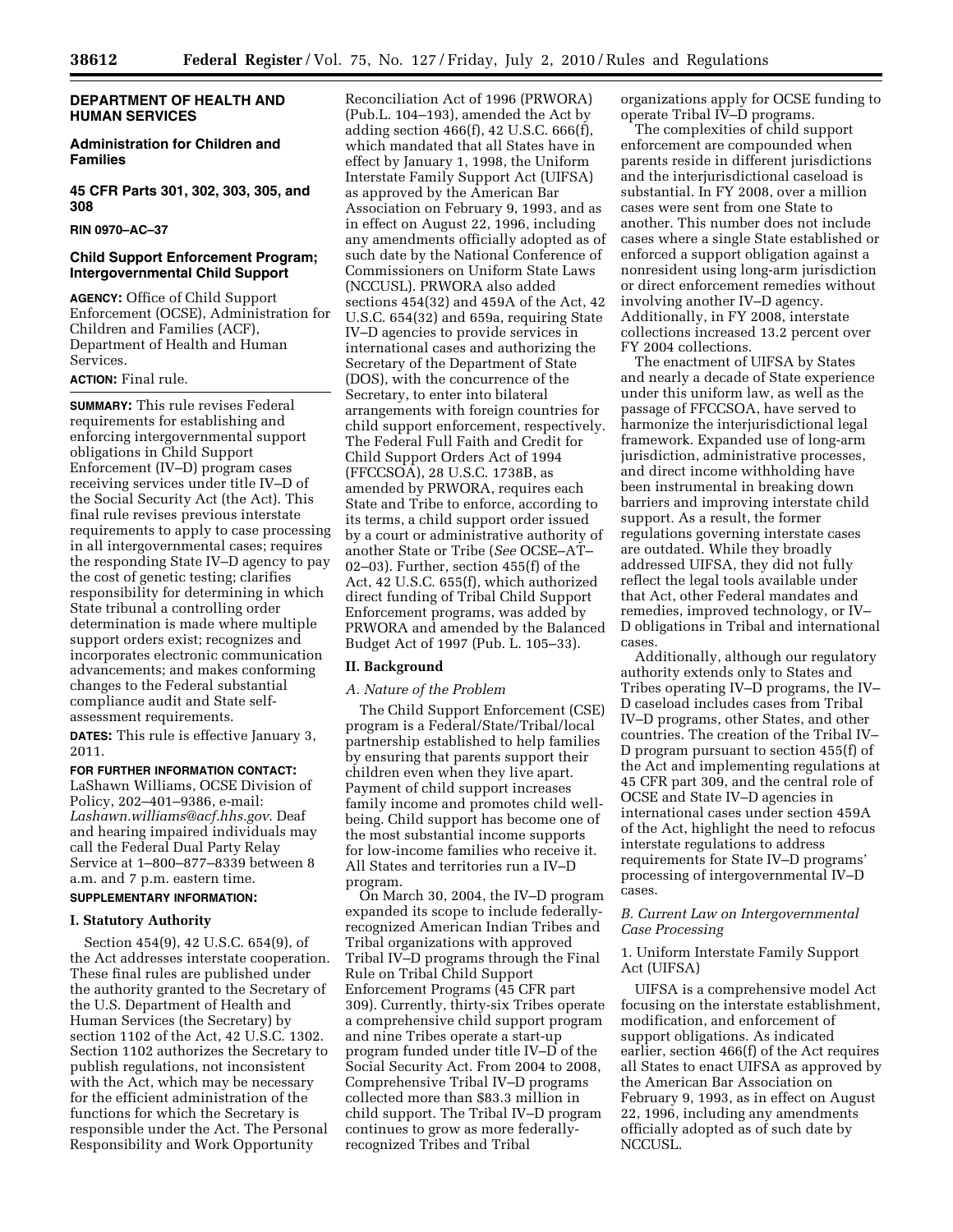Many of UIFSA's provisions provide solutions to the problems inherent with the interstate establishment and enforcement of child support obligations. For example, UIFSA covers all cases where the custodial and noncustodial parents reside in different States. In addition to traditional Stateto-State legal actions, it provides for long-arm jurisdiction to establish paternity or child support, continuing jurisdiction by a State to enforce an existing support order, and one-state enforcement remedies such as direct income withholding. UIFSA contains enhanced evidentiary provisions, including use of teleconferencing, electronic transmission, and federallymandated forms. It precludes the entry of a new (*de novo*) support order where a valid order exists, ending the longstanding practice of establishing multiple support orders, and strictly prescribes when a State has the authority to modify the child support order of another State, Tribe, or country.

UIFSA introduced the principle of continuing, exclusive jurisdiction (CEJ) to child support. CEJ requires that only one valid current support order may be in effect at any one time. As long as one of the individual parties or the child continues to reside in the issuing State, and as long as the parties do not agree to transfer the case to another jurisdiction, the issuing tribunal's authority to modify its order is continuing and exclusive. Jurisdiction to modify an order may be lost only if all the relevant persons have permanently left the issuing State or if the parties file a written consent to transfer jurisdiction of the case to the tribunal of another State. UIFSA provides that the one order remains in effect as the family or its individual members move from one State to another.

UIFSA includes a transitional procedure for the eventual elimination of existing multiple support orders in an expeditious and efficient manner. To begin the process toward a one-order system, UIFSA provides a relatively straight-forward decision matrix designed to identify a single valid order that is entitled to prospective enforcement in every State. This process is referred to as determination of controlling order (DCO). UIFSA specifies in detail how the DCO should be made. If only one child support order exists, it is the controlling order irrespective of when and where it was issued and whether any of the individual parties or the child continues to reside in the issuing State.

UIFSA is currently State law in all 50 States, the District of Columbia and the

territories. Twenty-one States have adopted the 2001 amendments and received a State Plan exemption under section 466(d) of the Act, 42 U.S.C. 666(d), from OCSE allowing use of the 2001 provisions. Currently, three States have adopted UIFSA (2008), with the effective date of the amendments delayed until the Hague Convention on the International Recovery of Child Support and Other Forms of Family Maintenance, Nov. 23, 2007, is ratified and the U.S. deposits its instrument of ratification. OCSE does not require that these States request an exemption.

2. One-State Approaches to Interstate Case Processing

Historically, IV–D agencies have sought to resolve cases involving nonresident noncustodial parents by using the State's statutory authority to obtain or retain personal jurisdiction over the out-of-state party. The authority of a State to subject a nonresident to its laws is set out in State statutes, subject to the due process provisions of the U.S. Constitution. As described earlier, UIFSA is a State law, containing both an expansive long-arm provision (section 201), continuing, exclusive jurisdiction to modify an existing support order, and continuing, although not exclusive, jurisdiction to enforce an existing order (*e.g.* sections 205 and 206). Since 1984, States have been required to adopt procedures for enforcing the income withholding orders of another State (section  $466(b)(9)$  of the Act, 42 U.S.C. 466(b)(9)). UIFSA authorizes direct income withholding, allowing a State to serve directly the obligor's employer in the other State with the income withholding order/notice (*e.g.* sections 501 and 502). These provisions afford IV–D agencies a greater opportunity to use one-state remedies in factuallyappropriate cases, rather than involving a second State. As discussed later, cooperation among States in requesting and providing limited services, such as quick locate, coordination of genetic testing, and facilitation of gathering and transmitting evidence, makes the use of one-state remedies more robust.

3. Tribal IV–D and International Child Support Enforcement

PRWORA authorized direct funding of Tribes and Tribal organizations for operating child support enforcement programs under section 455(f) of the Act, 42 U.S.C. 655(f). The U.S. Department of Health and Human Services (the Department) acknowledges the special government-to-government relationship between the Federal Government and federally-recognized Tribes in the implementation of the

Tribal provisions of PRWORA. The direct Federal funding provisions provide Tribes with an opportunity to administer their own IV–D programs to meet the needs of children and their families. A Tribal IV–D agency must specify in its Tribal IV–D plan that the Tribal IV–D agency will:

• Extend the full range of services available under its IV–D plan to respond to all requests from, and cooperate with, State and other Tribal IV–D agencies; and

• Recognize child support orders issued by other Tribes and Tribal organizations, and by States, in accordance with the requirements under the FFCCSOA, 28 U.S.C. 1738B. (*See* 45 CFR 309.120).

Likewise, as stated in 45 CFR 302.36(a)(2), a State must extend the full range of services available under its IV–D plan to cases referred from Tribal IV–D programs.

Regarding international cases, section 459A of the Act, 42 U.S.C. 659a authorizes the Department of State (DOS), with the concurrence of the Secretary, to enter into bilateral arrangements with foreign countries for child support enforcement. To date, the U.S. has Federal-level arrangements with fourteen countries and eleven Canadian Provinces and Territories. Information about these arrangements and guidance on working international cases is on the OCSE international Web site: *http://www.acf.hhs.gov/programs/ cse/international/*.

UIFSA recognizes the importance of the Tribes and foreign countries to provide for their children. Under UIFSA the term "State" includes Indian Tribes (section 101(19)). The definition of "State" in UIFSA (2001) (section 102(21)) also includes foreign countries or political subdivisions that have been declared to be a foreign reciprocating country or political subdivision under Federal law or that have established a reciprocal agreement for child support with a U.S. State. While UIFSA governs State child support proceedings, it does not govern child support activities in other countries or Tribes.

#### *C. Need for and Purpose of This Rule*

The interstate regulations that appeared in 45 CFR 303.7 prior to the publication of this rule were originally effective February 22, 1988. Many changes have taken place in the IV–D program since 1988, including the passage of UIFSA, PRWORA, and FFCCSOA (28 U.S.C. 1738B).

State IV–D agencies have more authority to take actions directly across State lines than they used to. Because they have the authority to bypass IV–D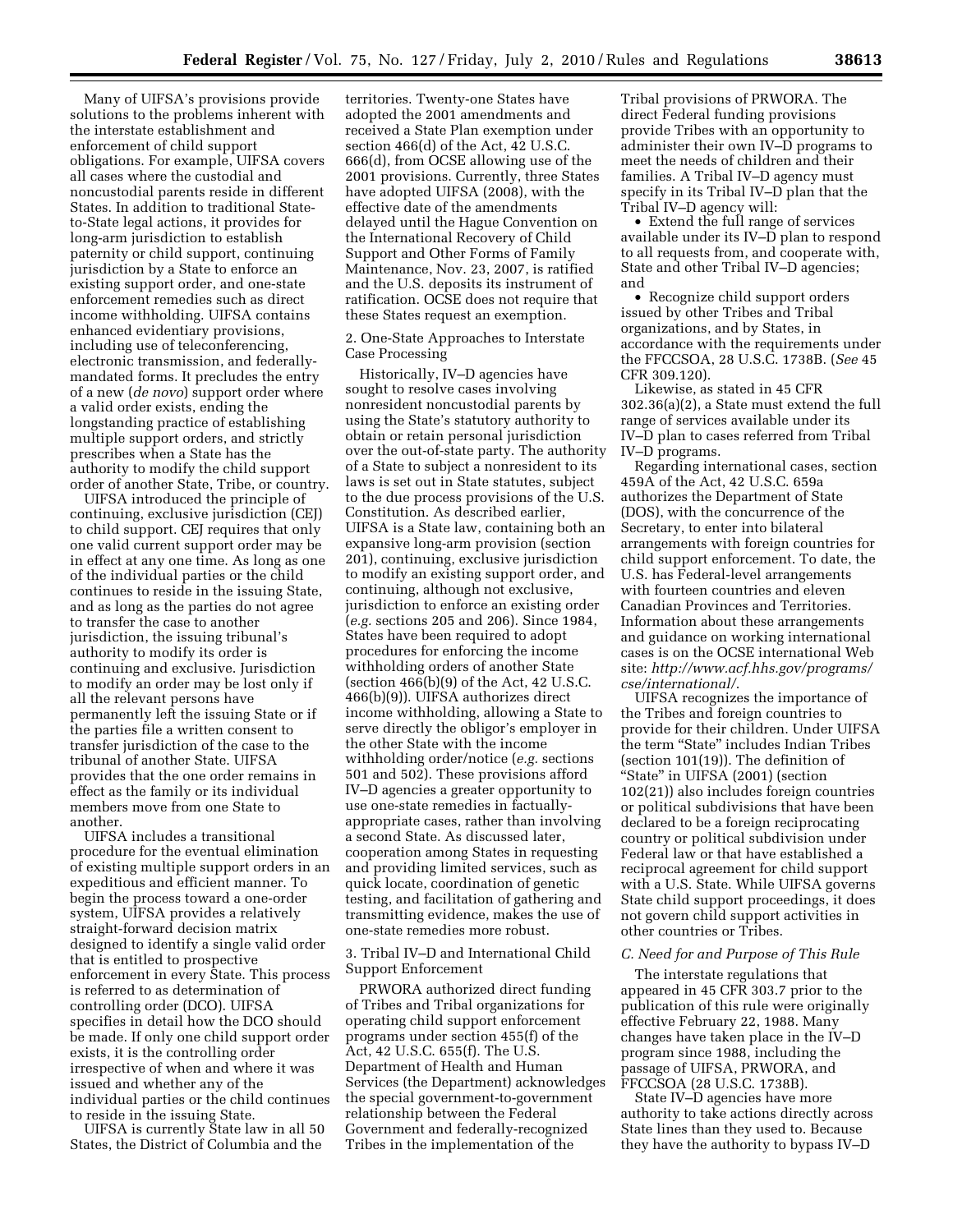agencies in other States, confusion can sometimes arise on the part of custodial and noncustodial parents, employers, and State IV–D workers about correct arrearage balances and how to account for collections. It is to address these issues and otherwise update the interstate regulations that we revised 45 CFR 303.7.

This rule extensively reorganizes the 1988 interstate regulations at 45 CFR 303.7 to clarify and streamline case processing responsibilities in intergovernmental cases, incorporating both optional and required procedures under PRWORA and enhanced technology, particularly in the area of communications. We also responded to specific changes requested by State IV– D agencies, for example, by revising responsibility for advancing the cost of genetic testing. The rule addresses case processing ambiguities raised by practitioners regarding determination of controlling orders, interstate income withholding, and case closure rules in 45 CFR 303.11. Finally, the rule makes conforming changes to the Federal substantial compliance audit (45 CFR 305.63) and State self-assessment requirements (45 CFR 308.2).

## **III. Provisions of the Regulation and Changes Made in Response to Comments**

The following is a summary of the regulatory provisions included in this final rule. The Notice of Proposed Rulemaking (NPRM) was published in the **Federal Register** on December 8, 2008 (73 FR 74408). The comment period ended February 6, 2009. During the comment period, we received 25 sets of comments. In general, the commenters were supportive of changes in the proposed rule to update and revise the rules for intergovernmental cases.

With a few exceptions explained in the applicable sections, we have substituted "intergovernmental" in lieu of ''interstate'' throughout these provisions. The term encompasses not only IV–D cases between States, but also all IV–D cases where the parents reside in different jurisdictions, including cases between a State and Tribal IV–D program, cases between a State and a foreign country under sections 454(32) and 459A of the Act, and cases where the State has asserted authority over a nonresident under long-arm jurisdiction. Please note that while this intergovernmental regulation applies to all cases involving referrals for services between States and other States, Tribes, or countries, the intergovernmental rule also applies more broadly to include some cases where a referral has not been

made. Specifically, the rule also applies to instances when an initiating agency is either engaging in preliminary factfinding activities, such as taking steps toward getting a determination of controlling order, or is deciding whether to use a one-State approach and/or has requested services from another agency using a one-state approach.

Specific changes made in response to comments are discussed in more detail under the Response to Comments section of this preamble.

#### **Part 301—State Plan Approval and Grant Procedures**

## *Section 301.1—General Definitions*

This rule adds definitions of terms used in program regulations. In this section of the preamble, we have grouped the new definitions by topic for a more coherent discussion, rather than alphabetically as they will appear in § 301.1.

Two definitions pertain particularly to international child support case processing. We define *Country* to include both a foreign reciprocating country (FRC) and any foreign country (or political subdivision thereof) with which a State has entered into a reciprocal arrangement pursuant to section 459A(d) of the Act. We also define *Central Authority* as the agency designated by a government to facilitate support enforcement with an FRC. The Federal statute requires that the country with which a Federal-level agreement is entered establish a central authority to facilitate implementation of support establishment and enforcement in cases involving residents of the U.S.

In the final rule, in response to comments, we edited the proposed definition of *Intergovernmental IV–D case* to make the wording parallel to the definition for *Interstate IV–D case,*  discussed below, since the concepts are similar. Also in response to comments, we clarified that an intergovernmental IV–D case also may include cases in which the State is seeking only to collect assigned arrearages, and may no longer involve the parents and children. In this final rule, the definition for *Intergovernmental IV–D case* reads as follows: ''*Intergovernmental IV–D case*  means a IV–D case in which the noncustodial parent lives and/or works in a different jurisdiction than the custodial parent and child(ren) that has been referred by an initiating agency to a responding agency for services. An intergovernmental IV–D case may include any combination of referrals between States, Tribes, and countries. An intergovernmental IV–D case also may include cases in which a State

agency is seeking only to collect support arrearages, whether owed to the family or assigned to the State.''

To identify cases in which the State IV–D agency's responsibility extends only to cases involving two or more States, we define *Interstate IV–D case.*  In response to comments, we made several changes to the definition of *Interstate IV–D case* by removing the concept of one-state interstate from the definition, clarifying that there has to be a referral between States, and including cases in which the State is seeking only to collect assigned arrearages. In this final rule, *Interstate IV–D case* means ''a IV–D case in which the noncustodial parent lives and/or works in a different State than the custodial parent and child(ren) that has been referred by an initiating State to a responding State for services. An interstate IV–D case also may include cases in which a State is seeking only to collect support arrearages, whether owed to the family or assigned to the State.''

In response to comments, OCSE omitted the proposed definition for *One-state interstate IV–D case* and removed reference to the phrase in the final rule. We have added, however, the definition for *One-state remedies,* which includes both long-arm and direct enforcement techniques. In the final rule, use of *One-state remedies* means ''the exercise of a State's jurisdiction over a non-resident parent or direct establishment, enforcement, or other action by a State against a non-resident parent in accordance with the long-arm provision of UIFSA or other State law.''

*Uniform Interstate Family Support Act* (UIFSA) means ''the model act promulgated by the National Conference of Commissioners on Uniform State Laws (NCCUSL) and mandated by section 466(f) of the Act to be in effect in all States.''

The definitions of *Initiating agency*  and *Responding agency* establish a common understanding in the context of all intergovernmental IV–D cases. In response to comments, *Initiating agency*  is no longer defined as an agency that has referred a case to another agency; but instead as an agency in which an individual has applied for or is receiving services. The definition now reads, ''a State or Tribal IV–D agency or an agency in a country, as defined in this rule, in which an individual has applied for or is receiving services.''

*Responding agency* means ''the agency that is providing services in response to a referral from an initiating agency in an intergovernmental IV–D case.'' Although the definitions are inclusive, the requirements in this rule only apply to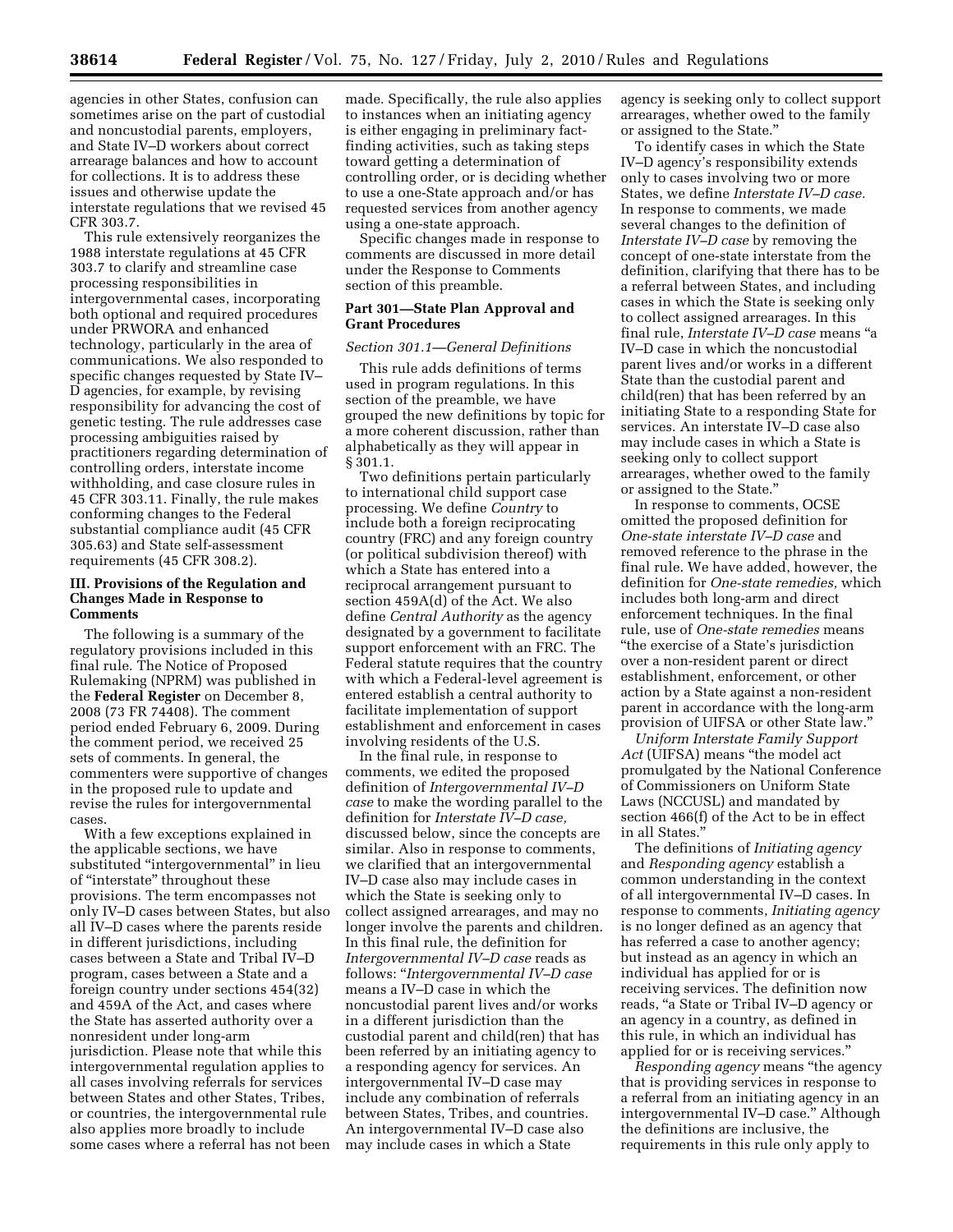State IV–D programs, not Tribal IV–D programs or other countries.

Two other terms flow principally from UIFSA: *Tribunal* and *Controlling Order State. Tribunal* means ''a court, administrative agency, or quasi-judicial entity authorized under State law to establish, enforce, or modify support orders or to determine parentage.''

Because of the need to determine the controlling order in multiple order situations, we responded to requests from our partners to set out State IV–D responsibilities when multiple support orders exist in an interstate case. The rules regarding determination of controlling order (DCO) are contained in § 303.7. We define *Controlling Order State* as ''the State in which the only order was issued or, where multiple orders exist, the State in which the order determined by a tribunal to control prospective current support pursuant to the UIFSA was issued.''

The definition of *Form* accommodates new storage and transmission technologies as they become available. In response to comments, we updated the name of the income withholding form that is mentioned within the definition. The definition reads, ''*Form*  means a federally-approved document used for the establishment and enforcement of support obligations whether compiled or transmitted in written or electronic format, including but not limited to the Income Withholding for Support form, and the National Medical Support Notice. In interstate IV–D cases, such forms include those used for child support enforcement proceedings under UIFSA. *Form* also includes any federallymandated IV–D program reporting form, where appropriate.'' Current versions of these forms are located on the OCSE Web site at *http://www.acf.hhs.gov/ programs/cse/forms/.* 

#### **Part 302—State Plan Requirements**

## *Section 302.36—Provision of Services in Intergovernmental IV–D Cases*

Former § 302.36 addressed State plan requirements in interstate and Tribal IV–D cases. We made changes to both the heading and the body of the section to address international IV–D cases. The changes clarify that a State must provide services in all intergovernmental IV–D cases as we defined that term in § 301.1.

Paragraph (a)(1) requires the State plan to: "provide that, in accordance with § 303.7 of this chapter, the State will extend the full range of services available under its IV– $\overline{D}$  plan to: (1) Any other State.'' Paragraph (a)(2) requires States to provide services to Tribal IV– D programs. Paragraph (a)(3) requires

that the full range of services also be provided to: ''Any country as defined in § 301.1 of this chapter.'' In the final rule, we corrected the regulatory citation for the definition of the term ''Country'' by replacing § 303.1 with § 301.1. Section 302.36(b) is revised by substituting ''intergovernmental'' for ''interstate'' and amending the reference to State central registry responsibilities to § 303.7(b), consistent with changes we made to § 303.7.

#### **Part 303—Standards for Program Operations**

## *Section 303.7—Provision of Services in Intergovernmental IV–D Cases*

We reorganized § 303.7 to clarify IV– D agency responsibilities and to expand the scope from interstate to all intergovernmental IV–D cases, as defined by § 301.1. In many cases, existing paragraphs were moved with minor language changes only to improve readability. Other paragraphs of this section were revised to either shift responsibility between the initiating and responding agencies or address new case processing responsibilities.

The heading of § 303.7 substitutes "intergovernmental" for "interstate."

*(a) General responsibilities* 

Paragraph (a) contains requirements that apply to States, irrespective of the IV–D agency's role in the case as either an initiating or responding agency.

Paragraph (a)(1) requires a IV–D agency to: ''Establish and use procedures for managing its intergovernmental IV– D caseload that ensure provision of necessary services as required by this section and include maintenance of necessary records in accordance with § 303.2 of this part.'' This is a general responsibility of all IV–D agencies.

Similarly, § 303.7(a)(2) and (3) require the IV–D agency to periodically review program performance for effectiveness and to ensure adequate organizational structure and staffing to provide services in intergovernmental cases.

Section  $303.7(a)(4)$  requires the IV–D agency to: ''Use federally-approved forms in intergovernmental IV–D cases, unless a country has provided alternative forms as part of a chapter of *A Caseworker's Guide to Processing Cases with Foreign Reciprocating Countries.* When using a paper version, this requirement is met by providing the number of complete sets of required documents needed by the responding agency, if one is not sufficient under the responding agency's law.'' In response to comments, we now mention the possibility that an FRC may request a State use a particular FRC-specific form. Also in response to comments, we

added the second sentence of § 303.7(a)(4) to require the initiating State IV–D agency, when it sends a paper version of the required documents, to send the number of sets needed by the responding State if one copy is not sufficient under the responding State's law.

Section 303.7(a)(5) requires IV–D agencies to: ''Transmit requests for information and provide requested information electronically to the greatest extent possible.'' In response to comments, we removed the proposed phrase ''in accordance with instructions issued by the Office.'' Nevertheless, OCSE may provide instructions to States if deemed necessary and appropriate.

In response to State comments, we clarified in the rule the responsibilities of IV–D agencies to determine which of multiple current support orders is controlling prospectively. Section 303.7(a)(6) includes a general responsibility which requires all IV–D agencies to: ''Within 30 working days of receiving a request, provide any order and payment record information requested by a State IV–D agency for a controlling order determination and reconciliation of arrearages, or notify the State IV–D agency when the information will be provided.'' In response to concerns by commenters that 30 working days may be inadequate, we added an option in § 303.7(a)(6) to notify the State IV–D agency when the information will be provided if there is a delay.

Section 303.7(a)(7) requires IV–D agencies to: ''Notify the other agency within 10 working days of receipt of new information on an intergovernmental case.''

Section 303.7(a)(8) requires all IV–D agencies to: ''Cooperate with requests for the following limited services: quick locate, service of process, assistance with discovery, assistance with genetic testing, teleconferenced hearings, administrative reviews, high-volume automated administrative enforcement in interstate cases under section 466(a)(14) of the Act, and copies of court orders and payment records. Requests for other limited services may be honored at the State's option.'' In response to comments, the final rule specifies the limited services that State IV–D agencies must provide if requested and adds that State IV–D agencies have the option to honor requests for other types of limited services.

*(b) Central registry* 

Section 303.7(b)(1) provides: "The State IV–D agency must establish a central registry responsible for receiving, transmitting, and responding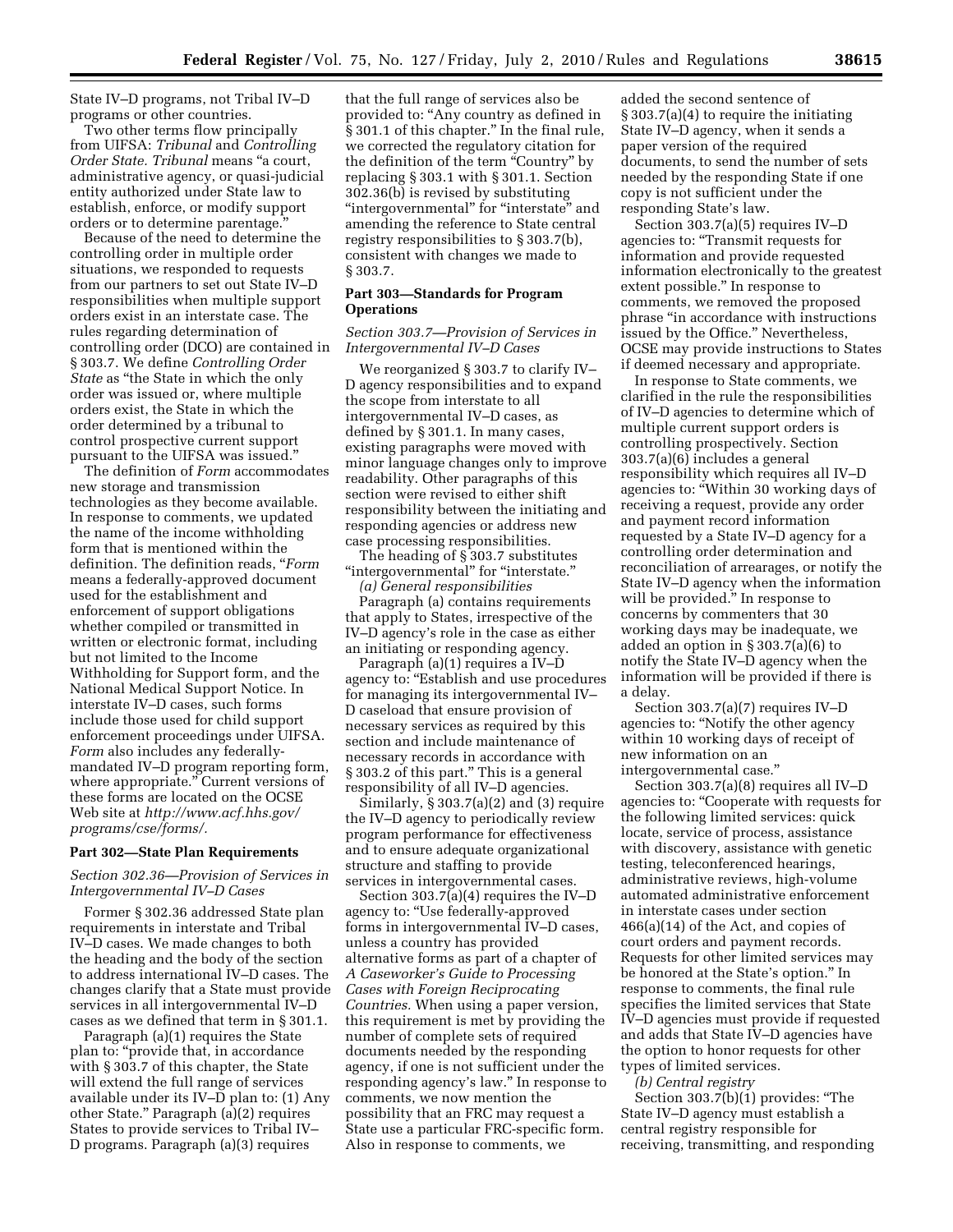to inquiries on all incoming intergovernmental IV–D cases.''

Paragraph (b)(2) requires that the State's central registry must: ''Within 10 working days of receipt of an intergovernmental IV–D case,'' take the following four actions: "(i) Ensure that the documentation submitted with the case has been reviewed to determine completeness; (ii) Forward the case for necessary action either to the central State Parent Locator Service for location services or to the appropriate agency for processing; (iii) Acknowledge receipt of the case and request any missing documentation; and (iv) Inform the initiating agency where the case was sent for action.<sup>'</sup>

Paragraph (b)(3) requires: "If the documentation received with a case is incomplete and cannot be remedied by the central registry without the assistance of the initiating agency, the central registry must forward the case for any action that can be taken pending necessary action by the initiating agency.'' In response to comments, we replaced ''inadequate'' with ''incomplete.''

Paragraph (b)(4) requires the central registry to: "respond to inquiries from initiating agencies within 5 working days of receipt of the request for a case status review.''

*(c) Initiating State IV–D agency responsibilities* 

The first step in deciding whether a determination of controlling order (DCO) is necessary is to identify all support orders. Accordingly, § 303.7(c)(1) adds the requirement that an initiating agency must first: ''Determine whether or not there is a support order or orders in effect in a case using the Federal and State Case Registries, State records, information provided by the recipient of services, and other relevant information available to the State.''

In paragraph  $(c)(2)$ , the initiating agency must: ''Determine in which State a determination of the controlling order and reconciliation of arrearages may be made where multiple orders exist.'' If more than one State tribunal has the jurisdiction to determine the controlling order, pursuant to paragraph (c)(4)(i), the initiating agency must decide which State IV–D agency should file for such relief.

Under paragraph (c)(3), the initiating agency must: ''Determine whether the noncustodial parent is in another jurisdiction and whether it is appropriate to use its one-state remedies to establish paternity and establish, modify, and enforce a support order, including medical support and income withholding.''

Under § 303.7(c)(4), in response to comments, we made additional clarifying changes. The final rule specifies that: ''Within 20 calendar days of completing the actions required in paragraphs (1) through (3), and, if appropriate, receipt of any necessary information needed to process the case,'' the initiating agency must under paragraph (c)(4)(i), if multiple orders are in existence and identified under paragraph (c)(1), "ask the appropriate intrastate tribunal, or refer the case to the appropriate responding State IV–D agency, for a determination of the controlling order and a reconciliation of arrearages if such a determination is necessary.'' In addition, within the 20 calendar-days time frame, under paragraph (c)(4)(ii), the initiating agency must "refer any intergovernmental IV-D case to the appropriate State Central Registry, Tribal IV–D program, or Central Authority of a country for action, if one-state remedies are not appropriate.''

Section 303.7(c)(5) requires the initiating agency to: "Provide the responding agency sufficient, accurate information to act on the case by submitting with each case any necessary documentation and intergovernmental forms required by the responding agency.'' Similarly, § 303.7(c)(6) requires the initiating agency to: ''Within 30 calendar days of receipt of the request for information, provide the responding agency with an updated intergovernmental form and any necessary additional documentation, or notify the responding agency when the information will be provided.''

Section 303.7(c)(7) requires the initiating agency to: ''Notify the responding agency at least annually, and upon request in an individual case, of interest charges, if any, owed on overdue support under an initiating State order being enforced in the responding jurisdiction.'' In response to comments on the proposed rule, we added a requirement to provide notice annually, rather than quarterly as previously proposed in the NPRM, and upon request in an individual case.

Under paragraph (c)(8), the initiating State agency must: ''Submit all past-due support owed in IV–D cases that meet the certification requirements under § 303.72 of this part for Federal tax refund offset.'' As explained under the discussion in response to comments, we deleted the proposed requirement that only the initiating State could submit past-due support for other Federal remedies, such as administrative offset or passport denial. In the proposed rule, we expressly assigned responsibility in an interstate case to the initiating

agency to submit qualifying past-due support for all Federal remedies, consistent with submittal rules for Federal tax refund offset under § 303.72(a)(1). Our intent was to avoid both States submitting the same arrearage in a single case; however, we have learned that there may be situations where the responding State IV–D agency may submit the case that it is working on behalf of the initiating State IV–D agency for administrative offset, passport denial, Federal insurance match, and Multi State Financial Institution Data Match (MSFIDM) on its own, or at the initiating State IV–D agency's request. Therefore, under paragraph (c)(8) in the final rule, the initiating State IV–D agency must: ''Submit all past-due support owed in IV–D cases that meet the certification requirements under § 303.72 of this part for Federal tax refund offset.''

Section 303.7(c)(9) requires that the initiating State must send a request for a review of a support order and supporting documentation within 20 calendar days of determining that such a request is required.

Section 303.7(c)(10) requires the initiating State to: ''Distribute and disburse any support collections received in accordance with this section and §§ 302.32, 302.51, and 302.52 of this chapter, sections 454(5), 454B, 457, and 1912 of the Act, and instructions issued by the Office.''

Section 303.7(c)(11) requires an initiating State agency to: ''Notify the responding agency within 10 working days of case closure that the initiating State IV–D agency has closed its case pursuant to § 303.11 of this part, and the basis for case closure.'' In response to comments, we added the phrase, "and the basis for case closure.''

Paragraph (c)(12) addresses the issue of duplicate withholding notices/orders for the same obligor being sent to the obligor's employer by both the initiating and responding States in the same interstate case. We are requiring the initiating agency under paragraph (c)(12) to: ''Instruct the responding agency to close its interstate case and to stop any withholding order or notice the responding agency has sent to an employer before the initiating State transmits a withholding order or notice, with respect to the same case, to the same or another employer unless the two States reach an alternative agreement on how to proceed.'' The phrase ''with respect to the same case'' was added to the final rule for clarity. This procedure will avoid duplicate State income withholding orders or notices; however, there is nothing in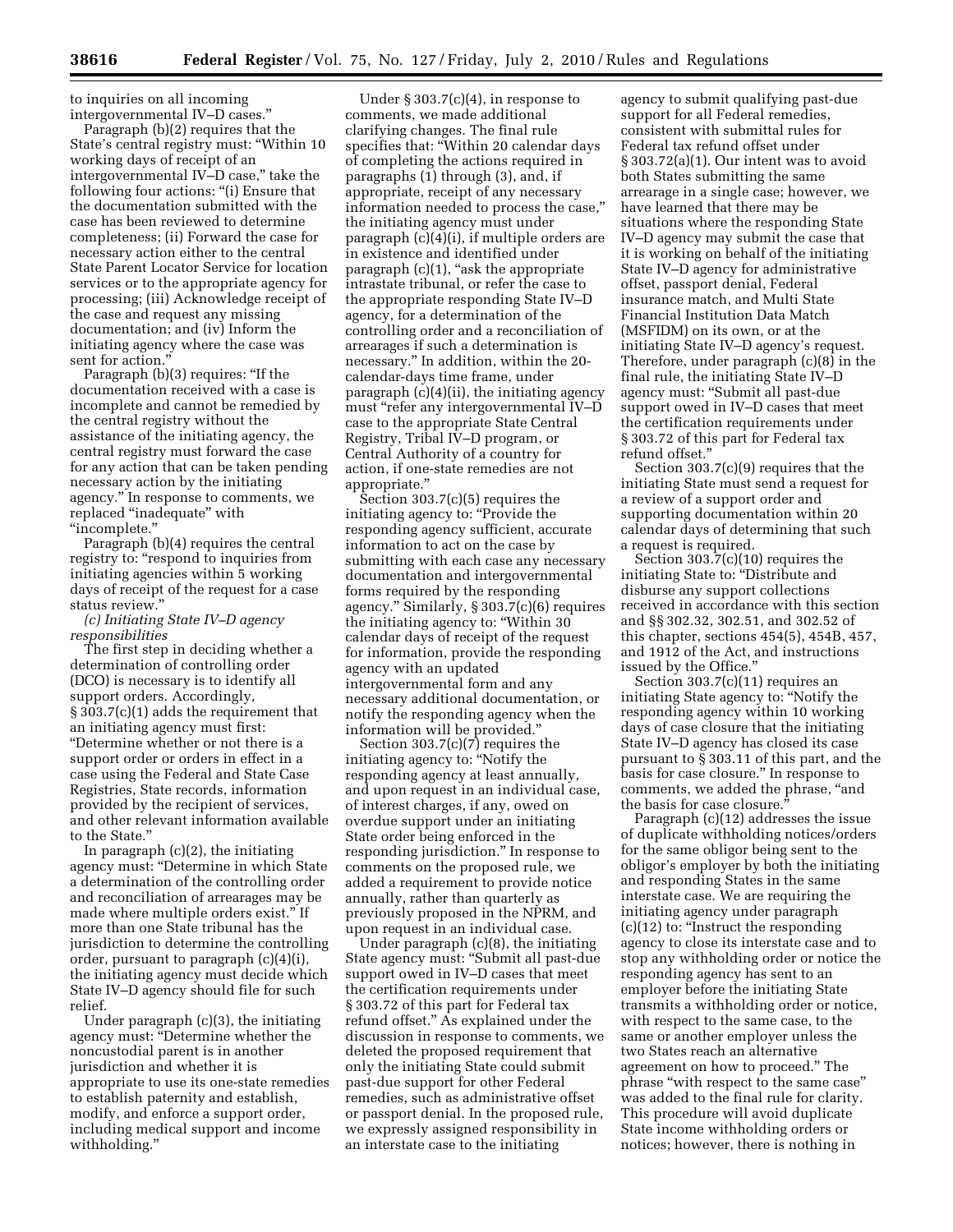this rule that authorizes a State to change the payee on another State's order through direct income withholding. This prohibition is addressed in Policy Interpretation Question PIQ–01–01, which states, "if a support order or income withholding order issued by one State designates the person or agency to receive payments and the address to which payments are to be forwarded, an individual or entity in another State may not change the designation when sending an Order/ Notice to Withhold [Income for] Child Support.'' (The Order/Notice to Withhold Income for Child Support form is now referred to as the ''Income Withholding for Support'' form.) While we recognize that section 466(f) of the Act requires States to enact UIFSA 1996, section 319(b) of UIFSA (2001) provides a mechanism for redirection of payments when neither the obligor, obligee, nor child reside in the State that issued the controlling order.

The final requirement on initiating IV–D agencies, § 303.7(c)(13) addresses concerns about undistributed collections in a responding State because the initiating State closed its case and refuses to accept any collections in that case from the responding State. Section 303.7(c)(13) requires the initiating State to: ''If the initiating agency has closed its case pursuant to § 303.11 and has not notified the responding agency to close its corresponding case, make a diligent effort to locate the obligee, including use of the Federal Parent Locator Service and the State Parent Locator Service, and accept, distribute and disburse any payment received from a responding agency.''

(d) Responding State IV–D agency responsibilities

In the final rule, we have revised the introductory language from the proposed rule to clarify that the requirements in section 303.7(d) apply to State IV–D agencies specifically. The introductory language now reads as follows: ''Upon receipt of a request for services from an initiating agency, the responding State IV–D agency must\* \* \*.'' Section 303.7(d)(1) requires a responding agency to: ''Accept and process an intergovernmental request for services, regardless of whether the initiating agency elected not to use remedies that may be available under the law of that jurisdiction.''

The opening sentence in § 303.7(d)(2) states that: ''Within 75 calendar days of receipt of an intergovernmental form and documentation from its central registry\*  $*$  \*" the responding agency must take the specified action.

Paragraph (d)(2)(i) requires the responding State IV–D agency to: ''Provide location services in accordance with § 303.3 of this part if the request is for location services or the form or documentation does not include adequate location information on the noncustodial parent.'' Paragraph (d)(2)(ii) provides: ''If unable to proceed with the case because of inadequate documentation, notify the initiating agency of the necessary additions or corrections to the form or documentation.'' Paragraph (d)(2)(iii) provides: ''If the documentation received with a case is incomplete and cannot be remedied without the assistance of the initiating agency, process the case to the extent possible pending necessary action by the initiating agency.'' In response to comments, we replaced ''inadequate'' with "incomplete."

In the proposed rule, OCSE requested feedback regarding actions that should be taken when a noncustodial parent is located in a different State. Based on the comments received, § 303.7(d)(3) was revised to replace the phrase "initiating" State'' with ''initiating agency,'' and the term "forward" with "forward/transmit." In response to comments, we also have clarified that the responding State's own central registry should be notified where that case has been sent. The paragraph now reads as follows: ''Within 10 working days of locating the noncustodial parent in a different State, the responding agency must return the forms and documentation, including the new location, to the initiating agency, or, if directed by the initiating agency, forward/transmit the forms and documentation to the central registry in the State where the noncustodial parent has been located and notify the responding State's own central registry where the case has been sent.''

Paragraph (d)(4) requires the responding State IV–D agency to: ''Within 10 working days of locating the noncustodial parent in a different political subdivision within the State, forward/transmit the forms and documentation to the appropriate political subdivision and notify the initiating agency and the responding State's own central registry of its action.'' Again, we changed ''initiating State" to "initiating agency," and clarified that the central registry in the responding State also should be notified where the case has been sent. In addition, to avoid ambiguity, we replaced the term "jurisdiction" with ''political subdivision.''

Paragraph (d)(5) adds a notice requirement where the initiating State agency has requested a controlling order

determination. In this case, the responding agency must under paragraph  $(d)(5)(i)$ : "File the controlling" order determination request with the appropriate tribunal in its State within 30 calendar days of receipt of the request or location of the noncustodial parent, whichever occurs later.'' In response to comments we increased the time frame from 10 working days to 30 calendar days. Under paragraph (d)(5)(ii), the responding State must: ''Notify the initiating State agency, the Controlling Order State and any State where a support order in the case was issued or registered, of the controlling order determination and any reconciled arrearages within 30 calendar days of receipt of the determination from the tribunal.'' The 30-calendar-days time frame in paragraph (d)(5)(ii) is identical to that included under section 207(f) of UIFSA, under which the party obtaining the order shall file a certified copy of the order with each tribunal that issued or registered an earlier order of child support, within 30 calendar days after issuance of an order determining the controlling order.

Section 303.7(d)(6) requires the responding agency to: "Provide any necessary services as it would in an intrastate IV-D case," including 6 specific services. Paragraph (d)(6)(i) requires responding State agencies to provide services including: ''Establishing paternity in accordance with § 303.5 of this part and, if the agency elects, attempting to obtain a judgment for costs should paternity be established.'' Paragraph (d)(6)(ii) requires responding State agencies to provide services including: ''Establishing a child support obligation in accordance with § 302.56 of this chapter and §§ 303.4, 303.31 and 303.101 of this part.'' In response to comments, paragraph (d)(6)(i) allows State IV–D agencies to attempt to obtain a judgment for costs when paternity is established.

In response to comments, we moved the responsibility to report overdue support to Consumer Reporting Agencies, in accordance with section 466(a)(7) of the Act and § 302.70(a)(7), from initiating State IV–D agencies, as suggested in the proposed rule, to responding State IV–D agencies under paragraph (d)(6)(iii).

Paragraph (d)(6)(iv) addresses a responding State agency's responsibility for processing and enforcing orders referred by an initiating agency. In response to comments to the initiating State agency's responsibility under paragraph (c)(8), to submit past due support for Federal enforcement remedies, we have added language to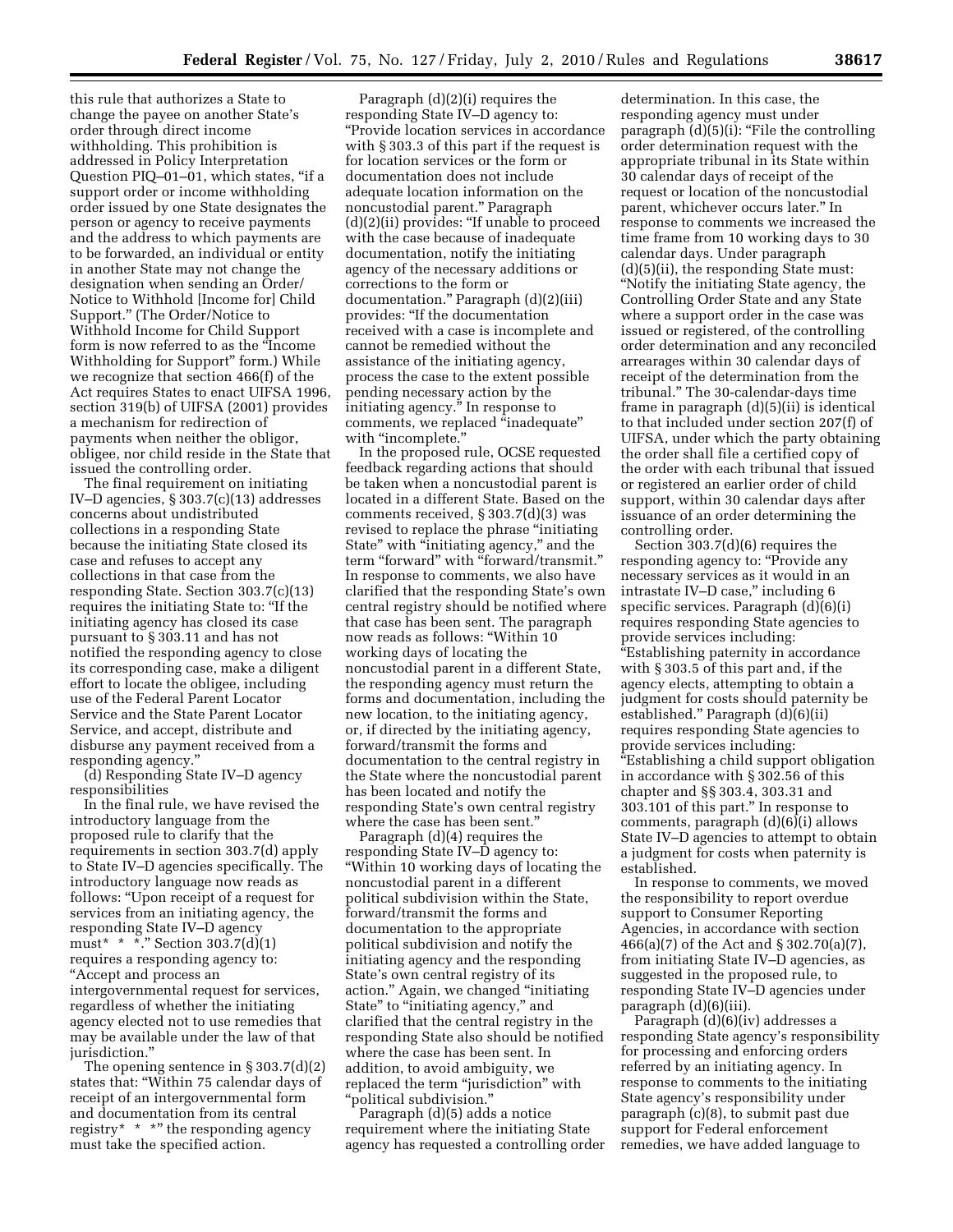indicate that the responding State agency may submit cases for other Federal enforcement remedies such as administrative offset and passport denial. The paragraph now reads as follows: ''Processing and enforcing orders referred by an initiating agency, whether pursuant to UIFSA or other legal processes, using appropriate remedies applied in its own cases in accordance with §§ 303.6, 303.31, 303.32, 303.100 through 303.102, and 303.104 of this part, and submit the case for such other Federal enforcement techniques as the State determines to be appropriate, such as administrative offset under 31 CFR 285.1 and passport denial under section 452(k) of the Act.''

Paragraph (d)(6)(v) requires the responding agency to provide any necessary services as it would in an intrastate IV–D case including: ''Collecting and monitoring any support payments from the noncustodial parent and forwarding payments to the location specified by the initiating agency. The IV–D agency must include sufficient information to identify the case, indicate the date of collection as defined under § 302.51(a) of this chapter, and include the responding State's case identifier and locator code, as defined in accordance with instructions issued by this Office.'' This change allows OCSE greater flexibility to define consistent identifier and locator codes, including ones for FRCs (International Standards Organization (ISO) codes) and Tribal IV–D programs (Bureau of Indian Affairs (BIA) codes). OCSE DCL–07–02 (*http:// www.acf.hhs.gov/programs/cse/pol/ DCL/2007/dcl-07–02.htm*) provides locator code instructions, including for Tribal IV–D and international cases.

Under paragraph (d)(6)(vi), the responding State IV–D agency is responsible for: ''Reviewing and adjusting child support orders upon request in accordance with § 303.8 of this part.''

Paragraph (d)(7) requires the responding State IV–D agency to: ''Provide timely notice to the initiating agency in advance of any hearing before a tribunal that may result in establishment or adjustment of an order.''

In the NPRM, we added proposed § 303.7(d)(8) to address allocation of collections in interstate cases with arrearages owed by the same obligor and assigned to the responding State in a different case. In response to comments, however, this requirement was removed from the final rule. Given the lack of consensus reflected in the comments, we believe the issue of how a responding State should allocate collections between assigned arrearages

on its own case and an interstate case may better be addressed in the context of meetings on intergovernmental cooperation rather than by regulation.

Section 303.7(d)(8) requires the responding State agency to: ''Identify any fees or costs deducted from support payments when forwarding payments to the initiating agency in accordance with paragraph  $(d)(6)(v)$  of this section.'

Section 303.7(d)(9) details the actions a responding State must take when an initiating State has elected to use direct income withholding in an existing intergovernmental IV–D case. The initiating State is authorized to use direct income withholding only where it follows requirements to instruct the responding agency to close its corresponding case under § 303.7(c)(12). In the final rule, paragraph (d)(9) requires the responding agency to: ''Within 10 working days of receipt of instructions for case closure from an initiating agency under paragraph (c)(12) of this section, stop the responding State's income withholding order or notice and close the intergovernmental IV–D case, unless the two States reach an alternative agreement on how to proceed.'' In response to comments, the time frame by which a responding State must stop their income withholding order and close the intergovernmental case is clarified to be ''working'' days. Also in response to comments, we replaced the words "a request" in the proposed rule with "instructions" to emphasize that this requirement is mandatory, not optional, and to be consistent with the language in the corresponding initiating State responsibilities section, under paragraph (c)(12), which uses the word ''instruct.''

In the final rule, requirement (d)(10) requires the responding State IV–D agency to: ''Notify the initiating agency when a case is closed pursuant to §§ 303.11(b)(12) through (14) and 303.7(d)(9) of this part.'' We added the reference to  $\S 303.7(d)(9)$  and the applicable paragraphs in § 303.11 to clarify the authority under which a responding State IV–D agency may close an intergovernmental case and is required to notify the initiating agency.

(e) Payment and recovery of costs in intergovernmental IV–D cases

Section 303.7(e)(1) reads: "The responding IV–D agency must pay the costs it incurs in processing intergovernmental IV–D cases, including the costs of genetic testing. If paternity is established, the responding agency, at its election, may seek a judgment for the costs of testing from the alleged father who denied paternity.''

Paragraph (e)(2) reads as follows: ''Each State IV–D agency may recover its costs of providing services in intergovernmental non-IV–A cases in accordance with § 302.33(d) of this chapter, except that a IV–D agency may not recover costs from an FRC or from a foreign obligee in that FRC, when providing services under sections 454(32) and 459A of the Act.'' The limitation on cost recovery has been added as required by PRWORA. Services between FRCs must be cost free. States entering a state-level arrangement with a non-FRC country under section 459A may elect to provide cost-free services, but are not mandated to do so. Accordingly, this section refers to FRCs rather than using the more inclusive term "country." However, there is no similar prohibition to charging fees or recovering costs in cases with Tribal IV–D agencies. In addition, Tribal IV–D agencies have the option under § 309.75(e) to charge fees and recover costs.

## **Part 303—Standards for Program Operation**

#### *Section 303.11—Case Closure Criteria*

Section 303.11(b)(12) allows a State IV–D agency to close a case if: ''The IV– D agency documents failure by the initiating agency to take an action which is essential for the next step in providing services.''

Paragraph (b)(13) adds a case closure criterion under which the responding State agency is authorized to close its intergovernmental case based on a notice under  $\S 303.7(c)(11)$  from the initiating agency that it has closed its case. Under  $\S 303.7(c)(11)$ , an initiating State agency must: ''Notify the responding agency within 10 working days of case closure that the initiating State IV–D agency has closed its case pursuant to § 303.11 of this part, and the basis for case closure.'' Paragraph (b)(13) provides, ''The initiating agency has notified the responding State that the initiating State has closed its case under  $§ 303.7(c)(11)."$ 

In response to comments, paragraph (b)(14) adds a case closure criterion under which the responding State is authorized to close its intergovernmental case based on a notice from the initiating agency that the responding State's intergovernmental services are no longer needed.

For consistency with the language in § 303.11(b)(12), which allows a State IV–D agency to close a case if the IV– D agency documents failure by the initiating agency to take an action which is essential for the next step in case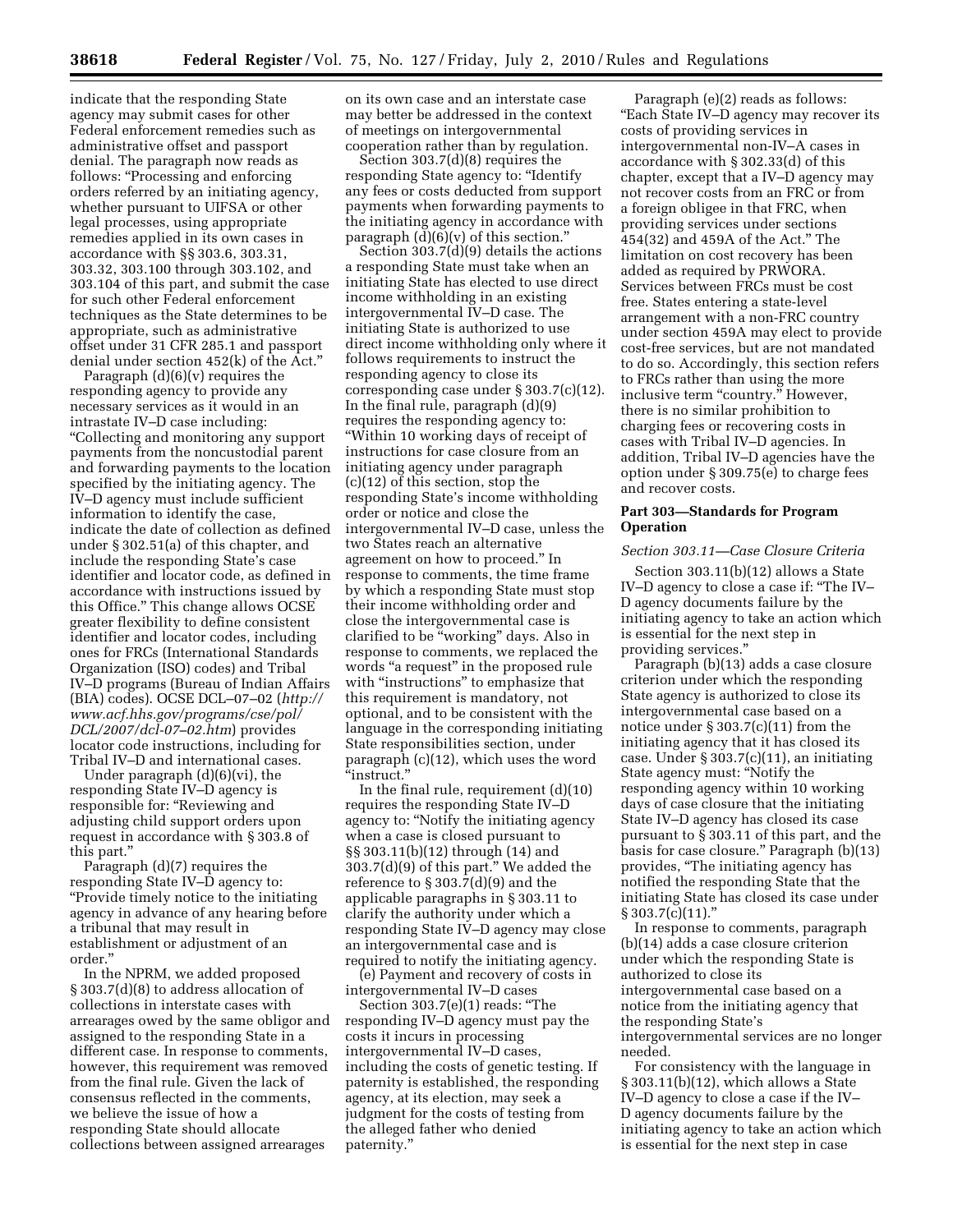processing, there is a technical change to § 303.11(c) to substitute the word ''intergovernmental'' for ''interstate'' and "initiating agency" for "initiating State." Since  $\S 303.11(b)(12)$  may be used in both intergovernmental cases received from Tribal IV–D programs and other countries, the requirement for pre-notice of closure applies to these cases as well. Therefore, the case closure notice that responding States must give if they intend to close a case under § 303.11(b)(12) must be provided to all initiating agencies, and the responding State must keep the case open if that initiating agency supplies useable information in response to the notice.

## **Part 305—Program Performance Measures, Standards, Financial Incentives, and Penalties**

## *Section 305.63—Standards for Determining Substantial Compliance With IV–D Requirements*

We have made conforming changes to Part 305 at § 305.63 to correct outdated cross-references and to revise crossreferences to § 303.7.

#### **Part 308—Annual State Self-Assessment Review and Report**

## *Section 308.2—Required Program Compliance Criteria*

We have made conforming changes to Part 308 at § 308.2 to correct outdated cross-references and to revise crossreferences to § 303.7. The language in paragraph (g) has been revised to reflect the corresponding changes to referenced provisions in § 303.7, and we also added two new program compliance criteria for State Self-Assessments.

First, there is a performance criterion for both initiating  $(\S 308.2(g)(1)(vi))$  and responding  $(\S 308.2(g)(2)(vi))$  cases under which, in accordance with the time frame under § 303.7(a)(6), the initiating and responding State IV–D agencies must, within 30 working days of receipt of a request, provide: ''any order and payment record information requested by a State IV–D agency for a controlling order determination and reconciliation of arrearages, or notify the State IV–D agency when the information will be provided." The phrase: "or notify the State IV–D agency when the information will be provided,'' was added in response to comments.

A second new performance area involves case closure criteria. As discussed previously under § 303.7 and § 303.11, there are time-measured requirements for notification of the other State when closing a case. Measurable performance criteria are established where we impose time frames. Accordingly, we add

notification regarding case closure in both initiating  $(\S 308.2(g)(1)(iv))$  and responding  $(\S 308.2(g)(2)(vii))$  cases.

## **IV. Response to Comments**

We received 25 sets of comments from States, Tribes, and other interested individuals. Below is a summary of the comments and our responses.

#### *General Comments*

*1. Comment:* One commenter pointed out that the acronym SCR is used for both State Case Registry and State Central Registry in the NPRM.

*Response:* OCSE agrees that using the same acronym for two different terms in the preamble is confusing. Typically we use the acronym SCR to stand for State Case Registry. The final rule text does not use an acronym for either term.

*2. Comment:* The same commenter also raised concern about the lack of recourse for States that are trying to process intergovernmental cases when other States are not meeting mandated processing deadlines. The commenter suggested that OCSE add a § 303.7(f) to the intergovernmental regulation to set out responsibilities for the Federal Government to help States resolve complex intergovernmental case issues.

*Response:* OCSE acknowledges that intergovernmental case processing can be challenging and is concerned that some States may not be meeting processing deadlines. A procedure currently exists for States to work with OCSE in situations where they may need assistance resolving intergovernmental case issues with other States. The current procedure allows States to contact their Federal regional program manager, report the issue and then work with the program manager and other States to resolve the issue. In addition, case closure regulations under § 303.11(b)(12) offer responding States the option to close cases without permission from the initiating agency by documenting lack of cooperation by the initiating agency. This criterion was devised so that responding States would have grounds to close unworkable cases, provided the 60-calendar-day notice is given to the initiating agency, as required under § 303.11(c). Also the responding State should make a thorough, good faith effort to communicate with the State before initiating case closure procedures.

*3. Comment:* In the preamble to the NPRM, OCSE specifically requested feedback from States regarding other communication techniques for interstate case processing that would work as well as or better than the Child Support Enforcement Network (CSENet) to foster

improved communication between States. In response, one commenter suggested that OCSE encourage more States to adopt Query Interstate Cases for Kids (QUICK) to improve interstate case processing communication.

*Response:* OCSE agrees that QUICK, an electronic communication format that allows caseworkers to view interstate case information in real time, can be an important interstate communication tool and encourages State use. As of November 2009, 21 States are in production with QUICK, 10 States are in the development phase, and more States are in the predevelopment stage. These numbers demonstrate that many States recognize the benefits of utilizing QUICK for interstate communications. OCSE will continue its outreach and technical assistance efforts to further encourage and support States' development of QUICK for their use.

*4. Comment:* The same commenter also suggested an enhancement to CSENet to allow States to include electronic documents in CSENet transactions.

*Response:* Electronic transmission of intergovernmental forms, court orders and other supporting documentation was assessed by OCSE within the last several years. While technically feasible, States' comments during this assessment process indicated that their statewide systems were not prepared to transmit those documents or that their courts would not accept those documents. OCSE will revisit this issue with States in 2010 when we review the intergovernmental forms as required by the Paperwork Reduction Act of 1995.

*5. Comment:* Another commenter suggested that OCSE add more CSENet functions, specifying that all States should have the same functions with correct information, such as telephone numbers, FIPS codes, and fax numbers.

*Response:* OCSE has encouraged States to develop programs for all CSENet functional areas for several years. We continue outreach efforts on an individual basis with States that do not have all seven functional areas (Quick Locate, Case Status Information, Enforcement, Managing State Cases, Paternity, Establishment and Collections) programmed. Finally, we continue to focus interstate meetings, training sessions and end-user support activities on efforts to improve data quality and accuracy of transaction content.

*6. Comment:* The same commenter asked that the Quick Locate CSENet transaction not be limited to the noncustodial parent.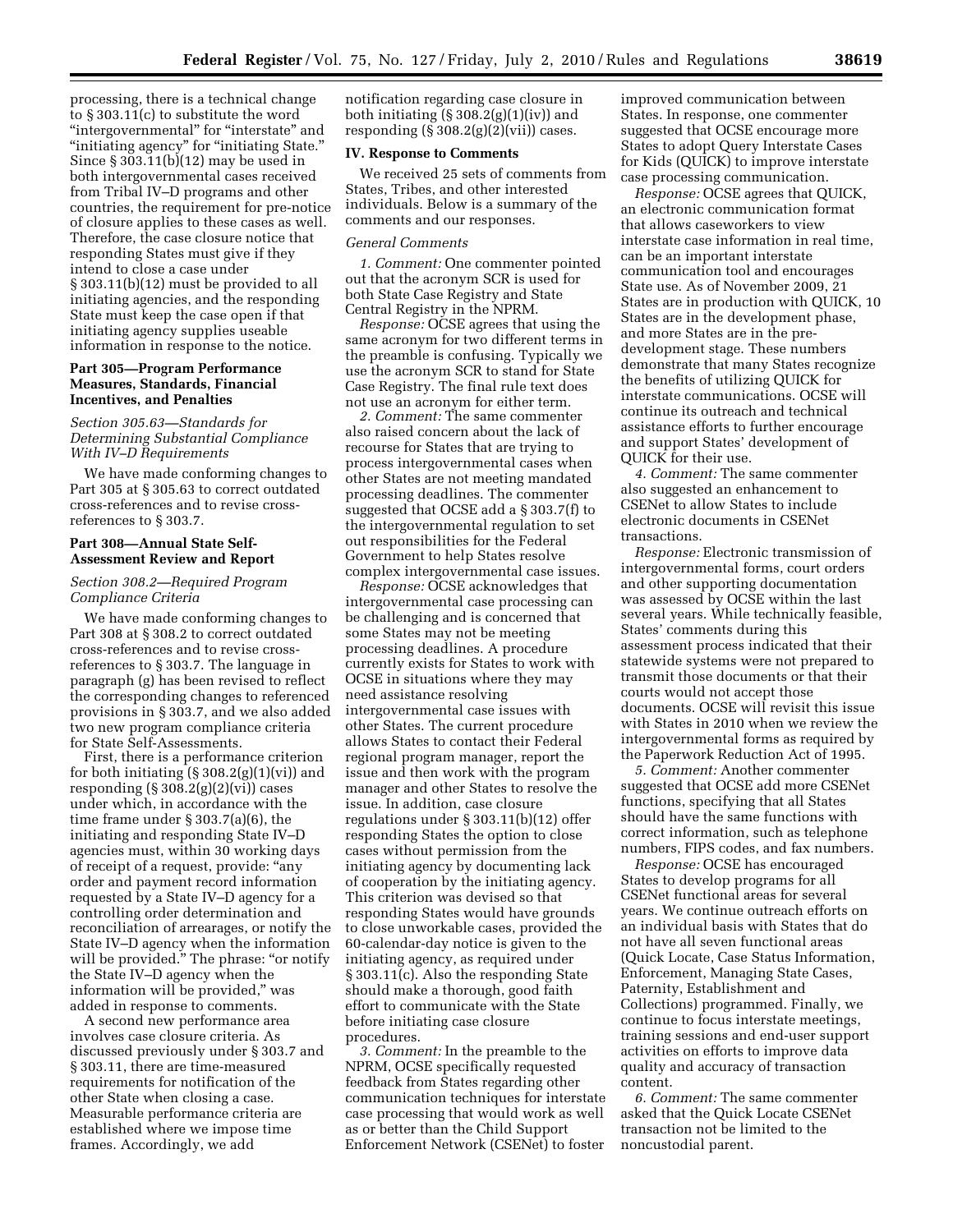*Response:* The parameter of Quick Locate was broadened after PRWORA to include noncustodial parents and custodial parents, and the existing Quick Locate transaction is used for both noncustodial parent and custodial parent location. OCSE will conduct outreach in this area to determine if the single transaction is meeting States' needs.

*7. Comment:* One commenter suggested that OCSE develop a secure network that would allow States to send electronic documents to another State via the internet, similar to the way documents are filed electronically with the courts. The commenter said that this would allow States to accept referrals electronically and save on postage and worker time. Alternatively, the commenter suggested States obtain email encryption software and be able to certify that their emails are encrypted, thus allowing States to communicate case processing information by email correspondence and document exchange.

*Response:* OCSE does encourage email encryption and secure networks, including Internet-based solutions to facilitate electronic communications and to protect personally identifiable information. OCSE is considering providing the capability for States to electronically transmit documents to other States using the Federal Parent Locator Service (FPLS). As enhancements are made to FPLS systems, OCSE will continue to partner with States for input and pilot activities.

*8. Comment:* One commenter noted that while he knows of nothing better than CSENet for communications, the Interstate Data Exchange Consortium (IDEC), a group of States whose common objective is to pool resources to provide cost-effective solutions for interstate and intrastate child support issues, has also been very useful for processing transactions such as Automated, High-Volume Administrative Enforcement in Interstate Cases (AEI). IDEC is also effective for processing locate requests because it includes Social Security numbers, addresses, employment history, and demographic information. According to the commenter, however, IDEC is limited by the number of States that subscribe.

*Response:* OCSE agrees that consortia such as IDEC can be very useful, especially in processing requests for functions such as limited service requests, which cannot be processed using most statewide automated systems. However, since there are competing State consortia, OCSE cannot promote one group over another.

*9. Comment:* One commenter expressed that she had hoped the intergovernmental NPRM would have taken a stronger position on requiring States to adopt processes to accept electronic documents and signatures, noting that her State has made extraordinary progress in the area of electronic documentation, which has resulted in greater efficiency. The commenter believes that some States will never adopt electronic processing unless required to by OCSE.

*Response:* OCSE appreciates the comment and commends the innovation of the commenter's State. As discussed later in this section, while OCSE encourages all States to adopt electronic capabilities, OCSE has not mandated this because of the varying capabilities among IV–D agencies.

*10. Comment:* One commenter was concerned that the changes in terminology in the proposed regulation, such as using "intergovernmental" instead of ''interstate'' and adding the terms Tribal and international, will require numerous changes to forms and procedural manuals used by the States.

*Response:* OCSE is sympathetic to the commenter's concern that some changes to State forms and procedures may be necessary following publication of this rule. However, OCSE notes that current mandatory intergovernmental forms already use many of these terms. OCSE also believes that these terms accurately state specific requirements in the new intergovernmental rule and believes States will, as a result of these changes, be able to process intergovernmental cases more efficiently. OCSE will allow adequate time for States to make needed changes to their internal manuals and forms by extending the effective date of the final rule from the usual 60 days to 6 months after publication.

*11. Comment:* In regard to the background section addressing ''Tribal IV–D and International Child Support Enforcement'' in the preamble of the proposed rule, one commenter asked for clarification that, in the context of discussion about the "States" ratifying the Hague Convention for the International Recovery of Child Support and Other Forms of Family Maintenance, the term State refers to countries and that individual U.S. States will not sign the convention.

*Response:* In the context of the Hague Convention, the U.S. Government and other foreign countries sign the treaty. The term "State" in the context of the treaty does not refer to individual U.S. States. In the preamble to the final rule, we used the term "foreign country" instead of "State" for clarity.

*12. Comment:* One commenter stated that the proposed rule violates the HHS consultation policy, since OCSE did not follow the requirements for Tribal consultation mandated by its own Department according to Executive Order 13175 Consultation and Coordination with Indian Tribal Governments, HHS Tribal Consultation Policy. The commenter believes the proposed rule may have enormous Tribal implications, and that now there can be no meaningful dialogue between Tribal governments and OCSE because the proposed rule has already been published. Finally, the commenter asked for clarification as to whether the proposed intergovernmental regulation applies to all Tribal child support enforcement programs or only to Tribal IV–D programs established under 45 CFR part 309.

*Response:* This rule places no requirements on Tribal programs, IV–D or otherwise. The only Federal child support regulations that apply to Tribes are 45 CFR part 309, Tribal Child Support Enforcement (IV–D) Program, and 45 CFR part 310, Computerized Tribal IV–D Systems and Office Automation. 45 CFR parts 309 and 310 apply only to Tribal IV–D programs.

One of the major reasons for revising the intergovernmental rule was to recognize and account for the increasing diversity of partners involved in case processing, including Tribal and international agencies. However, while these rules address State case processing requirements in this larger context, the rules themselves only apply to State IV– D agencies.

For example, if a Tribal IV–D program is the initiating agency and a State is a responding agency in an intergovernmental context, the intergovernmental rules for responding States under § 303.7(d) apply to the State, while the rules for initiating States under § 303.7(c) do not apply to the Tribal IV–D program.

*13. Comment:* One commenter asked for clarification as to which parts of the proposed rules apply to a State IV–D program's interactions with a Tribe and which ones apply to a State IV–D program's interactions with a Tribal IV– D program.

*Response:* Under the Federal statute and regulations, there is no mandate that States provide services to non-IV– D Tribes. However, as described below, if a State decides to cooperate with a non-IV–D Tribe to provide child support services, then the intergovernmental rules do apply to the State. Also, applicants who apply directly to a State program must be served by the State, regardless of where they live.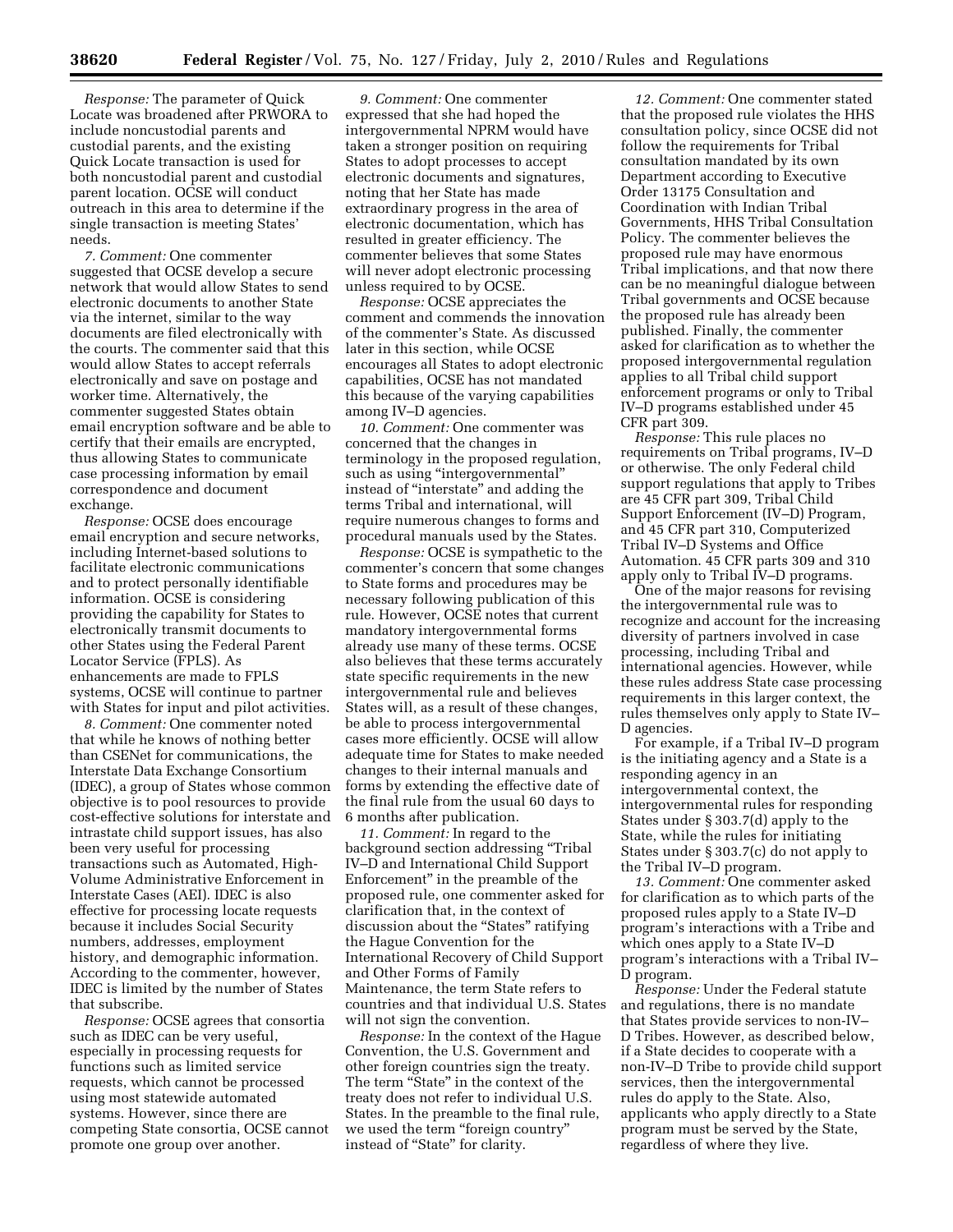## **Part 301—State Plan Approval and Grant Procedures**

#### *Section 301.1—General Definitions*

While several commenters agreed with one or all of the proposed definitions in the General definitions section of § 301.1, most of those who commented expressed a variety of questions and concerns regarding specific definitions and terms.

*1. Comments:* In regard to the definition of *Country,* one commenter asked for confirmation that the term does not include countries with which no Federal or State-level reciprocal agreement exists; and that services to these countries are not mandated. The commenter asked to what extent the intergovernmental rule applies to those situations in which a State and a foreign country not included in the definition of *Country* in the regulation are cooperating to handle a shared case on the basis of comity as specified in UIFSA, or some other informal arrangement.

*Response:* The definition of *Country*  does not include foreign countries with which no Federal or State-level reciprocal agreement exists; and IV–D services to these foreign countries are not federally mandated. However, if a State opts to cooperate with such a foreign country, as we understand is fairly routine, then the case becomes an intergovernmental IV–D case and this rule applies.

*2. Comment:* One commenter stated that proposed § 301.1 includes a referral requirement within the definition of an *Initiating agency;* however, the term *Initiating agency* also is used in the regulation to refer to an agency that takes unilateral action, such as direct income withholding. The commenter suggests that if the intent is to limit the initiating agency definition to those agencies that refer a case to the responding agency, then another term and definition should be developed for those agencies that take unilateral action.

*Response:* OCSE did not intend to limit the definition of *Initiating agency*  to only refer to agencies that have sent a case to a responding agency. The term is intended to include agencies that make case referrals as well as take unilateral actions, such as direct income withholding.

In order to define the term more accurately, OCSE changed the definition of *Initiating agency* in this final rule to emphasize the relationship of the applicant or recipient of services to the agency, rather than focusing on the referral from the agency to a responding agency. By changing the definition, the

term is inclusive of whatever actions an agency may take to process a case. The revised definition for initiating agency now reads:

''*Initiating agency* means a State or Tribal IV–D agency or an agency in a country, as defined in this rule, in which an individual has applied for or is receiving services.''

In addition, this revised definition clarifies that State IV–D agencies must fulfill their responsibilities as initiating agencies under § 303.7(c) of the rules, particularly paragraphs (c)(1) through (3), even if no referral has been made to a responding agency.

*3. Comment:* The intergovernmental NPRM states that an *Initiating agency,*  as defined, could include a State IV–D agency, a Tribal IV–D agency, or a country as defined by this rule. *Responding agency* is defined as ''the agency that is providing services in response to a referral from an initiating agency in an intergovernmental IV–D case.'' In regard to both definitions, one commenter asked why all Tribal agencies were not referenced. In addition, the commenter asked whether a State could have a reciprocal case with a Tribe that does not have a IV–D program.

*Response:* This rule applies only to State IV–D programs, and State IV–D programs are only required to provide services to other State IV–D programs, Tribal IV–D programs, and countries with Federal or State-level agreements, not to all Tribes. However, a State may choose to open a reciprocal case with a Tribe that does not operate a IV–D program, so long as the State complies with this rule.

*4. Comment:* A commenter asked if all Tribes are bound by FFCCSOA.

*Response:* Yes, all Tribes are bound by FFCCSOA, 22 U.S.C. § 1738B. As explained in OCSE–AT–02–03: ''FFCCSOA requires courts of all United States territories, states and tribes to accord full faith and credit to child support orders issued by another state or tribe that properly exercised jurisdiction over the parties and the subject matter.'' According to the Action Transmittal, "FFCCSOA defines "state" to include ''Indian Country'' as this term is defined in 18 U.S.C. section § 1151. This means that whenever the term is used in [FFCCSOA], it includes tribe as well.''

*5. Comment:* One commenter pointed out that in the definition for *Form,* the income withholding form is improperly referred to by its former title, "Order/ Notice to Withhold Income for Child Support,'' rather than its new title, ''Income Withholding for Support.''

*Response:* The commenter is correct. Since publication of AT–07–07, the

name of the income withholding form is ''Income Withholding for Support.'' In the final rule, the definition of *Form* has been updated to reflect the correct title.

*6. Comment:* One commenter asked for clarification for the definition of "State" with regard to the new definitions for *Intergovernmental IV–D case* and *Interstate IV–D case.* The commenter stated that Section 101(19) of UIFSA 1996 defines "State" to include States and territories, Indian Tribes, and foreign jurisdictions that have "enacted a law or established procedures for issuance and enforcement of support orders which are substantially similar to the procedures under [UIFSA], the Uniform Reciprocal Enforcement of Support Act (URESA) or the Revised Uniform Reciprocal Enforcement of Support Act (RURESA).'' The commenter suggested OCSE address whether the term ''State'' in the definition of *Interstate IV–D case*  retains the broad definition as defined by UIFSA or refers more narrowly to one of the United States or its territories only.

*Response:* For the purposes of the IV– D program, *State* is defined in § 301.1 as ''the several States, the District of Columbia, the Commonwealth of Puerto Rico, the Virgin Islands, Guam and American Samoa,'' and does not include Tribes or foreign jurisdictions. Therefore, the definition of *State* in § 301.1 of this rule, and not the UIFSA definition, applies to the use of the term in the definition of *Intergovernmental IV–D case* and *Interstate IV–D case* in this rule.

*7. Comment:* One commenter believes that the proposed definition for *Intergovernmental IV–D case* leaves out cases in which the child has emancipated but the custodial and noncustodial parents live in different jurisdictions, and those cases in which a State is attempting to collect State debt from an obligor in another State. In these state-debt cases, the commenter said the State often does not know the location of the custodial parent or the child.

*Response:* We agree that there are cases in which the IV–D agency is only attempting to collect arrearages owed to the State, and therefore we have added the following additional sentence to the definition for *Intergovernmental IV–D case:* ''An intergovernmental IV–D case also may include cases in which a State agency is seeking only to collect support arrearages, whether owed to the family or assigned to the State.'' Since this scenario exists in interstate cases as well, we have added a similar sentence to the definition for *Interstate IV–D case.* For the final text of the definitions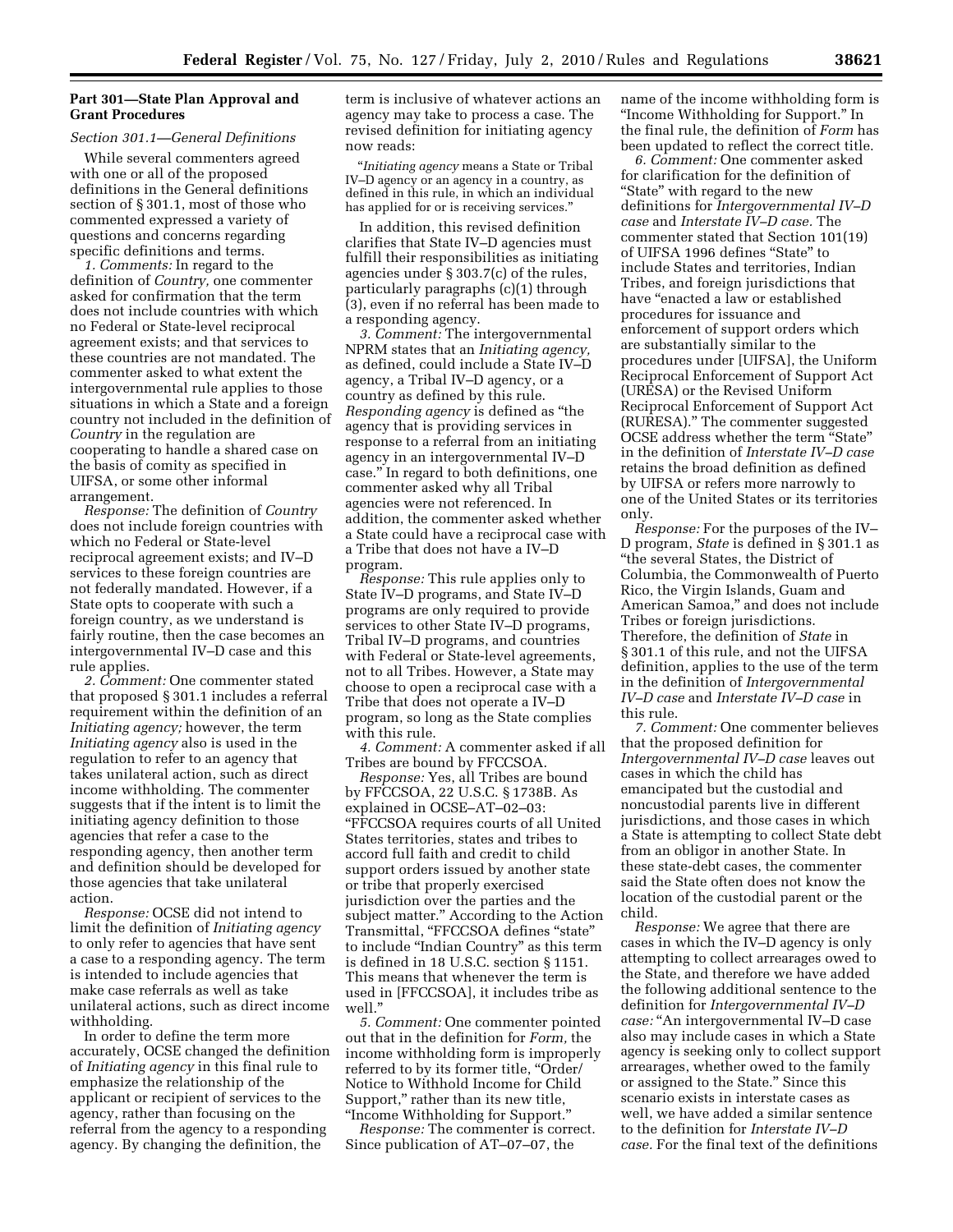of *Intergovernmental IV–D case* and *Interstate IV–D case,* see the next comment.

*8. Comment:* One commenter asked what the differences are between an *Intergovernmental IV–D case* and an *Interstate IV–D case.* 

*Response:* OCSE intended that the only distinction between an intergovernmental IV–D case and an interstate IV–D case was the type of jurisdictions involved: An interstate case involves States, while an intergovernmental IV–D case could involve any combination of referrals between States, Tribes or countries (as defined in the regulations). OCSE acknowledges that the NPRM definitions suggested another distinction between the terms: That an intergovernmental IV–D case required a referral to a responding agency, while an interstate case did not require a referral to another State. In response to this comment, OCSE revised the definitions to clarify that both terms include a referral requirement and that the only distinction is the kinds of jurisdictions involved in the case. To do this, we changed the first sentence of the definition of *Intergovernmental IV– D case* for consistency and clarity to more clearly follow the wording used in the first sentence of the definition of *Interstate IV–D case.* 

Regarding the definition for *Interstate IV–D case,* we revised the second half of the first sentence to clarify that the term refers only to cases that have been sent by a State to a responding State.

The revised definitions for *Intergovernmental IV–D case* and *Interstate IV–D case,* which include these changes as well as the change from the previous comment, read as follows:

''*Intergovernmental IV–D case* means a IV– D case in which the noncustodial parent lives and/or works in a different jurisdiction than the custodial parent and child(ren) that has been referred by an initiating agency to a responding agency for services. An intergovernmental IV–D case may include any combination of referrals between States, Tribes, and countries. An intergovernmental IV–D case also may include cases in which a State agency is seeking only to collect support arrearages, whether owed to the family or assigned to the State."

''*Interstate IV–D case* means a IV–D case in which the noncustodial parent lives and/or works in a different State than the custodial parent and child(ren) that has been referred by an initiating State to a responding State for services. An interstate IV–D case also may include cases in which a State is seeking only to collect support arrearages, whether owed to the family or assigned to the State.''

*9. Comment:* One commenter observed that an *Intergovernmental IV–* 

*D case* is defined as a case where the noncustodial parent lives in a different jurisdiction from the child(ren), while an *Interstate IV–D case* is defined as a case where the noncustodial parent lives and/or works in a different State than the child(ren) *and* the custodial parent. The commenter asked why the former definition omits mentioning the custodial parent.

*Response:* As stated above, OCSE intended the only difference between intergovernmental and interstate cases to be that of the types of jurisdictions involved in a case. The status or any other features of the custodial and noncustodial parents or children, other than the jurisdictions where they may live or work, does not impact whether the case falls under the interstate or intergovernmental definition.

*10. Comment:* One commenter was concerned that the definition of *Interstate IV–D case* is too far-reaching. The commenter asked OCSE to consider, for example, the scenario in which a custodial parent living in Minnesota applies for IV–D services in North Dakota because the noncustodial parent is living and working in North Dakota and the support order was issued in North Dakota. Under the proposed definition, this would be considered an interstate IV–D case merely because the parties live in different States. However, this case would have no interstate implications *e.g.,* enforcement would occur in North Dakota according to North Dakota law, North Dakota would have continuing exclusive jurisdiction for purposes of review and adjustment, and the State would not treat this case as an interstate case for purposes of OCSE–157 reporting. The commenter is concerned that applying the definition of *Interstate IV–D case* to such a case could have unforeseen and unintended consequences.

*Response:* As noted above, the definition for *Interstate IV–D case* has been revised in the final rule to pertain only to cases that have been referred for services from one State to another State. According to the revised definition, *Interstate IV–D case* does not include a case that is being processed by an initiating agency using one-state actions nor does it include a case that involves an applicant from one State applying directly for services in another State, as described in the commenter's scenario.

The revised definition for *Interstate IV–D case* now aligns with the instructions for reporting interstate cases on Form OCSE–157, ''Child Support Enforcement Annual Data Report.'' The instructions for Form OCSE–157 describe interstate cases as those cases either ''sent to another State'' or ''received from another State.''

*11. Comment:* OCSE welcomed comments on whether the proposed definition of *One-state interstate IV–D case* is helpful, and if so, appropriate and sufficient. While we received one comment in support of the proposed definition of *One-state interstate IV–D case,* we received two comments in opposition to the definition, and approximately a half-dozen comments asking for clarification.

The commenters in opposition believe the term is not useful, especially in the broader context of interstate case processing and as included in the proposed definition of the term *Interstate IV–D case.* One commenter explained that the word interstate is commonly understood to mean ''between'' or ''among'' States, so that combining ''interstate'' and ''one-state'' in the same term is fundamentally problematic. The commenter felt that the definition for *Interstate IV–D case*  should be limited to those cases where there has been a referral from one State IV–D program to another and that the one-state concept should not be included in the regulation. Another commenter disagreed with the use of the term "long-arm" in the proposed definition, while another pointed out that the definition could be read to apply to any case with a parent outside the State's borders, not just in another State.

*Response:* While the concept and use of the term *One-state interstate IV–D case* has grown over the last twenty years, OCSE notes that inclusion of the definition in this rule may have generated confusion. As a result, we have removed the definition of *Onestate interstate IV–D case* from the regulation, and added the definition for *One-state remedies.* In addition, as noted above, we revised the definition of *Interstate IV–D case* so that it no longer includes the concept of one-state interstate. Proposed § 303.7(c)(3) also was modified to use the term *One-state remedies.* See discussion of the comments on proposed § 303.7(c)(3) below. In the final rule, *One-state remedies* means ''the exercise of a State's jurisdiction over a non-resident parent or direct establishment, enforcement, or other action by a State against a non-resident parent in accordance with the long-arm provision of UIFSA or other State law.''

*12. Comment:* Several of the comments on the proposed term *Onestate interstate case* asked for clarification in regard to reporting on the Form OCSE-157, "Child Support Enforcement Annual Data Report.'' The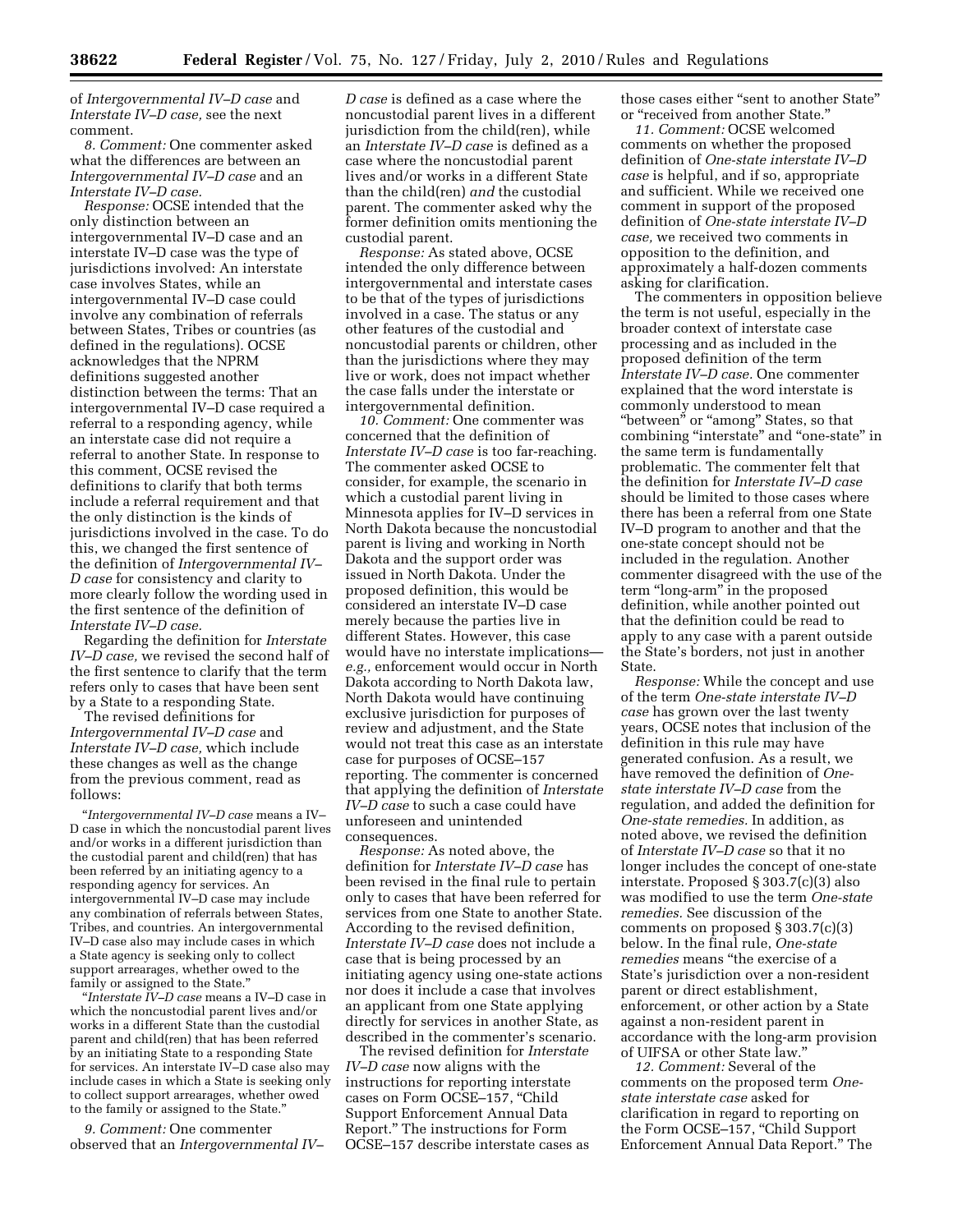commenters asked whether such cases should be reported as interstate cases or local cases on Form OCSE–157. One commenter asked if OCSE would be creating a new reporting category for these kinds of cases.

*Response:* OCSE will not create a new case type for reporting requirements associated with a State's use of Onestate remedies. In reporting on Form OCSE–157, States should only consider the reporting instructions included on the form.

*13. Comment:* One commenter asked if one-state interstate cases should be treated as local cases or interstate cases in terms of case processing requirements.

*Response:* In general, cases that involve one-state remedies should be treated as local cases. Only when a State makes a referral for services to another jurisdiction, turning the case into an interstate or intergovernmental case, must the State follow the intergovernmental case processing rules under § 303.7.

OCSE reminds States that the first three requirements for initiating State agencies under § 303.7(c) apply to States that may ultimately use a one-state approach on a case. These requirements describe the pre-referral steps an initiating State takes to decide how and whether to determine a controlling order and whether or not the State will employ a one-state strategy or refer the case. Once the State decides to process the case using one-state remedies, the rest of the responsibilities under this section do not apply, and the State would process the case under regular case processing rules.

*14. Comment:* One commenter was concerned that the proposed definition of Tribunal, ''a court, administrative agency, or quasi-judicial entity authorized under State law to establish, enforce, or modify support orders or to determine parentage,'' did not allow States the option to choose the entity to serve as their Tribunal, as provided under Section 103 of UIFSA 1996 and 2001.

*Response:* OCSE believes that the phrase ''authorized under State law'' in the definition of Tribunal affords the States the same flexibility to choose the entity to serve as their Tribunal as provided under UIFSA. Therefore, we have not changed the definition in the final rule.

## **Part 302—State Plan Requirements**

#### *Section 302.36—Provision of Services in Intergovernmental IV–D Cases*

*1. Comment:* While OCSE received a couple of comments in support of the

changes to § 302.36, one commenter stated that his State's automated system is not equipped to add Tribal cases and does not have Tribal FIPS codes, etc. The commenter wondered if this would be a problem for other States as well.

*Response:* OCSE has given States several years notice about the requirement to start reporting Tribal and international cases. Form OCSE–157, ''Child Support Enforcement Annual Data Report," as revised on September 6, 2005 by AT–05–09, requires States to report intergovernmental cases shared with Tribal IV–D programs (and with other countries) by October 30, 2009. In addition, DCL–08–35 reminded States to collect case data on Tribal and international cases for Fiscal Year 2009, in addition to collecting several other new categories of data. FIPS codes for use with Tribal and International cases are described in DCL–07–02 and DCL– 08–04.

## **Part 303—Standards for Program Operations**

*Section 303.7—Provision of Services in Intergovernmental IV–D Cases* 

*Section 303.7(a)—General Responsibilities* 

Section 303.7(a)(4)—Mandatory Use of Federally-Approved Forms

*1. Comment:* One commenter indicated that some countries provide the forms they require in *A Caseworker's Guide to Processing International Cases.* The commenter went on to ask if States should use the forms in *A Caseworker's Guide to Processing International Cases.* 

*Response:* We believe it is appropriate for a State to use forms provided by a country in a chapter of *A Caseworker's Guide to Processing Cases with Foreign Reciprocating Countries.* As a result, we have revised § 303.7(a)(4) to include this authority.

*2. Comment:* Several commenters appreciated the change under proposed § 303.7(a)(4) to require agencies to send only one copy of each federallyapproved form in a case to the other jurisdiction. However, commenters noted that this change potentially conflicts with UIFSA (1996) and (2001). Section 304 of UIFSA (1996) requires agencies to send three copies of the petition. Section 602(a)(2) of UIFSA (2001) requires agencies to send two copies of the order to be registered, including a certified one.

Another commenter also suggested clarifying our terminology by referring to the forms as a ''complete set of required forms" rather than as "copies" of forms, since at least some of the forms may be originals.

*Response:* In response to comments, OCSE notes that the required number of copies of forms and/or supporting documents will depend not on the initiating agency but on the needs of the responding agency receiving the forms. While OCSE's intent was to shift the burden of making copies onto the responding agency, we acknowledge UIFSA's requirements and have decided to change the rule to reduce confusion. We also agree with the request to clarify terminology and not use the word ''copies.''

In response, we have changed  $\S 303.7(a)(4)$  to read: "When using a paper version, this requirement is met by providing the number of complete sets of required documents needed by the responding agency, if one is not sufficient under the responding agency's law.''

#### *Section 303.7(a)(5)—Use of Electronic Transmission*

*1. Comment:* With respect to section § 303.7(a)(5), which requires State IV–D agencies to transmit requests for information and provide requested information electronically to the greatest extent possible, one commenter indicated that there are many ways to electronically transmit requests and provide information and expressed concern that use of the phrase, ''in accordance with instructions issued by the office'' is redundant and can be confusing.

*Response:* Issuance of instructions is discretionary for the Federal government; however, we agree that the language is not necessary. We have removed the language from the regulation.

*2. Comment:* One commenter indicated that the commenter's State cannot accept a new case without a paper copy of the forms. Another commenter asked that OCSE consider stating in this rule more explicitly, and any future proposed rules where electronic transactions and/or case records are referenced, that automated transactions may or may not be accompanied by paper documents and that the lack of paper documentation for an automated transaction is an expected and allowable occurrence.

*Response:* OCSE recognizes that all State systems do not function at the same level of automation, which is why we reiterate that electronic submission is encouraged, but not mandatory. Whether or not the lack of paper documentation for an automated transaction is allowable depends on whether or not the receiving State can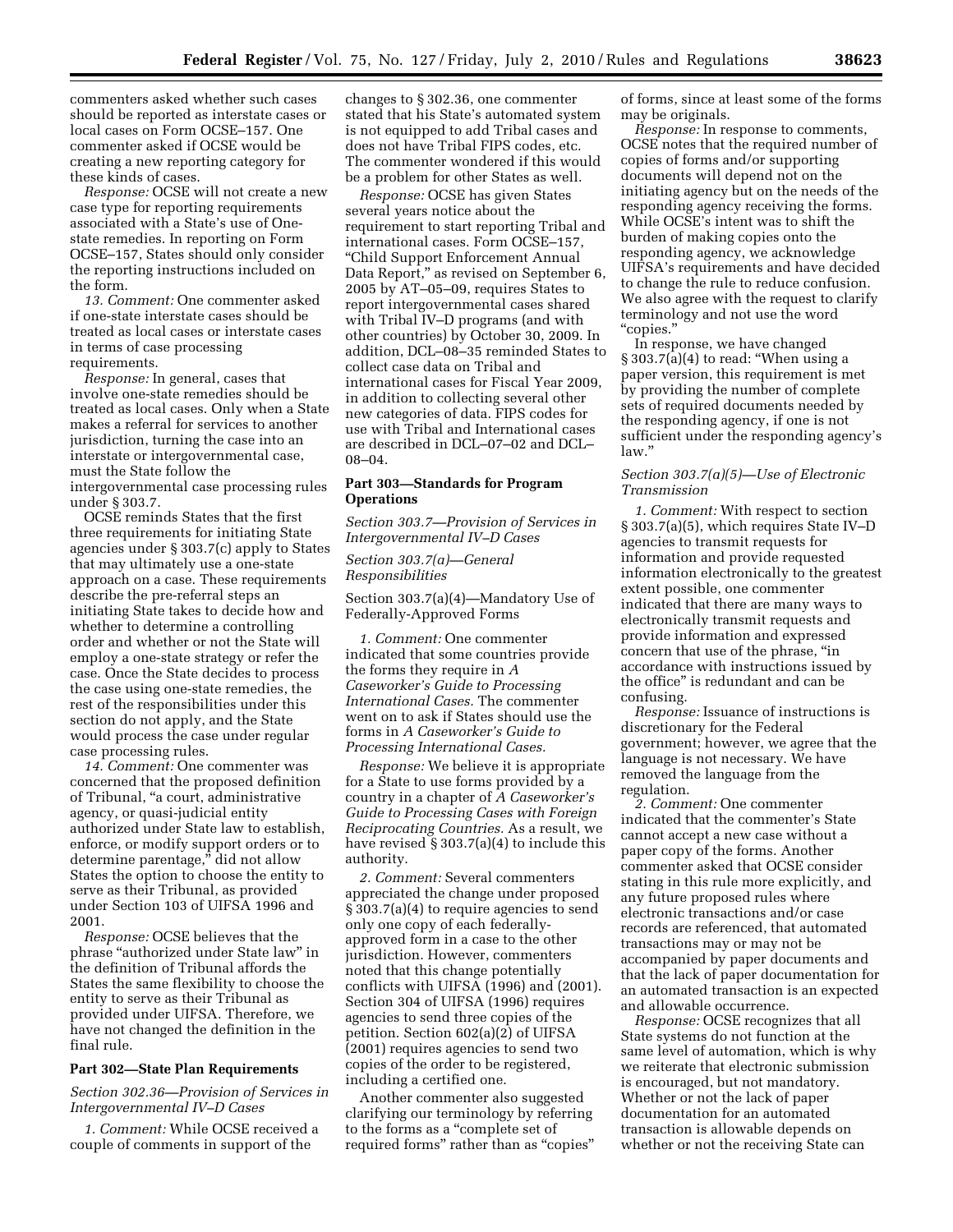accept electronic transmissions. Some States are not as advanced in this area as other States; however, cases should be worked to the greatest extent possible based upon the electronic information received.

## *Section 303.7(a)(6)—Providing Order and Payment Record Information Upon Request*

*1. Comment:* OCSE asked for comments on the proposed 30-day time frame within which a State IV–D agency must provide order and payment information as requested by a State IV– D agency for a DCO and reconciliation of arrearages. Several commenters supported increasing the timeframe to 60 days; however, there was an equal amount of support expressed for keeping the time frame at 30 days with the option to notify the initiating State if there is a delay.

*Response:* Thirty working days is the equivalent of six weeks, which, in most cases, should be a sufficient amount of time to provide any order and payment record information requested by a State IV–D agency. However, we have added an option in section § 303.7(a)(6) to notify the State IV–D agency when the information will be provided if there is a delay.

## *Section 303.7(a)(7)—Providing New Information on a Case*

*1. Comment:* One commenter requested that OCSE provide clarification on the definition of ''new information.

*Response:* We encourage initiating States to send new information that is needed and necessary for the responding State to establish or manage the interstate case, including data necessary to process or take action on the case. If it is information that a State would find valuable in managing an intrastate case, then it is probably information that the responding State also would find helpful. If the noncustodial parent already has been identified and has a verified Social Security Number (SSN), then it is not necessary to send that information because it is not new information. Similarly, a responding State should send new information about a case that would assist the initiating State in responding to customer service inquiries.

#### *Section 303.7(a)(8)—Provision of Limited Services Upon Request*

*1. Comment:* In regard to 45 CFR 303.7(a)(8), which requires State IV–D agencies to cooperate in the provision of certain limited services, one commenter suggested that OCSE include the

requirement that States provide the same legal representation to an initiating State that would be available to the responding State's IV–D agency in intrastate litigation.

*Response:* We do not agree that we should specifically address legal representation, because States handle contested issues differently and it would be inappropriate to create a mandate in such circumstances.

*2. Comment:* One commenter indicated that the requirement for State IV–D agencies to respond to requests for the specified limited services in § 303.7(a)(8) will cause a major impact on automated systems modifications. The commenter also stated that the requirement will require "pseudo" cases that are only on State systems for a specific service or limited assistance to a requesting agency, and these cases would not be counted as cases in any statistics or management reporting.

*Response:* With the evolution of the IV–D program and authority for States to take action across State lines, the provision of limited services is fairly common. States currently perform limited services; *e.g.,* quick locate and service of process in intergovernmental child support cases. While the performance of limited services upon request is required, a modification to a statewide IV–D system is not mandated. OCSE recognizes that some statewide IV–D systems have difficulty accepting and processing limited service requests. Some States do utilize pseudo cases, while others process these requests outside of the statewide automated systems using outside consortia (*e.g.,*  IDEC, the Michigan Financial Institute Data Match Alliance). While it is true that these activities would not be counted as cases on any statistics or management reporting, the provision of limited services is addressed in UIFSA, is a common State practice, and is reciprocal.

*3. Comment:* One commenter asked if "limited services" only refers to the ones listed in § 303.7(a)(8), and if so, should § 303.7(a)(8) be changed to read: ''Cooperate with requests for limited services (quick locate, service of process, assistance with discovery, teleconferenced hearings, administrative reviews, and high volume automated administrative enforcement) in interstate cases under section 466(a)(14) of the Act.'' The commenter also asked, if "limited services" includes more than those listed in § 303.7(a)(8), can an initiating State ask another State to take only specific actions, such as initiate contempt of court proceedings, income withholding orders, or license sanction,

while the initiating State handles all other enforcement activity?

*Response:* Yes, in response to this comment, the final rule includes a list of limited services in § 303.7(a)(8) that are mandatory. In addition, language was added to allow a State to provide other types of limited services, if requested by an initiating agency. (Please see the revised requirement below.) It would be inappropriate to include an open-ended mandate and we believe that the listed services are those that can most often be provided by State IV–D agencies upon request. In addition, an initiating agency may not direct a responding State IV–D agency to take specific actions in an intergovernmental IV–D case; that determination is up to the responding State IV–D agency.

*4. Comment:* One commenter recommended that the definition of limited services in proposed section 303.7(a)(8) be expanded to include review and adjustment, because there are some instances in which the appropriate jurisdiction for adjustment is not the enforcing State, and some States are reluctant to perform the necessary review and adjustment action without taking over the enforcement as a two-State interstate case.

*Response:* Most State child support automated systems do not have the capability of providing a single service or doing just one function. A State can provide the locate, financial, and asset information without opening a full case on the system, but very few have the capability of completing the entire review and adjustment function without establishing a full case on its automated system. Limited services are activities that an initiating agency requests a State IV–D agency to perform to assist the initiating agency in establishing, adjusting, or enforcing a child support order. We are concerned about adding this provision in the final rule without having provided States the opportunity to comment on its inclusion in advance. In addition, the provision in § 303.7(a)(8) gives States the option to honor requests for other limited services that are not listed. Under that provision, if a State is willing and able to honor a request for a review and adjustment, it may do so. Therefore, we do not agree that it is appropriate to add a request for review and adjustment of an order to the list of required limited services.

*5. Comment:* One commenter suggested that § 303.7(a)(8) include requests for court orders and payment records as a limited service.

*Response:* Section 303.7(a)(6) requires States to provide a copy of the payment record and a support order, thus we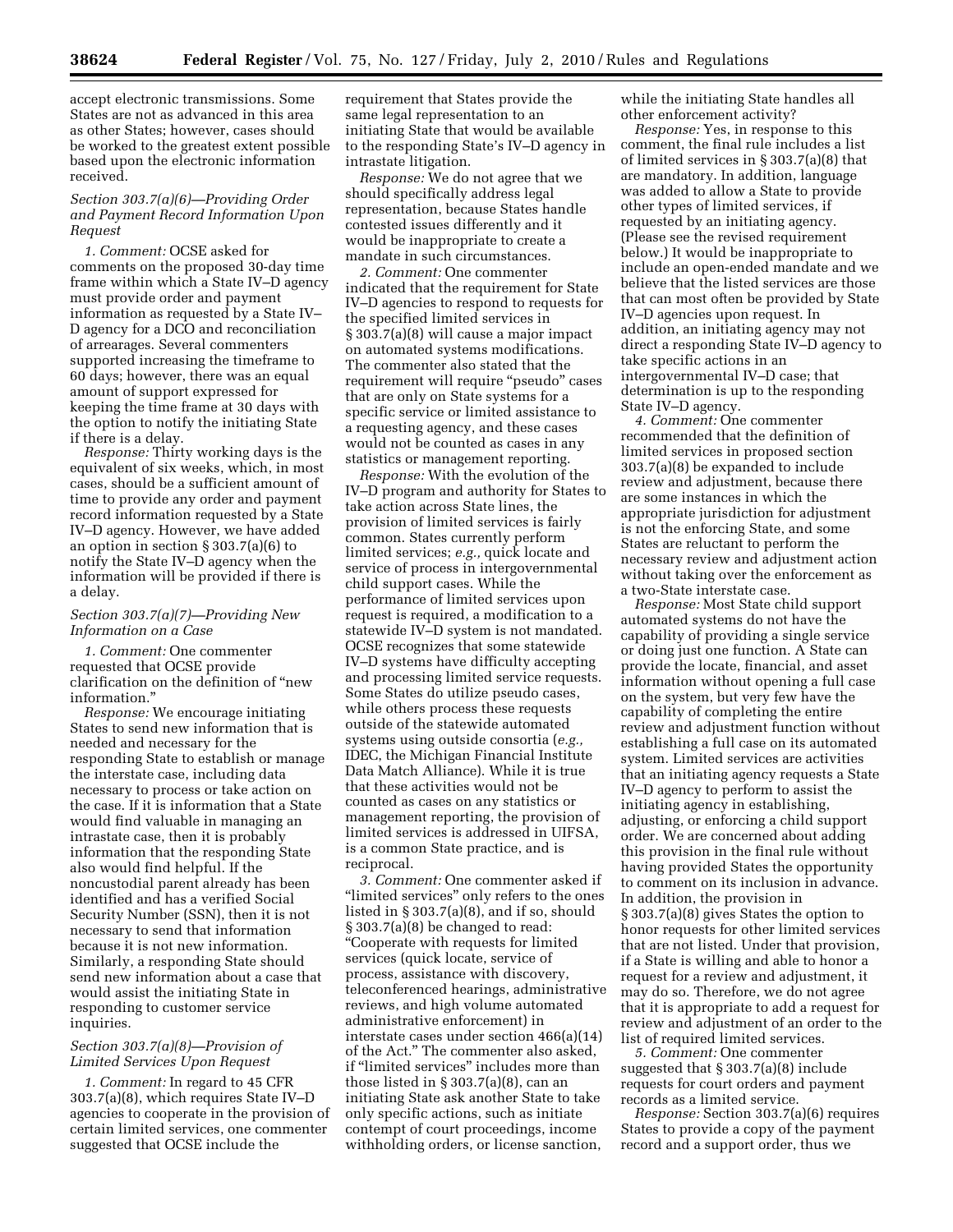added requests for copies of orders and payment records to the list of limited services to § 303.7(a)(8).

In response to all of the above comments,  $\S 303.7(a)(8)$  now reads as follows: A State IV–D agency must ''Cooperate with requests for the following limited services: quick locate, service of process, assistance with discovery, assistance with genetic testing, teleconferenced hearings, administrative reviews, high-volume automated administrative enforcement in interstate cases under section 466(a)(14) of the Act, and copies of court orders and payment records. Requests for other limited services may be honored at the State's option.''

*6. Comment:* A commenter also suggested that State IV–D agencies have agreements with their courts to provide a copy of the court order to other States at no cost.

*Response:* While we encourage States to work with their courts to provide copies of orders at no cost, we do not believe it is appropriate to remove States' discretion to recover costs.

#### **Section 303.7(b)—Central Registry**

## *Section 303.7(b)(1)—Establishment of State Central Registry*

*1. Comment:* In regard to the requirement under § 303.7(b)(1) for State IV–D agencies to establish a central registry responsible for receiving, transmitting, and responding to inquiries on intergovernmental IV–D cases, one commenter asked if case information should go directly into the statewide automated system rather than through the State Central Registry. The commenter also asked for specific guidance on how case information should be processed on statewide systems, for example, if the system needed to be able to "flag" a case pending review by State staff or if the system could require a certified copy of an order.

*Response:* According to OCSE statewide systems requirements, all State Central Registry functions must be integrated into the statewide system. Therefore, when an initiating agency sends an intergovernmental case to a responding State, the data will transmit to both the responding State's statewide system and the State Central Registry, although the State must have procedures so that it is the State Central Registry that initially processes the new case, as required by § 303.7(b)(1). OCSE does not mandate how States should integrate State Central Registry functions with their statewide system functions, so States will have different approaches. In addition, OCSE does not

mandate how States develop their case processing workflows with respect to their systems. OCSE, for example, does not require that a statewide system be able to "flag" a case pending review by State staff or that documents such as certified copies of orders be in hard copy. States determine these issues.

*2. Comment:* One commenter requested clarification that OCSE is not mandating that responding jurisdictions accept electronically transmitted cases from initiating jurisdictions in lieu of mailing cases to the State Central Registry. The commenter referenced the Electronic Signatures in Global and National Commerce Act (ESIGN) (*http:// frwebgate.access.gpo.gov/cgi-bin/ getdoc.cgi?dbname=106*\_*cong*\_*public*\_ *laws&docid=f:publ229.106*), saying the law gives electronic signatures the same legal effect as written signatures. However, the commenter indicated that the law only sets a baseline standard for what is required in an electronic signature. The commenter was concerned that many jurisdictions do not have the technical ability to accept electronic signatures and would be unable to process electronic transmissions if mandated.

*Response:* As we indicated above in the discussion of the general responsibility for States to transmit and provide information electronically to the greatest extent possible under § 303.7(a)(5), electronic transmissions, including electronic signatures, are encouraged, but not mandated. The initiating agency must provide the responding agency with the information that it needs in the format that is acceptable to the responding agency. Nevertheless, OCSE reiterates that electronic transmissions will be an increasingly important tool for doing business and encourages jurisdictions to adopt new technologies. (*See* PIQ–09– 02, *http://www.acf.hhs.gov/programs/ cse/pol/PIQ/2009/piq-09-02.htm)* 

## *Section 303.7(b)(2)—Initial Required Activities Upon Receipt of a Case*

*1. Comment:* Section 303.7(b)(2) requires State Central Registries to complete several tasks within 10 working days of receipt of an intergovernmental case, including reviewing documentation for completeness, forwarding the case for action either to the State Parent Locator Service or another agency for processing, acknowledging receipt of the case or requesting missing documentation, and informing the initiating agency where the case was forwarded.

In regard to  $\S 303.7(b)(2)$ , several commenters requested more guidance

on requirements to open and close cases when the initiating agency does not provide complete information. One commenter asked for clarification regarding whether the regulation required States to open cases based on the CSENet transaction alone, especially in the absence of complete case information or paper documents. Another commenter was concerned that agencies would send only CSENet transactions without following up with required documents such as certified copies of court orders.

*Response:* In general, while the CSENet application is often used to request services on intergovernmental cases, some of the forms, such as the General Testimony Form, must be sent in a paper format. When sending a request for services through CSENet, the initiating State must indicate whether attachments in a paper format are to follow. Upon receipt of a CSENet transaction, OCSE guidance has always been that if a State can proceed without the paper documents, it should move forward. If the State determines that critical information is missing, it will notify the initiating agency that documents are missing and forward the case for any action that can be taken pending necessary action by the initiating agency.

In order to clarify that it is the initiating State's responsibility to provide information and documentation in the format required by the responding agency, we have changed the initiating State responsibility under § 303.7(c)(5). This responsibility now reads: the initiating State IV–D agency must: ''provide the responding agency sufficient, accurate information to act on the case by submitting with each case any necessary documentation and intergovernmental forms *required by the responding agency*'' (emphasis added). This change addresses the commenters' concern that initiating agencies would not follow-up with documentation in paper format, in the instances where the responding State requires that format.

OCSE encourages States to work with each other to ensure the transfer of case information is efficient and meets mutual needs. Further, we encourage States to work with OCSE on continuing to develop CSENet capabilities to meet those needs with even greater effectiveness.

#### *Section 303.7(b)(3)—Forwarding the Case for Action*

*1. Comment:* Thirteen commenters responded to OCSE's specific request for input on the pros and cons of the current central registry requirement ''to forward the case for any action that can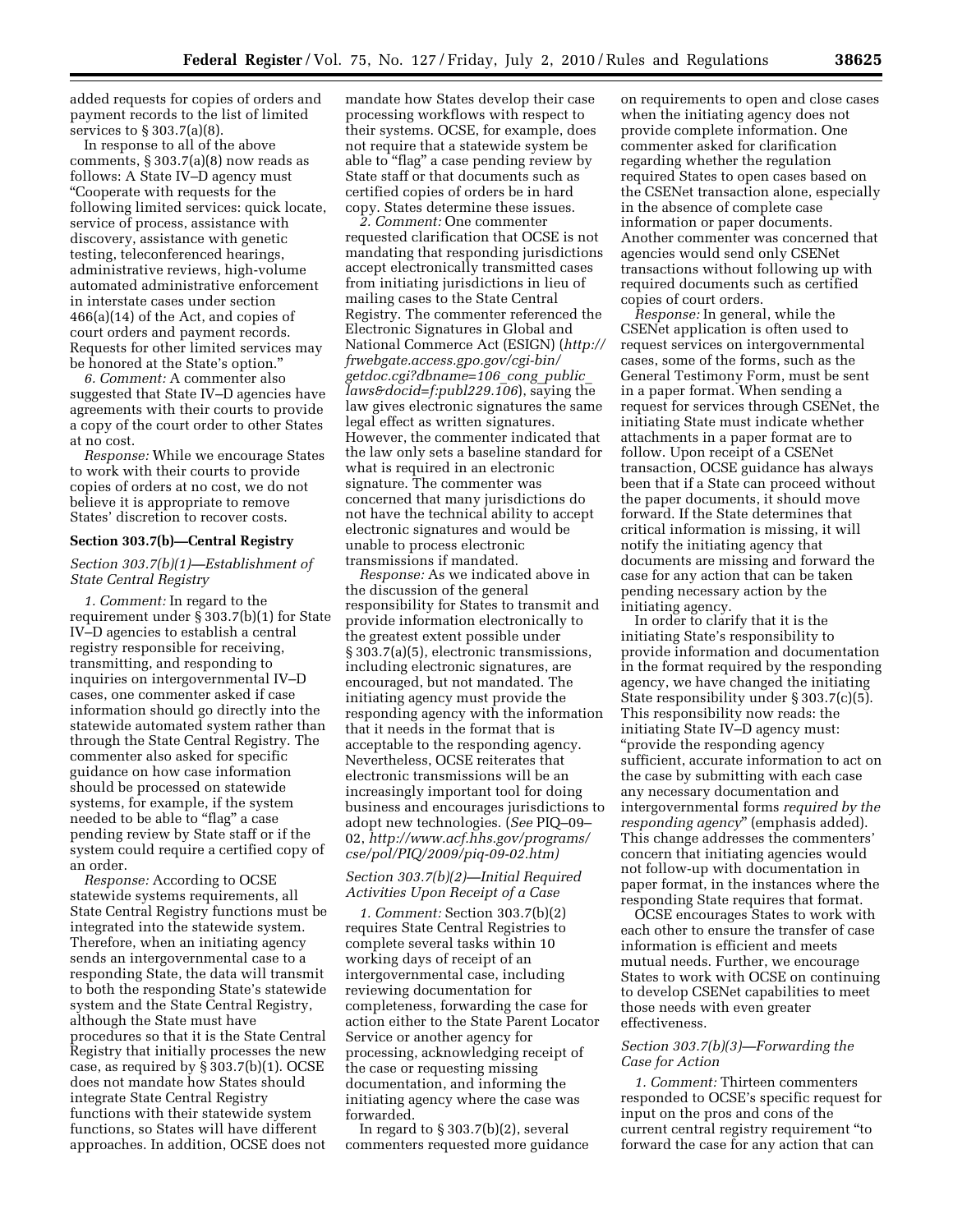be taken pending necessary action by the initiating agency,'' in proposed § 303.7(b)(3).

Eight commenters supported the current rule, saying that forwarding the case is more efficient for the central registry and for case processing, ultimately resulting in support reaching children faster. Commenters said that local offices often are better able to judge if the case can be processed even with partial information, preventing workable cases from being put on hold only for technical reasons. This is particularly significant if a case has been referred for two distinct activities. By forwarding the case, caseworkers can proceed with one activity even as they await necessary information to move forward with the other activity. One commenter noted how being able to pass along cases to local offices as soon as they are entered onto the automated system reduces the burden on the central registry, which is not equipped to manage this process, since its resources are focused on meeting the Federal time frames associated with otherwise reviewing and acknowledging incoming cases.

Five commenters objected to the requirement, saying that if the initiating agency never provides the missing or incomplete information, forwarding the case would be a waste of time and resources. One commenter suggested that the rule be revised to leave the decision of forwarding cases pending receipt of complete information from the initiating agency to the discretion of the States, which could base the decision on the size of their central registries.

*Response:* We agree with the majority of the comments in support of keeping the requirement in § 303.7(b)(3), for central registries to forward the case for any action that can be taken pending necessary action by the initiating agency if the documentation received with a case is incomplete and cannot be remedied by the central registry without the assistance of the initiating agency. As a result, this requirement will remain the same.

*2. Comment:* Several commenters asked for clarification on the minimum amount of information that would be required for a central registry to open an incoming case, perhaps provided as a checklist of required documents or data elements. In addition, one of these commenters also requested that the corresponding authority be authorized to reject cases not meeting a standard threshold of information or documentation. One commenter suggested that the central registry be allowed to "return" a case within 60

days under case closure criterion § 303.11(b)(12), which allows for case closure if the initiating agency fails ''to take an action which is essential for the next step in providing services.''

*Response:* As stated above, a State Central Registry is required to complete the activities described in § 303.7(b)(2), (*e.g.,* ensure documentation has been reviewed, forward the case for action to either the State Parent Locator Service or the appropriate agency) within 10 working days of receipt of an intergovernmental IV–D case. As part of this process, under § 303.7(b)(2)(i), the central registry determines, on a caseby-case basis, whether it is in receipt of complete documentation in the required format in order to proceed with the case. Because each case and the information sent with each case by the initiating agency is different, we believe it would be inappropriate to establish a checklist or a minimum standard of required information without which central registries could reject or return cases.

OCSE does not want States to approach intergovernmental case processing with the notion that incoming cases can be rejected or returned. The intent of this rule is to surmount barriers to intergovernmental case processing with the ultimate goal of providing support to children as soon as possible. However, if the central registry documents the failure by the initiating agency to take an action essential for the next step in providing services, the State would have grounds to close the case under § 303.11(b)(12), as long as the required notice of potential closure under § 303.11(c) is provided to the initiating agency.

*3. Comment:* In a related comment, a commenter requested clarification on the time frame for case closure for the failure of the initiating agency to act in response to requests for more information under § 303.11(b)(12), noting that the time frame policy on this case closure criterion varies widely among States.

*Response:* While there is no designated timeframe for how long a responding State IV–D agency must wait for information from an initiating agency before starting case closure actions under § 303.11(b)(12), we encourage States and agencies to work together so as not to initiate case closure proceedings prematurely.

Under § 303.7(c)(6), when an initiating State is in receipt of a request for case information from a responding agency, the initiating State has 30 calendar days to provide the information or to give notice as to when it will provide the information. If those 30 calendar days elapse with no

response from the initiating agency, OCSE strongly encourages the responding State to follow-up with the initiating agency rather than automatically proceeding with case closure.

In addition, according to case closure rules stated in § 303.11(c), in order for a responding State to close a case for the failure of an initiating agency to take action pursuant to  $\S 303.11(b)(12)$ , the State must notify the initiating agency in writing 60 calendar days before closing the case.

*4. Comment:* One commenter also would like to be able to reject a case where there is no recently verified address or there does not appear to be a relationship between the obligor and the responding State.

*Response:* Sending a verified address is not a pre-requisite to forwarding a case for action to another jurisdiction. As stated previously, a State is required to start the activities described under § 303.7(b)(2) (*e.g.,* ensure documentation has been reviewed, forward the case for action to either the State Parent Locator Service or the appropriate agency) as soon as its central registry is in receipt of an intergovernmental IV–D case. If the relationship between the obligor and the State is not evident, States should request additional information from the initiating State to clarify the link.

*5. Comment:* One commenter asked for clarification of the responding State's responsibility to continue to perform locate activities as it would for an in-state case (three years if there is a verified SSN) even if the initiating agency cannot provide a recently verified address. The commenter noted that States that have strict requirements for current locate information on the noncustodial parent before they begin work on the case may close the case too quickly. The result is that the initiating agency has to make a second referral by the time the requested information is available, wasting time and resources.

*Response:* As noted above, sending a verified address is not a prerequisite to forwarding a case for action to another jurisdiction. In general, the initiating agency, not the responding State, decides whether to open or close an intergovernmental case. A responding State may not apply case closure criteria under § 303.11(b)(1) through (11), or any other criteria, to close intergovernmental cases unilaterally. In order for a responding State to close an intergovernmental case without permission from the initiating agency, the responding State must document lack of cooperation by the initiating agency, as required under § 303.11(b)(12), and provide a 60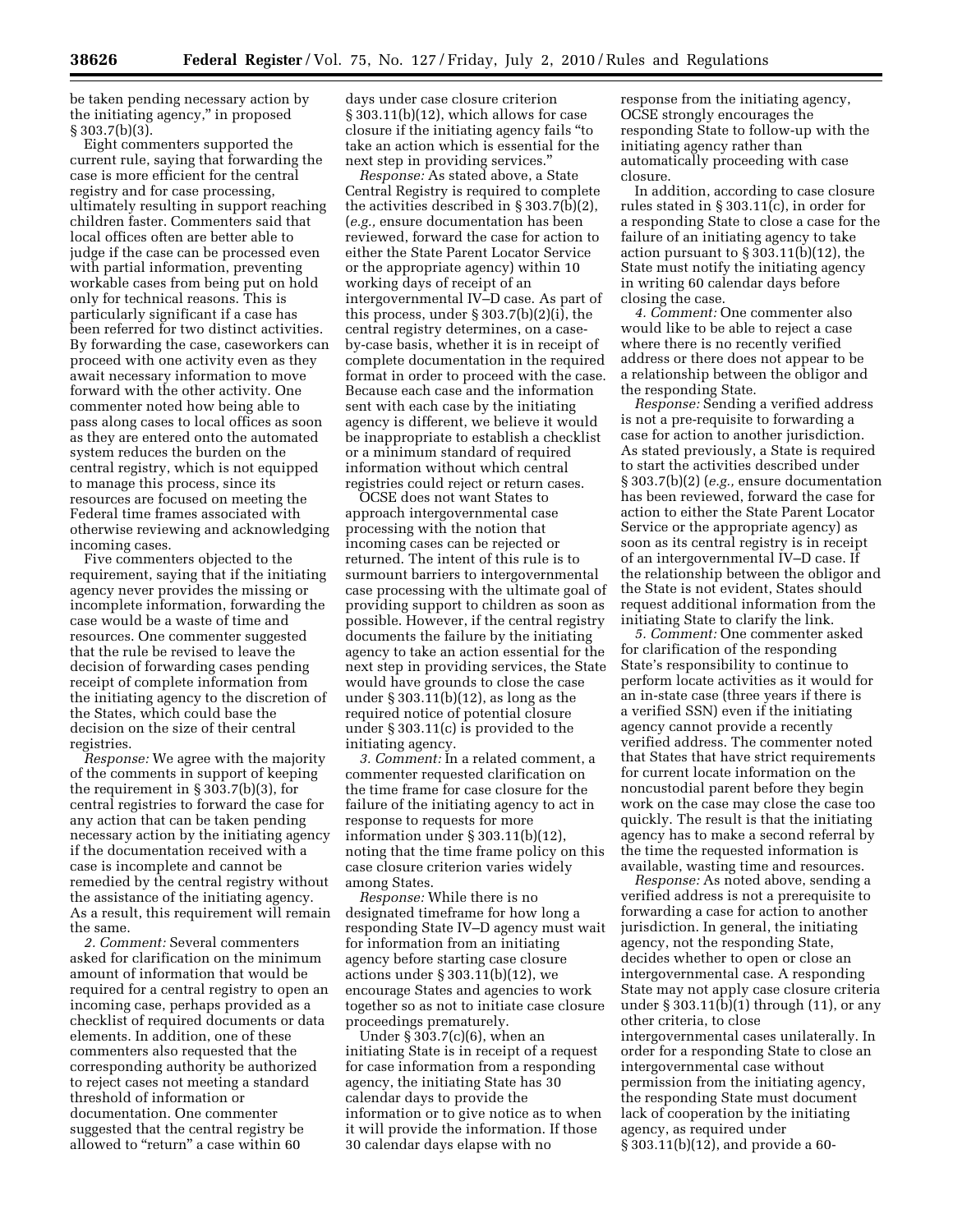calendar-day notice to the initiating agency, as required by § 303.11(c).

Case closure rules at § 303.11(b)(4) establish time frames for closing a case if the noncustodial parent's location is unknown. The time frames are three years when there is sufficient information to initiate an automated locate effort or one year when there is insufficient information to perform automated location services. These time frames are applicable in the intergovernmental context. Even in the absence of a recently verified address, a responding agency can perform location services. For example, a State can perform automated location services with minimal data, such as a date of birth and name or a Social Security number and name. Please see the additional discussion of case closure requirements later in this section.

*6. Comment:* In proposed § 303.7(b)(3), if the documentation received with a case is inadequate and cannot be remedied by the central registry without the assistance of the initiating agency, the central registry must forward the case for any action that can be taken pending necessary action by the initiating agency. One commenter recommended substituting the word ''incomplete'' for ''inadequate'' when describing the problematic documentation because, by definition, inadequate documentation is insufficient for its intended purpose.

*Response:* We agree with the commenter and substituted ''incomplete'' for ''inadequate'' in the regulatory language at § 303.7(b)(3) and, correspondingly, in § 303.7(d)(2)(iii), which uses the same word.

#### *Section 303.7(b)(4)—Responding to Case Status Inquiries*

*1. Comment:* The provision under § 303.7(b)(4) requires the central registry to ''respond to inquiries from initiating agencies within five working days of receipt of the request for a case status review.'' One commenter expressed agreement with the time frame, while another commenter felt that 10 working days would be more appropriate. Two commenters suggested that this requirement be moved to § 303.7(d), as a responding State responsibility.

*Response:* This requirement has been in effect since interstate regulations were implemented at § 303.7 in 1988. As we indicated in 1988, the requirement for central registries to respond to inquiries from other States is intended for situations in which an initiating agency loses track of a case or is unable to determine whether any action is being taken on a case. Inquiries to the central registry should, therefore,

be limited to instances where direct contact between the initiating agency and the responding State IV–D agency is ineffective or impossible. In regard to the time frame, OCSE does not have enough evidence to suggest that five working days is insufficient for this requirement; therefore, the time frame is unchanged.

## **Section 303.7(c)—Initiating State IV–D Agency Responsibilities**

*Section 303.7(c)(1)—Identifying Whether There are Multiple Orders in a Case* 

*1. Comment:* Section 303.7(c)(1) requires initiating State agencies to ''determine whether or not there is a support order or orders in effect in a case using the Federal and State Case Registries, State records, information provided by the recipient of services, and other relevant information available to the State.''

One commenter asked if initiating States, in fulfilling their responsibility for determining whether there is a support order or orders in effect in a case, would be required to use their statewide automated systems.

*Response:* There is no explicit requirement for States to use their statewide automated systems to determine whether there is a support order or orders in effect for a case. States are required to use Federal and State case registries, State records, information provided by recipients, and other available information to determine whether there is a support order or orders in effect.

*2. Comment:* One commenter stated that the determination of controlling order may be made by any forum that has personal jurisdiction over the necessary individual parties and does not have to be a tribunal that has issued a support order. The commenter went on to say that UIFSA section 207(b)(3) contemplates that this may be a State that has not issued an order as it requires that a tribunal issue its own replacement order when all parties have left all of the States that have issued orders as part of the determination of controlling order process. According to the commenter, § 303.7(c)(2) provides the flexibility needed by the initiating agency to select the State to determine the controlling order and reconcile the arrears when multiple orders exist, including a State that has not issued a support order. The commenter asked that OCSE revise the commentary to not restrict the initiating State's selection of the DCO State to only a State where that State's tribunal issued a support order.

*Response:* OCSE agrees that when ascertaining in which State(s) a determination of controlling order may be made, an initiating agency is not limited to those tribunals that issued one of the support orders. UIFSA 2001 clarifies that a tribunal must have personal jurisdiction over both the obligor and individual obligee when determining which of the multiple orders is the controlling order. Section 302.7(c)(2) requires an analysis of what jurisdiction or jurisdictions have or may obtain personal jurisdiction over both individuals and the selection of the forum if there is an option to proceed in more than one State.

#### *Section 303.7(c)(2)—Determination of Appropriate State To Make DCO*

*1. Comment:* Under § 303.7(c)(2), an initiating State agency must: ''determine in which State a determination of controlling order and reconciliation of arrearages may be made where multiple orders exist.'' One commenter said that a determination of controlling order is only necessary when there are multiple orders that also are ''valid'' orders. The commenter explained that since the effective date of FFCCSOA on October 20, 1994, there are fewer and fewer cases with legitimate multiple orders. Rather, additional orders issued since FFCCSOA are void. The commenter asked OCSE to clarify this point and to remind States to make sure orders are ''valid'' before pursuing a determination of controlling order.

*Response:* Section 303.7(c)(1) requires initiating State IV–D agencies to identify existing support orders. Section 303.7(c)(1) does not require initiating State IV–D agencies to decide on their validity under FFCCSOA. In cases involving multiple orders, the initiating State IV–D agency must determine which State should determine the controlling order. Once the State makes this determination, the State must "ask the appropriate intrastate tribunal or refer the case to the appropriate responding State IV–D agency, for a determination of the controlling order and a reconciliation of arrearages'' as required in  $\S 303.7(c)(4)(i)$ . The tribunal within the State or in the responding State IV–D agency will address the issue of validity at that point.

*2. Comment:* One commenter stated that  $\S 303.7(c)(2)$  indicates that the proper tribunal to make a determination of controlling order is the tribunal that is able to obtain personal jurisdiction over both the obligor and obligee; however, the rule does not address what the procedure should be if no tribunal is able to obtain personal jurisdiction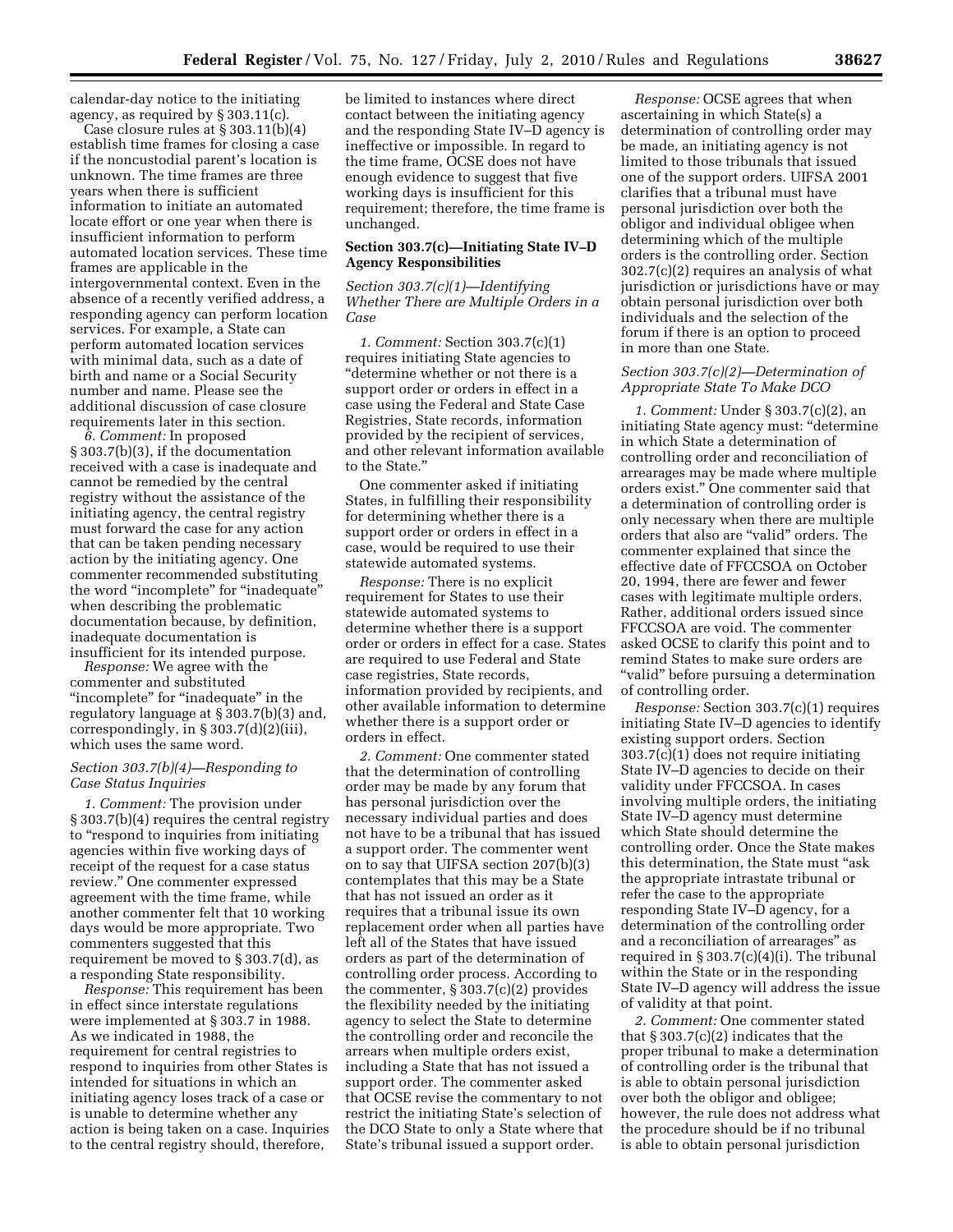over both parties, which will often be the case in intergovernmental cases.

*Response:* The commenter is correct that a tribunal requires personal jurisdiction over both parties to make a DCO. If neither the issuing nor initiating State has personal jurisdiction over both parties because the initiating tribunal did not issue one of the multiple orders and neither the custodial parent, noncustodial parent, nor child remain in a State where one of the multiple orders was issued, then personal jurisdiction may always be obtained by referring the case to the State in which the opposing party resides. Section 207 of UIFSA provides the proper procedures to follow to obtain a DCO in this situation.

## *Section 303.7(c)(3)—Determine if Use of One-State Remedies Is Appropriate and Section 303.7(c)(4)—Actions Required Within 20 Calendar Days of Completing Requirements in Paragraphs (c)(1)–(3)*

*1. Comment:* Section 303.7(c)(3) requires the initiating State agency to: ''Determine the appropriateness of using its one-state interstate remedies to establish paternity and establish, modify, and enforce a support order, including medical support and income withholding.'' One commenter suggested replacing the term ''one-state interstate'' with the term "intrastate" because the commenter felt this would be consistent with terminology in § 303.7(c)(4)(i) and (ii), which discusses, in part, a State taking ''intrastate'' action for getting a determination of controlling order or referring a case.

*Response:* As indicated in the discussion above regarding the definition of the term ''one-state interstate,'' we replaced the definition of that type of case with a definition of ''one-state remedies.'' ''One-state remedies'' are defined as the exercise of a State's jurisdiction over a non-resident parent or direct establishment, enforcement, or other action by a State against a non-resident parent in accordance with the long-arm provision of UIFSA or other State law. In § 303.7(c)(3), we have removed the word ''interstate'' so that the regulation now reads: ''Determine whether the noncustodial parent is in another jurisdiction and whether it is appropriate to use its one-state remedies to establish paternity and establish, modify, and enforce a support order, including medical support and income withholding.''

*2. Comment:* One commenter agreed that one-state interstate actions be up to the initiating State. However, the commenter asked OCSE to clarify in the rule that States should not send cases to responding States for establishment when an adjustment is appropriate, particularly in regard to establishing cash medical support.

*Response:* OCSE agrees States should be careful to ask for establishment of an order only if there is no order in existence and should otherwise ask for an adjustment of the order. For example, if a State has an order that does not include cash medical support, and, later, an initiating State wants to add cash medical support to that first State's order, the initiating State should seek an adjustment of the order.

*3. Comment:* One commenter asked for agencies that decide to enforce an order through direct income withholding in another State to be required to notify the jurisdiction with the order that they are taking this action and also specify the arrears balance being enforced.

*Response:* A State may not use direct income withholding to collect payments and have them forwarded directly to the State Disbursement Unit rather than sending payments to the designation specified in the order. As mentioned in the preamble, this is prohibited by PIQ– 01–01. Therefore, OCSE does not believe further notification requirements or statements of arrears balances are necessary.

*4. Comment:* One commenter expressed concern that reading § 303.7(c)(3) and § 303.7(c)(4)(ii) together, which discuss the State's decision to use one-state remedies and the State's decision to take intrastate action on a case, respectively, may be interpreted to mean that States must take direct action in cases where a noncustodial parent lives or works on the reservation of a Tribal IV–D program before referring the case to the appropriate Tribal IV–D program.

*Response:* The decision as to whether a State uses one-state remedies or refers a case to another State IV–D agency is entirely up to the initiating State agency. There is no Federal mandate that States use any one approach first. Because the language under proposed § 303.7(c)(4)(ii) may have been interpreted to mean that States were obligated to use one-state remedies first, we have changed and simplified this paragraph. The final language requires the initiating State IV–D agency to refer an intergovernmental case, within the 20-calendar-days time frame, to the appropriate State Central Registry, Tribal IV–D program, or Central Authority of a country for action, if the initiating agency has determined that use of one-state remedies are not appropriate.

*5. Comment:* Proposed § 303.7(c)(4) required the initiating State agency to ask the appropriate intrastate tribunal for a DCO and reconciliation of arrearages or determine the request for such a determination will be made through the appropriate responding agency. One commenter asked that OCSE clarify when the initiating State must make a DCO and when the initiating State must request the responding agency to make a DCO.

*Response:* If the initiating State has personal jurisdiction over both parties, it is the initiating State's election whether it should proceed with a DCO or request a responding State with personal jurisdiction to make a DCO. The conditions under which a State may make a DCO are set out in section 207 of UIFSA.

*6. Comment:* Several commenters asked for clarification about the 20 calendar-days time frame, and indicated confusion over the complexity of proposed § 303.7(c)(4).

*Response:* In response to the numerous requests for clarity in regard to this section, OCSE made a number of changes to simplify and refine the language. First, we moved the clause regarding the State determination that the noncustodial parent is in another jurisdiction from § 303.7(c)(4) to § 303.7(c)(3). It is logical for the State to identify that the noncustodial parent is in another jurisdiction before the State decides whether to use one-state remedies under § 303.7(c)(3), rather than afterwards, as previously constructed in the NPRM.

Section 303.7(c)(3) now reads: ''Determine whether the noncustodial parent is in another jurisdiction and whether it is appropriate to use its onestate remedies, as defined in § 301.1 of this chapter, to establish paternity and establish, modify, and enforce a support order, including medical support and income withholding.''

Also, in § 303.7(c)(4), we clarified the two triggers for the start of the 20 calendar-days time frame. The first trigger of the time frame is the completion of the actions required in paragraphs (c)(1) through (c)(3), which are, respectively, determining existing support orders, determining in which State a DCO and reconciliation of arrearages may be made in a case with multiple orders, and determining the location of the noncustodial parent and whether or not to use one-state remedies. The second trigger of the 20 calendar-days time frame is the receipt of any necessary information needed to process the case. One example of necessary information is copies of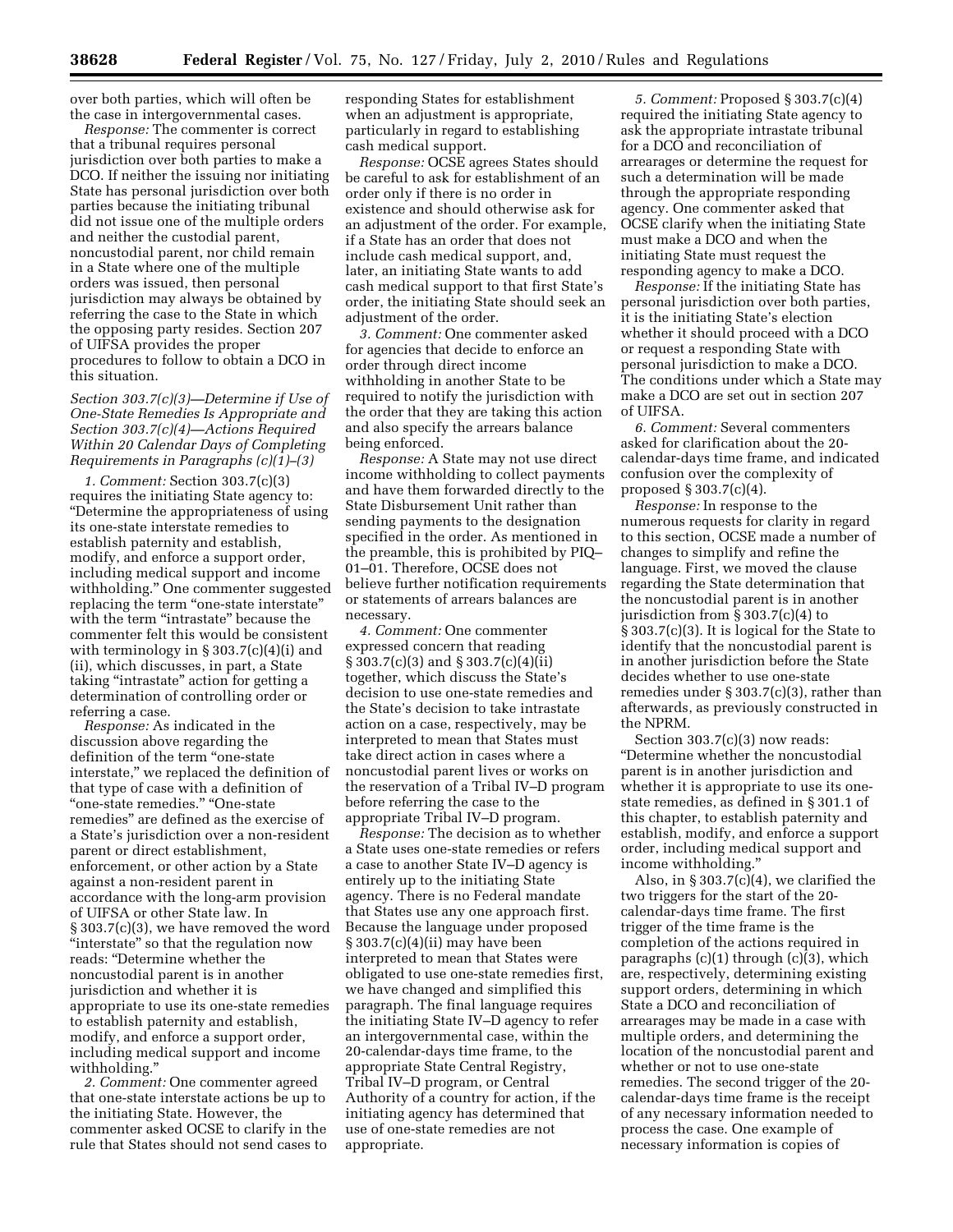orders in a case where multiple orders exist.

In addition, we simplified paragraphs (c)(4)(i) and (ii). Under paragraph (c)(4)(i), we removed ''If the agency has determined there are multiple orders in effect under paragraph (c)(1) of this section  $* * *$ , " because the change specified above requires that this determination is completed before a State takes the actions under paragraph (4). Similarly, under paragraph (c)(4)(ii), we removed the clause, ''unless the case requires intrastate action in accordance with paragraphs  $(c)(3)$  or  $(4)(i)$  of this section  $* \times \cdot$ , " because it is redundant, given the previous changes. Finally, in paragraph (c)(4)(i) we added the phrase ''State IV–D'' to ''responding agency.'' Since ''responding agency'' can include States, Tribes and countries, we wanted to be clear that, with respect to DCOs, only States are involved. The full text of § 303.7(c)(4) now reads:

''(4) Within 20 calendar days of completing the actions required in paragraphs (1) through (3) and, if appropriate, receipt of any necessary information needed to process the case:

(i) Ask the appropriate intrastate tribunal, or refer the case to the appropriate responding State IV–D agency, for a determination of the controlling order and a reconciliation of arrearages, if such a determination is necessary; and

(ii) Refer any intergovernmental IV–D case to the appropriate State Central Registry, Tribal IV–D program, or Central Authority of a country for action, if one-state remedies are not appropriate;''

The use of "and" between the two paragraphs is intentional because States should proceed to enforce an existing support order, pending a DCO. Enforcement of support obligations should not stop while tribunals make DCOs. To do otherwise would deprive children of the support they need on an on-going basis.

*7. Comment:* OCSE invited comments regarding reasonable time requirements for translation if needed. The majority of the commenters expressed agreement with the 20-calendar-days time frame, because § 303.7(c)(4) is qualified with the receipt of any necessary information needed to process the case. One commenter requested that the time frame be extended to 90 days so that the initiating State can locate a translation resource and enter into a necessary contract for the translation.

*Response:* OCSE has not built in time for translation within the specified 20 calendar days because we believe that, until the necessary translation is completed, the initiating agency will not have all ''necessary information needed to process the case'' under paragraph (4).

OCSE agrees with the majority of the commenters who stated that the 20 calendar-days time frame to refer a case to another State is adequate.

*8. Comment:* One commenter requested that OCSE clarify how the 20 calendar-days time frame in § 303.7(c)(4) fits with the 30-workingdays time frame in § 303.7(a)(6) to provide any order and payment record information requested by a State IV–D agency for a DCO and reconciliation of arrearages.

*Response:* The 30-working-days time frame for a State IV–D agency to provide any order and payment record information in § 303.7(a)(6) is a general responsibility; thus, it could apply to both initiating and responding State IV– D agencies. The order and payment information requested in § 303.7(a)(6) may very well be a part of the necessary information that the initiating State requires once it has determined that a noncustodial parent is in another jurisdiction in § 303.7(c)(3). Therefore, the 20-calendar-days time frame in § 303.7(c)(4) could be triggered after receipt of order and payment record information another State must provide to the initiating State IV–D agency under § 303.7(a)(6).

*9. Comment:* One commenter asked if 45 CFR 303.7(c)(4)(i) requires a Tribal IV–D program to complete a DCO and reconciliation of arrearages when the Tribal IV–D program is the ''appropriate intrastate tribunal,'' or whether a Tribal IV–D program would not be the appropriate intrastate tribunal in such a situation.

*Response:* This rule does not apply to Tribes or Tribal IV–D programs.

## *Section 303.7(c)(7)—Notice of Interest Charges*

*1. Comment:* With regard to § 303.7(c)(7), which requires the initiating State IV–D agency to notify the responding agency of interest charges, several commenters pointed out that programming for QUICK is a better use of their limited systems programming resources and provides better and timelier information on interest for interstate cases.

*Response:* While QUICK does provide an interest amount on the financial summary screen, it is an individual query by case and does not specify interest charged for a specified period. OCSE will evaluate whether this enhancement can be made to the application so case-specific queries can be made to obtain information about interest charged during a specified period of time.

*2. Comment:* Another commenter asked what type of CSENet transaction should be used to notify the responding agency quarterly of the interest amount.

*Response:* OCSE will also determine the feasibility of adding a specific transaction to CSENet to periodically advise States of the interest charged on a case. This type of proactive information-sharing lends itself well to the batch processing supported by CSENet. Periodic reporting could be timed with the initiating State's interestcharging frequency.

*3. Comment:* Seven commenters expressed that notifying the responding agency at least quarterly of the interest charges owed on overdue support is too frequent and would place a burden on States. Several commenters recommended changing the time frame to annually, and one commenter proposed that the annual date be uniform.

*Response:* We agree that requiring the initiating IV–D State agency to notify the responding agency quarterly of interest owed on overdue support may cause a burden on State IV–D agencies. We believe that providing interest charges annually, and upon request in an individual case, in those instances in which the information may be needed more frequently than annually, will still address States' concerns with case processing difficulties that are caused by the wide range of State policies on interest. We have changed the language in the regulation to "annually and upon request in an individual case.'' With respect to the suggestion for a uniform date for the interest information to be reported annually, we can identify no compelling reason to do so and leave it up to the States to decide.

*4. Comment:* OCSE requested comments on whether and how accounting records should be updated when the controlling order was not issued by the initiating State. Several commenters indicated that if the initiating agency is requesting enforcement of a third State's order, it should be the initiating State's responsibility to provide a calculation of the interest based on the issuing State's law.

*Response:* We agree that in situations where the initiating State is requesting enforcement of a third State's order, the initiating State should provide the amount of interest owed based on the issuing State's law.

*5. Comment:* One commenter indicated that the initiating agencies should report accumulated interest owed by obligors to responding agencies, but in an automated fashion. The commenter further stated that otherwise, the quarterly reporting would require manual updates to the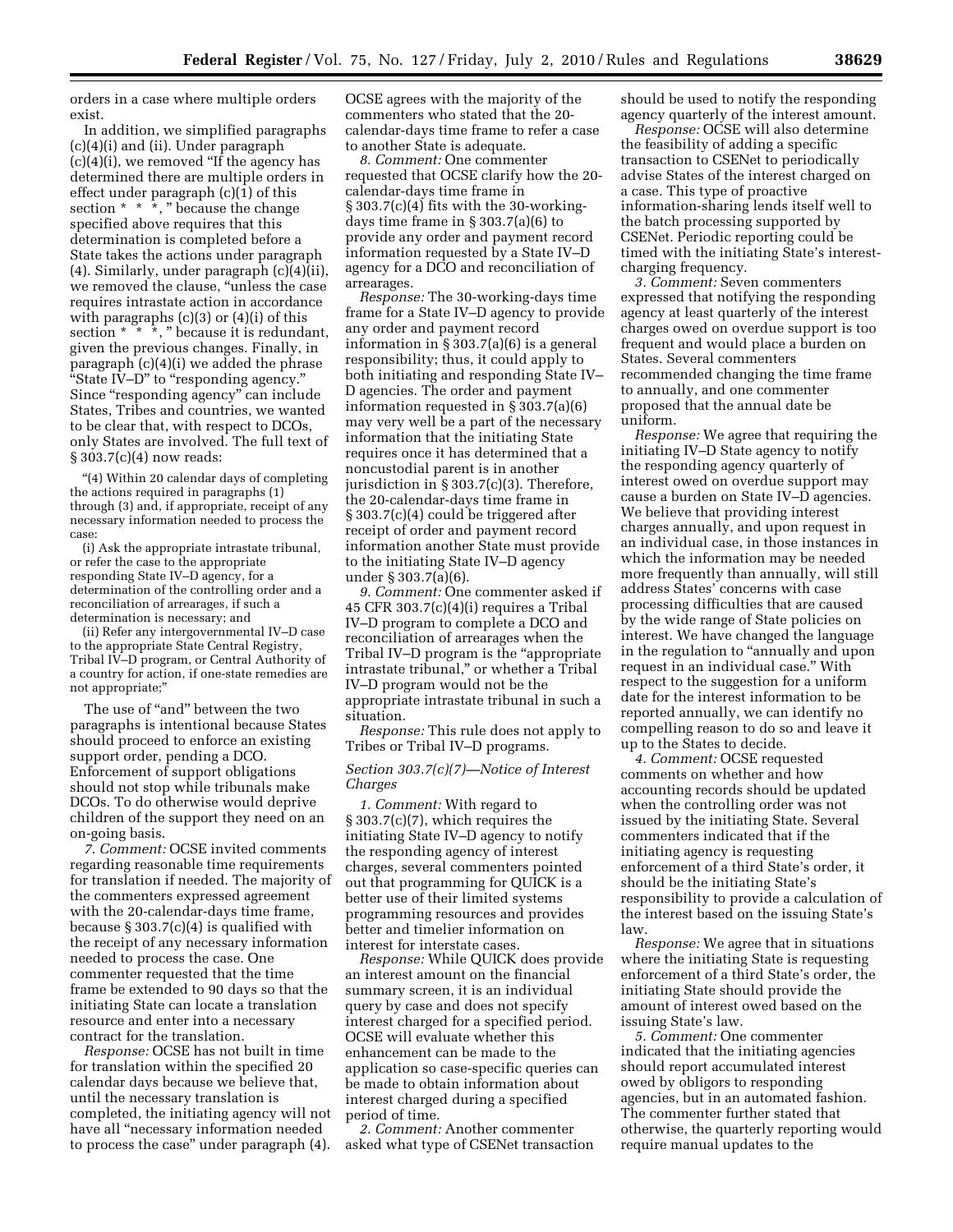responding State's IV–D automated system.

*Response:* While we agree that electronic communication is more efficient, it is not mandated.

*6. Comment:* One commenter asked if the responding agency can refuse to collect interest for the initiating State or close its case if the initiating State fails to provide the quarterly interest calculation as required.

*Response:* A responding agency cannot refuse to collect interest for the initiating State if the interest is a part of the child support order that the responding State is enforcing. Section 453(p) of the Act defines the term "support order" as: "A judgment, decree, or order, whether temporary, final, or subject to modification, issued by a court or an administrative agency of competent jurisdiction, for the support and maintenance of a child, including a child who has attained the age of majority under the law of the issuing State, or of the parent with whom the child is living, which provides for monetary support, health care, arrearages, or reimbursement, and which may include related costs and fees, interest and penalties, income withholding, attorneys' fees, and other relief.''

Without the interest calculation, the responding State may be unable to collect any interest earned. However, the responding State may not close its case due to the initiating State's failure to provide the interest calculation as required. The responding State must continue to enforce the initiating State's case, collecting current support and arrearages.

## *Section 303.7(c)(8)—Submitting Pastdue Support for Federal Enforcement Remedies*

*1. Comment:* One commenter asked that OCSE consider adding language that would allow the responding State to submit cases for passport denial or other Federal enforcement techniques at the initiating State's request. Another commenter asked if it would be possible to add MSFIDM as one of the Federal enforcement techniques that the initiating State IV–D agency will use when submitting past-due support as required in  $\S 303.7(c)(8)$ .

*Response:* OCSE proposed that the initiating State IV–D agency submit all past-due support owed in IV–D cases for administrative offset and passport denial because those Federal-level remedies are triggered by States' data on the Federal income tax refund offset file. However, we have been convinced that it may be in the best interest of the child and family, in certain circumstances, for

a responding State to submit past-due support using the Federal administrative offset, passport denial, MSFIDM, and/or Federal insurance match remedies. For example, because the administrative offset remedy is optional for States, the responding State may choose to certify a case where the initiating State does not. This would allow a collection from an administrative offset to be received and distributed to the family where otherwise it would not have been, or similarly, if a responding State requires full payment for a passport denial release where the initiating State does not.

This flexibility provides a greater opportunity for a collection, so we have removed the requirement from this rule that the initiating State IV–D agency submit past-due support for other Federal enforcement techniques, such as administrative offset, under 31 CFR 285.1, and passport denial under section 452(k) of the Act. However, the requirement for the initiating State IV– D agency to submit for Federal tax refund offset remains because that is the State with the assignment of support rights or request for IV–D services.

Federal insurance match and MSFIDM are also Federal enforcement techniques that fall into the category of cases that we prefer to have submitted by the initiating State IV–D agency, but also may be submitted by the responding State IV–D agency if deemed appropriate.

*2. Comment:* Several commenters expressed support for the requirement in § 303.7(c)(8) that the initiating State submit arrearages for Federal tax refund offset. One commenter asked, if there are arrearages in multiple States, which State is allowed to submit for Federal tax refund offset and how are the States supposed to know about another State's submittal.

*Response:* Section 303.72(d)(1) specifies that: "the State referring pastdue support for offset must, in interstate situations, notify any other State involved in enforcing the support order when it submits an interstate case for offset and when it receives the offset amount from the Secretary of the U.S. Treasury.'' Since all Federal remedies, including administrative offset of other Federal payments, are initiated based on the Federal income tax refund offset file submitted by each State, any State submitting past-due support for federallevel remedies should notify the other State in an interstate situation.

*3. Comment:* One commenter asked that OCSE specify that § 303.7(c)(8) is applicable even when the initiating State is submitting arrearages due under

an order from another State. Proposed § 303.7(c)(8) would have required a State to submit all past-due support owed in IV–D cases that meets the certification requirements under § 303.72 for Federal tax refund offset, and such past-due support, as the State determines to be appropriate, for other Federal enforcement techniques, such as administrative offset under 31 CFR 285.1, and passport denial under section 452(k) of the Act.

*Response:* This requirement applies to all interstate cases in which the initiating agency is submitting a case for Federal tax refund offset, including cases in which the initiating State is submitting arrearages due under an order from another State. The requirement in section § 303.72(d)(1), to notify any other State involved in enforcing the order when past-due support is submitted and when any offset is received, applies to these cases as well.

*4. Comment:* One commenter expressed concern that there is a probability that some States will adopt the option under the Deficit Reduction Act of 2005 (DRA) under which collections through Federal tax refund offset are distributed first to satisfy current support, while other States will continue to follow pre-DRA tax offset distribution under which collections are applied to satisfy only past-due and not current support. The commenter indicated that this will confuse amounts applied to current support and past-due amounts between States that opt for different approaches.

*Response:* We disagree with the commenter. In interstate cases, the initiating State IV–D agency is responsible for submitting past-due support owed in a IV–D case that meets the certification requirements under § 303.72 for Federal tax refund offset. The initiating State is similarly responsible for distribution. (*See* AT– 07–05, Q & A 34, citing former paragraph  $\S 303.7(c)(7)(iv)$  and 45 CFR 303.7(c)(11)). Distribution and disbursement will be made in accordance with the initiating State's rules. In interstate cases, § 303.72(d)(1) requires the submitting State to notify any other State involved in enforcing the support order when it receives the offset amount from the Secretary of the U.S. Treasury.

*5. Comment:* One commenter asked that we clarify that when the initiating jurisdiction is not a State within the United States, the responding jurisdiction should submit these cases under § 303.7(c)(8).

*Response:* There is currently no statutory authority for Tribal IV–D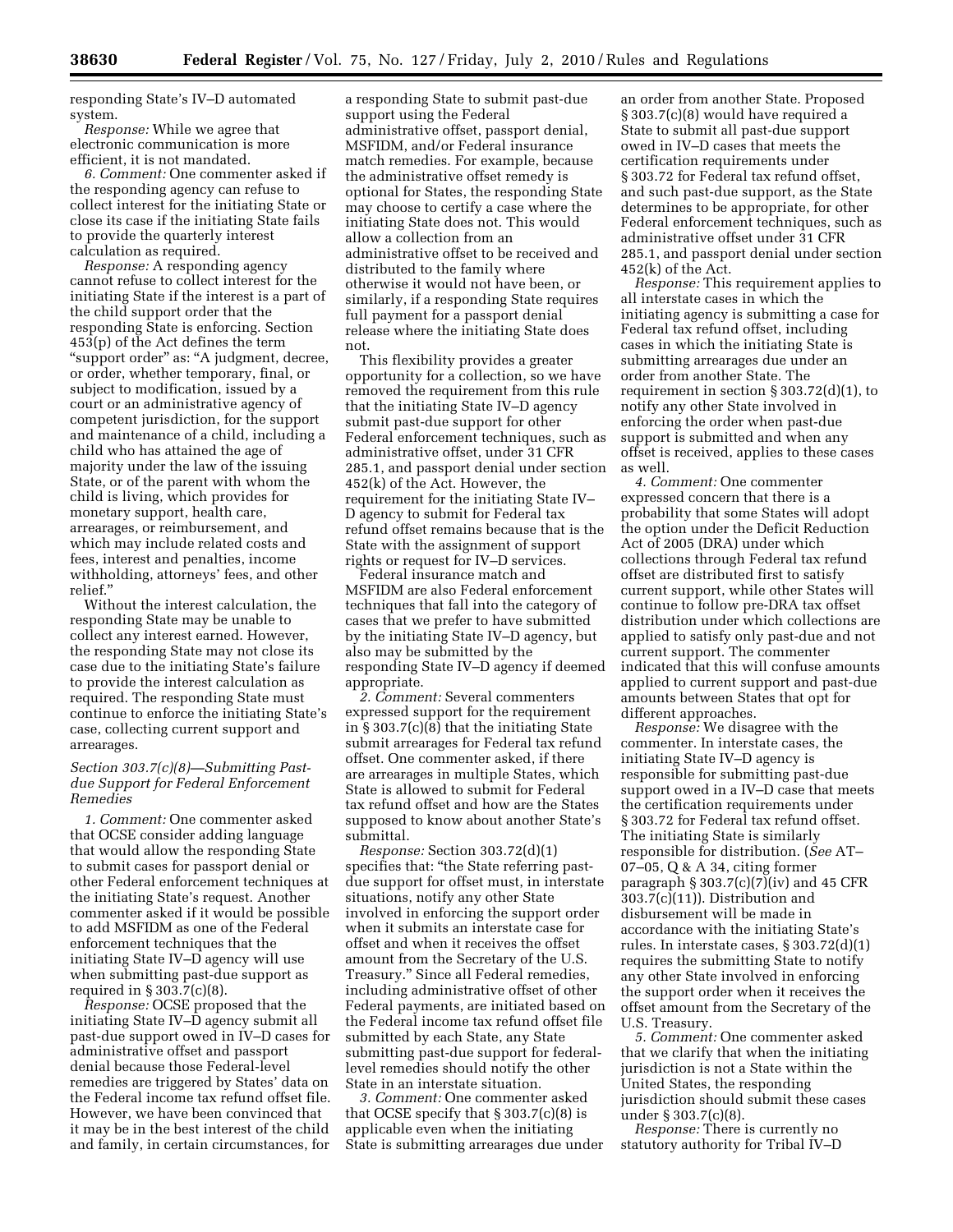programs to directly submit past-due support for Federal tax refund offset. However, past-due support owed to individuals receiving services from Tribal IV–D programs may be submitted for Federal tax refund offset by a State IV–D agency if the individual files an application for services from the State and the Tribal IV–D agency has a cooperative agreement with the State. See PIQT–07–02. Under current law at section 464(a)(1) and (2) of the Act, only past-due support owed in cases with an assignment of support rights or application for IV–D services under § 302.33(a)(1)(i) may be submitted for Federal tax refund offset; therefore, without an application for services from the State, past-due support owed in a case from another country cannot be submitted.

*6. Comment:* Proposed § 303.7(c)(8) and (9) require the initiating State IV– D agency to submit cases with qualified past-due support for Federal tax refund offset and other Federal enforcement remedies and to report overdue support to Consumer Reporting Agencies. One commenter asked if proposed § 303.7(c)(8) and (9) are any different than the current rules or if the paragraphs just clarify the initiating State responsibilities.

*Response:* As we indicated in the preamble to the NPRM, proposed § 303.7(c)(8), specifically addresses the responsibility of the initiating State IV– D agency to submit past-due support for Federal tax refund offset, administrative offset, and passport denial. The reference to administrative offset and passport denial is new, while the responsibility for Federal tax refund offset was clarified. However, the requirement for the initiating State to submit for any other Federal remedies, other than Federal tax refund offset, has been removed in the final regulation.

#### *Proposed § 303.7(c)(9), Renumbered as (d)(6)(iii)—Submitting Arrearages to Consumer Reporting Agencies (CRAs)*

*1. Comment:* Some commenters expressed agreement with the requirement in proposed § 303.7(c)(9) for initiating State IV–D agencies to report overdue support to CRAs. Other commenters suggested that reporting overdue support to CRAs should be the responding State IV–D agency's responsibility because the responding State is already providing due process and enforcement services, and challenges to these enforcement actions occur in the obligor's home State.

*Response:* We agree with the commenters that suggest the responding State IV–D agency should report overdue support to CRAs. In AT–98–30,

the answer to question #33 states, "from an interstate perspective, the responding State is responsible for pursuing all appropriate enforcement activities (except for Federal Income Tax Refund Offset). Placing responsibility for reporting delinquencies to consumer reporting agencies upon the responding State follows the general rule in interstate enforcement, as opposed to the limited exception. In addition, having only one State responsible for such reporting eliminates the potential confusion in interstate cases associated with double reporting.'' AT–98–30 also points out that since the responding State will generally be the State of residence for the obligor, it is in the best position to efficiently handle any contest that may occur as a result of credit bureau reporting. OCSE agrees that this is a service best provided by the responding State IV–D agency, so proposed § 303.7(c)(9), has been renumbered as § 303.7(d)(6)(iii) and moved to the responding State responsibilities. Section 303.7(d)(6)(iii) assigns the responsibility of: ''Reporting overdue support to Consumer Reporting Agencies, in accordance with section 466(a)(7) of the Act and § 302.70(a)(7) of this chapter'' to responding State IV–D agencies.

*2. Comment:* One commenter suggested that both the initiating and responding State IV–D agency should be able to report overdue support to CRAs.

*Response:* We disagree with this comment because, as indicated in the preamble to the NPRM, it is necessary to specify which State must submit the overdue debt to CRAs to avoid both States submitting the same arrearage in a single case. Having both the initiating and responding State IV–D agency report overdue support to CRAs could result in the misconception that an obligor's child support debt is greater than it actually is. There are three major CRAs, Experian, Equifax, and TransUnion, and one State reporting arrearages is adequate and appropriate.

## *Proposed § 303.7(c)(10) Renumbered as (c)(9)—Request for Review of Support Order*

*1. Comment:* One commenter asked that OCSE clarify that the requirement in proposed  $\S 303.7(c)(10)$ , to send a request for review of a support order to another State within 20 calendar days of determining that review is appropriate and receipt of the information necessary to conduct the review, means that the request should be sent to a State having continuing exclusive jurisdiction (CEJ) to modify an order.

*Response:* This requirement, renumbered as § 303.7(c)(9), has been retained from the previously existing regulation under initiating State responsibilities. The only change is adding a reference to section 466(a)(10) of the Act, as the timing and requirements for review and adjustment have changed over the years. If the initiating State has the legal authority to adjust the order, 45 CFR 303.8(f)(1) requires it to: "conduct the review and adjust the order pursuant to this section.'' Otherwise, a review request must be sent to a State that has legal authority to adjust the support order. This may be either the State with CEJ to modify its controlling order or, where everyone has left the State that issued the controlling order, the non-requesting party's State.

## *Proposed § 303.7(c)(11) Renumbered as (c)(10)—Distribution and Disbursement*

*1. Comment:* One commenter stated that the requirement in proposed § 303.7(c)(11) for the initiating State to distribute and disburse support collections received should be strengthened to prohibit direct withholding by a State for arrearages assigned to that State when the obligee is receiving services in another State or when support is due to the family under the ''families first'' distribution provisions of PRWORA. Another commenter gave the following scenarios:

#### Scenario 1

The custodial party is receiving services in one State [the first State], the obligor lives in a second State, and assigned arrearages are owed to a third State for Temporary Assistance for Needy Families (TANF) paid to the family. The second State will only accept a reciprocal case from the first State, and will tell the third State to send its case to the first State to collect the third State's arrearages because the first State (the initiating State) is responsible for distribution.

#### Scenario 2

The commenter stated that there are also situations in which the custodial parent is not receiving services from any State IV–D agency, and a responding State will not accept another State's case for collection of assigned arrearages only, indicating that the responding State must collect both current support and arrearages, not just arrearages.

*Response:* Arrearage-only IV–D cases have long been a part of the child support program. Instructions to the Federal annual statistical reporting form OCSE–157 in AT–05–09 recognize and define an arrears-only case as: ''A IV–D case in which the only reason the case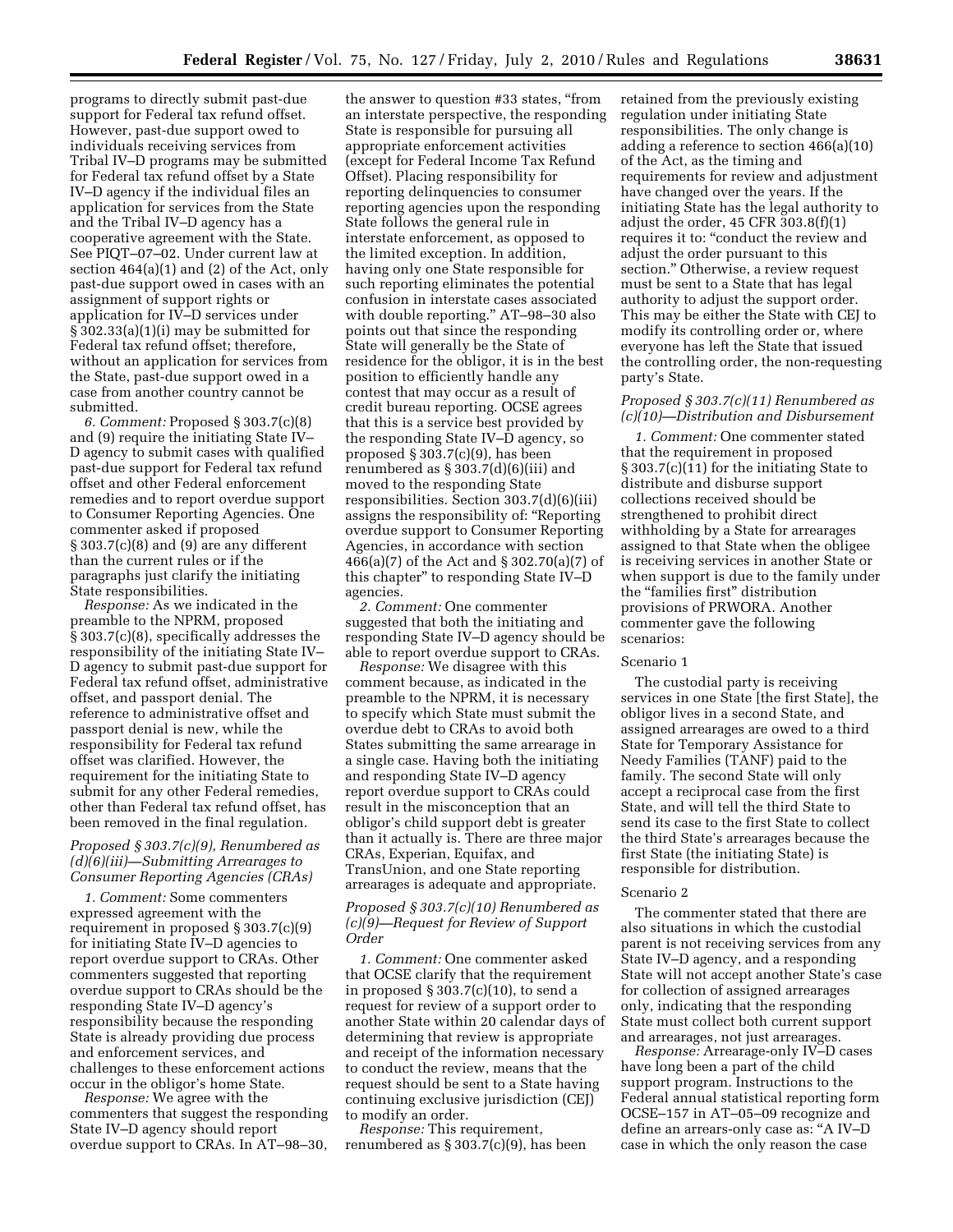is open is to collect child or medical support arrearages owed to the state or to the family.'' Therefore, we believe it would be a significant change in this final regulation, without an opportunity for further discussion and comment, to prohibit direct withholding by a State for arrearages assigned to that State when the obligee is receiving services in another State or when support is due to the family under the ''families first'' distribution provisions of PRWORA. However, if a custodial parent is receiving IV–D services in another State, we would encourage States to work together to ensure that families receive adequate services, including current support and arrears owed to them.

With respect to the first scenario, a responding State IV–D agency may not refuse to accept an interstate case from a State with an arrears-only IV–D case and tell that State to send its case to collect the assigned arrearages to a State in which the custodial parent is currently receiving IV–D services. A responding State must accept and process an intergovernmental request for services regardless of the existence of a separate interstate case from a different State. As indicated in the definition section of this rule, an intergovernmental IV–D case and an interstate IV–D case may include cases in which a State/Agency is seeking only to collect support arrearages, whether owed to the family or assigned to the State.

In the second scenario, we do not agree with the commenter that the responding State may not accept an intergovernmental request for collection of only arrearages assigned to a State. If the custodial parent is not receiving IV– D services from any State, the responding State that receives a request from a State to collect assigned arrearages may not refuse to process that case. States with assigned arrearages from a former assistance case may not be providing services to the custodial parent if the custodial parent refuses continued IV–D services in response to the notice under § 302.33(a)(4) when the family stopped receiving assistance.

These comments address the complex issue of States with an interest in assigned arrearages, different State policy with respect to distribution, more than one IV–D case existing with respect to the same parties, and parents' choice about whether or not to receive IV–D services. In the DRA of 2005, Congress adopted family distribution options to encourage States to pay more support collections to families. As States expand their distribution policies, some of the inherent tensions involved in allocating collections among States with an

interest in assigned arrearages, or between States with differing distribution policies, should begin to resolve themselves.

## *Proposed § 303.7(c)(12), Renumbered as (c)(11)—Notice of Case Closure*

*1. Comment:* One commenter indicated that while the change in proposed § 303.7(c)(12), now paragraph (c)(11), which requires the initiating State IV–D agency to notify the responding agency within 10 working days of case closure that the initiating State IV–D agency has closed its case pursuant to § 303.11, addresses the issue of overlapping enforcement efforts in a two-state interstate case, it does not address the problem of some States operating under UIFSA 1996 and others under UIFSA 2001. For example, an order is entered in State A, which has an open IV–D case. The custodial parent moves to State B and the noncustodial parent remains in State A. State B begins direct enforcement of State A's order and the employer begins remitting payments to State B, which disburses payments to the custodial parent. State A continues with enforcement provisions and becomes aware that State B has been receiving payments directly, generally when aggressive enforcement remedies are being taken against the noncustodial parent.

*Response:* State B would not be authorized under UIFSA 1996 or 2001 to take the action described. Although not all States have received waivers to adopt UIFSA (2001), section 319(b) offers a mechanism for State B to ask State A for redirection of payments if the custodial parent, noncustodial parent, and child have all left the State.

*2. Comment:* One commenter supported the change in proposed § 303.7(c)(12), now paragraph (c)(11), because, with notice that the initiating State had closed its case, the responding agency could close its case without having a basis for closure other than notice that the initiating agency closed its case. However, the commenter recommended that the initiating agency provide the responding State with the specific reason for which the initiating agency closed its case. The commenter noted that this information can be relevant to the responding State if the responding State has obtained and is enforcing its own State's order.

The commenter notes the example of a responding State that is enforcing its own State's order using income withholding, at the request of an initiating State. If the initiating agency closes its case without explanation, the responding State might be compelled to continue enforcement based on the

order itself. In this situation, the responding State might close the intergovernmental IV–D case, and then open a non-IV–D case to continue collections, based on the support order, if it is under income withholding. However, information about the case closure from the initiating agency, such as that the custodial parent had died, would allow the responding State to appropriately close out the order.

*Response:* OCSE agrees that it may be important for a responding State to know the reason why an initiating State closes its case. Therefore, we are adding this requirement to the initiating State's responsibilities under § 303.7(c)(11) in the final rule. The revised rule reads as follows:

''Notify the responding agency within 10 working days of case closure that the initiating State IV–D agency has closed its case pursuant to § 303.11 of this part, and the basis for case closure;''

## *Proposed § 303.7(c)(13), Renumbered as (c)(12)—Instruct Responding Agency To Close its Case*

*1. Comment:* One commenter expressed agreement with the theory of the requirement in proposed paragraph  $(c)(13)$ , now  $(c)(12)$ , under which the initiating State IV–D agency must instruct the responding agency to close its interstate case and to stop any withholding order or notice the responding agency has sent to an employer before the initiating State transmits a withholding order or notice to the same or another employer unless the two States reach an alternative agreement on how to proceed. However, the commenter felt that the reality of the situation is different. The commenter provided the following scenarios:

• A case has recently been sent to another State and that State does not yet have the case initiated. The initiating State receives information regarding a new employer. It sometimes takes the responding State months to initiate the case and collections would be lost during this time, not benefiting the child, obligee, or obligor. In these situations, we instruct our caseworkers to issue the income withholding order, but inform the responding State and agree to terminate the income withholding order when the responding State is ready to issue its income withholding order.

• The interstate case may have been open for some time and both States receive the new employer information. If the responding State fails to issue the income withholding order in a timely fashion, our caseworkers may again issue the income withholding order but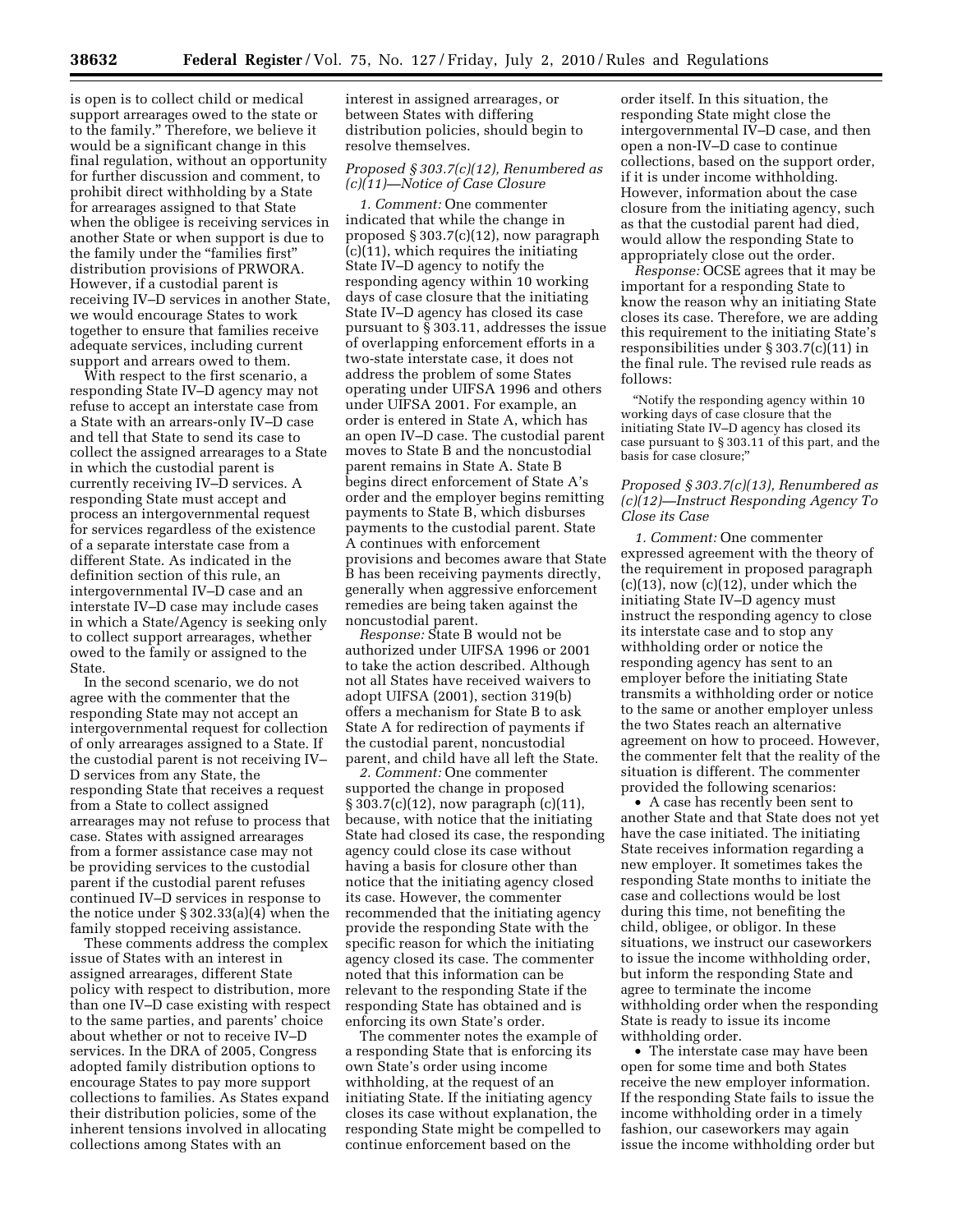inform the other State and agree to terminate the income withholding order when the responding State is ready to issue its withholding notice. Especially if the obligor is a ''job hopper,'' timely issuance of income withholding orders is critical.

*Response:* The central registry in the responding State is required to open an interstate case within 10 working days of receipt of the case in accordance with 45 CFR 303.7(b)(2). Therefore, it is not acceptable for States to take months to open a case or initiate income withholding. However, we believe that the provision in  $\S 303.7(c)(12)$  that allows States to reach an alternative agreement could address these situations. The language allows both scenarios to exist under this rule if both States agree to the approach.

*2. Comment:* One commenter expressed disagreement with the provision in proposed § 303.7(c)(13), renumbered as (c)(12), under which the initiating State IV–D agency must instruct the responding agency to close its interstate case and to stop any withholding order or notice the responding agency has sent to an employer before the initiating State transmits a withholding order or notice to the same or another employer unless the two States reach an alternative agreement on how to proceed. The commenter recommended that States be encouraged to communicate more effectively and not interrupt the flow of money to the family.

*Response:* Again, we believe that the commenter's recommendation can be achieved through the language in paragraph (c)(12) that allows States to agree to an alternative agreement.

*3. Comment:* One commenter indicated that proposed case closure criterion at  $\S 303.11(b)(13)$  states that: ''The initiating agency has notified the responding State that the initiating State has closed its case under [proposed]  $§ 303.7(c)(12),' and suggested that$ § 303.11(b)(13) also refer to proposed § 303.7(c)(13), which required that the initiating State IV–D agency instruct the responding agency to close its interstate case and to stop any withholding order or notice the responding agency has sent to an employer before the initiating State transmits a withholding order or notice to the same or another employer unless the two States reach an alternative agreement on how to proceed.

*Response:* The aforementioned requirement in proposed § 303.7(c)(12), which has been renumbered as (c)(11), corresponds directly with the case closure criteria found in proposed § 303.11(b)(13) as mentioned above. The

requirement in proposed § 303.7(c)(13), which has been renumbered as (c)(12), provides the steps the initiating State should take after notifying the responding agency that the initiating agency has closed its case. Therefore, we do not believe this change is necessary.

*Proposed § 303.7(c)(14), Renumbered as (c)(13)—Accept Collections if Responding State was not Notified Initiating State had Closed its Case* 

*1. Comment:* Several commenters expressed agreement with the provision in proposed § 303.7(c)(14), now (c)(13), that the initiating State IV–D agency must make a diligent effort to locate the obligee, including use of the Federal Parent Locator Service and the State Parent Locator Service, and accept, distribute and disburse any payment received from a responding agency if the initiating agency has closed its case pursuant to § 303.11 and has not notified the responding agency to close its corresponding case. However, one commenter read the provision to imply that closing a IV–D case somehow stops the child support obligation.

*Response:* Closing a IV–D case does not impact or eradicate a support order or obligation; it merely means that the IV–D agency is no longer working the case. Closing the IV–D case has no impact on any existing order in the case.

*2. Comment:* One commenter recommended that OCSE amend proposed § 303.7(c)(14), now (c)(13), to mandate that if no IV–D agency is providing IV–D services, support must be redirected to the State Disbursement Unit (SDU) of the State that issued the order, and that the issuing State's SDU must accept and distribute payments received under such orders.

*Response:* Whether or not there is a IV–D case, support payments must be directed to the person or entity specified in the support order. This is a matter of State and not Federal law. However, under section 454B and 466(b)(5) of the Act, support payments in IV–D cases and non-IV–D income withholding cases must be sent to the SDU. Therefore, in these situations, States need to ensure that the support order specifies that payments be sent to the SDU.

*3. Comment:* One commenter indicated that, if the location of the custodial parent is unknown and the initiating State does not have the controlling order, the initiating State should be prohibited from sending the money directly back to the obligor instead of returning it to the responding agency so the correct pay records can be preserved.

*Response:* The initiating agency is responsible for the distribution and disbursement of child support collections in intergovernmental cases, in accordance with § 303.7(c)(13). States must communicate with one another to ensure that payment records are consistent and accurate.

*4. Comment:* One commenter indicated support for proposed  $\S 303.7(c)(14)$ , now (c)(13), which requires the initiating State IV–D agency to accept, distribute and disburse payments from a responding agency when the initiating State IV–D agency fails to notify the responding agency that it has closed its case. However, the commenter suggested removing the phrase ''make a diligent effort to locate the obligee, including use of the Federal Parent Locator Service and the State Parent Locator Service,'' which lists specific resources that operationally cannot be used if the initiating State IV– D agency has already closed its case.

*Response:* We believe it is appropriate to include this language. The initiating State IV–D agency's use of the Federal Parent Locator Service and the State Parent Locator Service is appropriate and necessary because it is for a IV–D purpose, as is distributing and disbursing the collections.

*Section 303.7(d)—Responding State IV– D Agency Responsibilities* 

Section 303.7(d)(1)—Accept Referred Cases

*1. Comment:* One commenter expressed a belief that the requirement in § 303.7(d)(1), that responding State IV–D agencies accept and process an intergovernmental request for services, regardless of whether the initiating agency elected not to use remedies that may be available under the law of that jurisdiction, runs counter to the general notion that States should fully use their remedies in the first instance without involving another State. The commenter requested that OCSE consider clarifying that the initiating State must exhaust all in-State remedies that it determines may be effective before referral to the responding State. Then, once the matter is referred, the responding State must accept and process the referral.

*Response:* We disagree with the commenter. In AT–98–30, the answer to question #1 states that: ''a responding State may not refuse to accept a twostate request for order establishment because it believes that the initiating State could exercise long-arm jurisdiction*.*'' As indicated in the preamble to the NPRM, OCSE recognizes the benefits of obtaining or retaining control of a case where the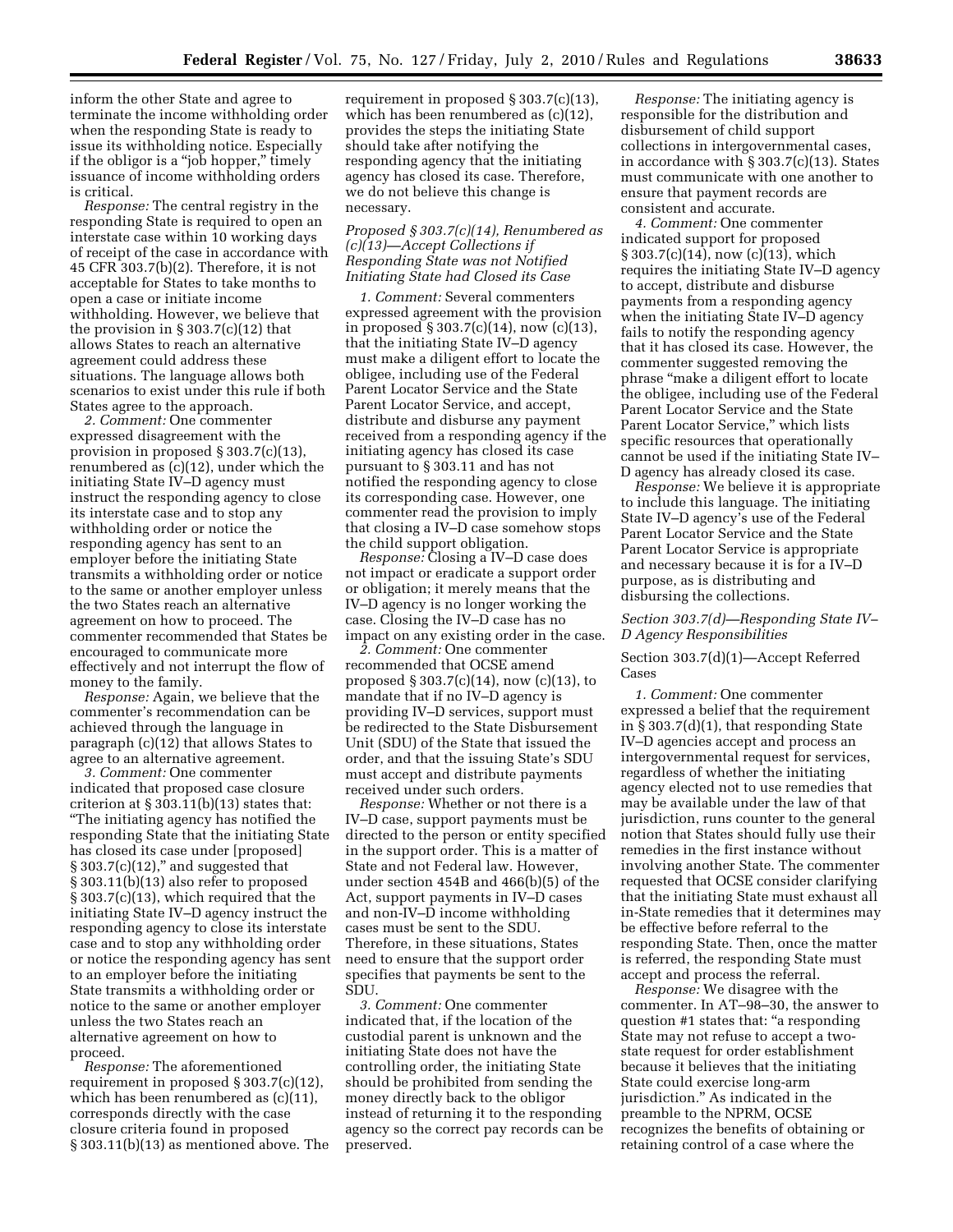responding party resides outside of State borders. Indeed, we encourage one-state solutions; however, the initiating State agency is free to weigh the legal and factual circumstances of a case and select whether it is appropriate to exercise long-arm jurisdiction or not. Nothing in this rule infringes upon a State's decision-making authority to select a one-state or two-state approach in interstate cases. The choice remains within the purview of the initiating State IV–D agency.

## *Section 303.7(d)(2)(iii)—Process Case to Extent Possible Pending Receipt of Additional Information*

*1. Comment:* Some commenters agreed with the requirement in § 303.7(d)(2)(iii) that the responding State should process the case to the greatest extent possible, even if all necessary documentation has not been received, while a few commenters suggested that the case be returned to the initiating agency.

*Response:* OCSE continues to believe that this provision remains useful and serves to advance the effectiveness of case processing. A major focus of the National Child Support Enforcement Strategic Plan is to ensure that more children and families can rely on child support payments. Our goal is children's financial security.

*2. Comment:* One comment indicated that a time frame should be established in  $\S 303.7(d)(2)(iii)$  for the initiating agency to provide the documentation needed to process a case when a responding State IV–D agency is prothe case to the fullest extent possible pending necessary action by the initiating agency.

*Response:* Under § 303.7(c)(6) the initiating State must provide the responding agency with an updated intergovernmental form and any necessary additional documentation within 30 calendar days of receipt of the request for information, or notify the responding agency when the information will be provided.

*3. Comment:* One commenter recommended substituting the word ''incomplete'' for ''inadequate'' in § 303.7(d)(2)(iii), when describing missing documentation, because by definition, inadequate documentation is insufficient for its intended purpose.

*Response:* We agree with the commenter and revised the regulatory language at § 303.7(b)(3) and § 303.7(d)(2)(iii) to reflect this change.

## *Section 303.7(d)(3)—Noncustodial Parent is Found in a Different State*

*1. Comment:* We received a number of comments on the proposed requirement

in § 303.7(d)(3) for the responding agency to, within 10 working days of locating the noncustodial parent in a different State, forward/transmit forms and documentation to the central registry in the State where the noncustodial parent is located and notify the initiating agency and central registry where the case has been sent. The majority of the commenters preferred that the forms and documentation be returned to the initiating agency.

*Response:* In response to the majority of the commenters, we will keep the requirement in  $\S 303.7(c)(6)$  of the previously existing rule, which requires the responding State IV–D agency to return the forms and documentation, including the new location, to the initiating agency, unless directed to do otherwise by the initiating agency. We agree that forwarding the case directly to the State in which the noncustodial parent has been located reduces the initiating agency's control of the case and choice of whether it will use a onestate or two-state remedy in the State where the noncustodial parent has been located. Paragraph (d)(3) now reads as follows:

''(3) Within 10 working days of locating the noncustodial parent in a different State, the responding agency must return the forms and documentation, including the new location, to the initiating agency, or, if directed by the initiating agency, forward/transmit the forms and documentation to the central registry in the State where the noncustodial parent has been located, and notify the responding State's own central registry where the case has been sent.''

*2. Comment:* We requested comments as to whether there is a need to notify both the initiating agency and the central registry, as required under § 303.7(d)(3), and if not, where the notice of the State's action should be directed; the majority of the commenters felt that the notice should only go to the initiating agency.

*Response:* We believe the language was confusing. It is important for a responding agency to notify the initiating agency and the responding State's own central registry (rather than the initiating State's central registry) where the case has been sent. We changed the language in the regulation in paragraph § 303.7(d)(3) to include this clarification, as indicated above.

## *Section 303.7(d)(4)—Locating the Noncustodial Parent in a Different Political Subdivision Within the Responding State*

*1. Comment:* The provision in proposed § 303.7(d)(4) stated that within 10 working days of locating the

noncustodial parent in a different jurisdiction within the State, the responding State IV–D agency must forward/transmit the forms and documentation to the appropriate jurisdiction and notify the initiating agency and central registry of its action. We received several comments, the majority of which suggested that only the initiating agency be notified.

*Response:* In response to the commenters above, we believe the responding State's central registry must be informed if a case is sent to another jurisdiction in the responding State. In addition, to avoid ambiguity, we replaced the term "jurisdiction" with ''political subdivision.'' As such, § 303.7(d)(4) has been clarified to read as follows:

''(4) Within 10 working days of locating the noncustodial parent in a different political subdivision within the State, forward/ transmit the forms and documentation to the appropriate political subdivision and notify the initiating agency and the responding State's own central registry of its action;''

*2. Comment:* One commenter asked if the 10 working days referenced in § 303.7(d)(4) is in addition to the 10 working days under paragraph § 303.7(b)(2), in which the central registry in the responding State agency must process the request.

*Response:* Yes, the 10 working days under § 303.7(d)(4) within which the responding State agency must forward/ transmit the forms and documentation to the appropriate political subdivision within the State, is in addition to the 10 working days in which the central registry must process the request under § 303.7(b)(2).

*3. Comment:* One commenter questioned whether Tribal IV–D programs should be included in the definition of ''appropriate tribunal'' and ''appropriate jurisdiction'' and expected to comply with this directive and time frame in § 303.7(d)(4).

*Response:* As indicated previously in this preamble, while the intergovernmental child support rule recognizes that States will receive requests to work cases from Tribal IV– D agencies as well as other countries, it applies to State IV–D programs only. This rule does not apply to Tribes. By use of the phrase "a different" jurisdiction within the State,'' proposed section 303.7(d)(4) referred to countyoperated IV–D programs, in which a noncustodial parent is located in another county and the case is then forwarded from the receiving responding local IV–D agency to that other county. It does not include Tribal or foreign jurisdictions. As noted earlier, to avoid ambiguity, in the final rule we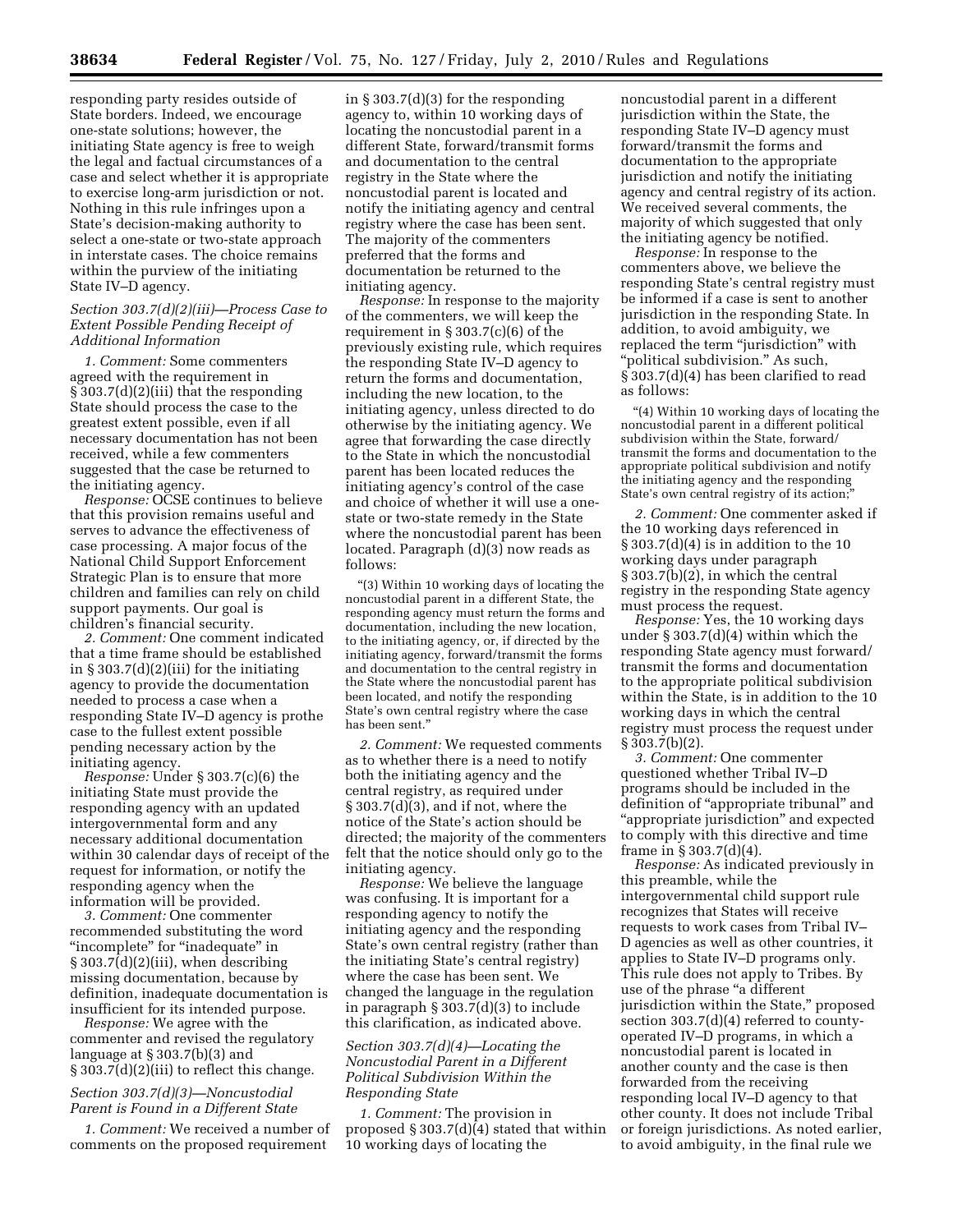replaced the term "jurisdiction" with ''political subdivision.''

It is possible, although unlikely, that a responding State IV–D agency may locate a noncustodial parent on Tribal land or in another country. However, in such instances, the responding agency should return the case to the initiating State IV–D agency. If a noncustodial parent is located in a foreign country, we believe it is more appropriate for the initiating State to prepare and send the case to another country, in accordance with guidance in the appropriate caseworker's guide.

#### *Section 303.7(d)(5)—Time Frame for Filing a DCO Request*

*1. Comment:* OCSE asked for comments on the time frame in proposed § 303.7(d)(5)(i), which requires a responding State IV–D agency to file the DCO request with the appropriate tribunal in its State within 10 working days of receipt of the request or location of the noncustodial parent, whichever occurs later. The majority of the commenters felt that the 10-day time frame was too short for the following reasons: Caseload sizes, tribunal involvement, and the fact that the IV– D agency has no control over court scheduling. Most suggested that the time frame be extended to 30 calendar days.

*Response:* We agree with the commenters that 10 working days might be an inadequate amount of time to prepare and file documents necessary to request a DCO. We have changed the time frame in  $\S 303.7(d)(5)(i)$  to within 30 calendar days of receipt of the request for a DCO or location of the noncustodial parent, whichever occurs later.

#### *Section 303.7(d)(6)(i)—Seeking a Judgment for Genetic Testing Costs*

*1. Comment:* One commenter disagreed with retaining existing language in  $\S 303.7(d)(6)(i)$ , which provides that a responding IV–D agency must attempt to obtain a judgment for costs if paternity is established, and suggested that the language be revised to allow the responding IV–D agency the option to attempt to recover its costs without it being a mandate.

*Response:* We agree with the commenter. Now that the responding, rather than initiating State is responsible for the cost of genetic testing in intergovernmental IV–D cases, we agree that the responding State should be able to determine if it will or will not recover the costs of genetic testing. Therefore, we have changed the language in this paragraph to clarify that responding States may elect to attempt

to obtain a judgment for genetic testing costs should paternity be established. Section  $303.7(d)(6)(i)$  now reads as follows: ''Establishing paternity in accordance with § 303.5 of this part and, if the agency elects, attempting to obtain a judgment for costs should paternity be established.''

## *Proposed § 303.7(d)(6)(iv), Renumbered as § 303.7(d)(6)(v)—Collecting, Monitoring, and Forwarding Support Payments*

*1. Comment:* One commenter indicated that  $\S 303.7(d)(6)(v)$  will require changes to the Automated Clearinghouse formats as currently outlined by Federal banking guidelines. Section  $303.7(d)(6)(v)$  requires that the responding State IV–D agency collect and monitor any support payments from the noncustodial parent; forward payments to the location specified by the initiating agency; include sufficient information to identify the case, indicate the date of collection as defined under § 302.51(a) of this chapter, and include the responding State's case identifier and locator code, as defined in accordance with instructions issued by OCSE.

*Response:* The ''sufficient information'' referenced in the paragraph is identical to the information required in National Automated Clearinghouse Association's interstate Electronic Data Interchange transaction, and States are currently required to transmit and receive information in this format.

#### *Section 303.7(d)(7)—Notice of Hearings*

*1. Comment:* Section 303.7(d)(7) requires responding agencies to provide timely notice to the initiating agency in advance of any hearing before a tribunal that might result in establishment or adjustment of an order. One commenter asked if the section would apply in the instance of an administrative review and adjustment, if no one requests a hearing to dispute the findings. The commenter also asked how the section applies to States that automatically issue cost-of-living adjustment (COLA) increases.

*Response:* The requirement under § 303.7(d)(7) for the responding State to provide timely notice to the initiating agency in advance of a hearing applies only if there is a hearing scheduled. If a responding State does not schedule hearings as part of its administrative review and adjustment process or its automatic COLA increase process, the requirement for the responding agency to provide notice of hearings under § 303.7(d)(7) does not apply.

The rules for review and adjustment of child support orders under § 303.8(b)(2) require that a State have procedures which permit either party to contest certain automatic adjustments, including a COLA increase, within 30 days after the date of the notice of the adjustment. If a party to the order contested the adjustment in response to the initial notice of the adjustment and a hearing before a tribunal in the responding State is scheduled as a result, the requirement under § 303.7(d)(7) would apply, and the responding State would be required to provide timely notice to the initiating agency.

*2. Comment:* Another commenter suggested that the requirement for a responding State to provide timely notice to the initiating State be placed in § 303.7(a), under general responsibilities. The commenter suggested that making this a general responsibility is appropriate since such hearings could take place in the initiating State, as well as in the responding State.

*Response:* OCSE agrees that a hearing that might result in the establishment or adjustment of an order that is associated with an interstate case could take place in the initiating or responding State, or even in a third State, depending on which State has been determined as having the controlling order. The requirement under § 303.7(d)(7) was designed to address the problem of responding agencies establishing or adjusting orders without providing both parents the opportunity to participate in the process. That remains its purpose.

In regard to the inverse scenario, when an initiating State is establishing or adjusting an order and an obligor is in a responding State, we do not believe there is a similar problem, *i.e.,* that the obligor will not be notified. A State, in this case an initiating State, that holds a hearing for establishment or adjustment of an order must ensure due process and provide notice to the obligated parent. Therefore, the requirement under § 303.7(d)(7) is appropriately listed as a responding State responsibility rather than a general responsibility of both responding and initiating States.

*3. Comment:* Section 303.7(d)(7) requires responding States to provide ''timely notice'' of review and adjustment hearings to initiating States. Two commenters requested clarification as to whether this requirement had a time frame. One commenter asked for a definition of the term "timely." Another commenter suggested that the notice be sent to the initiating State at the same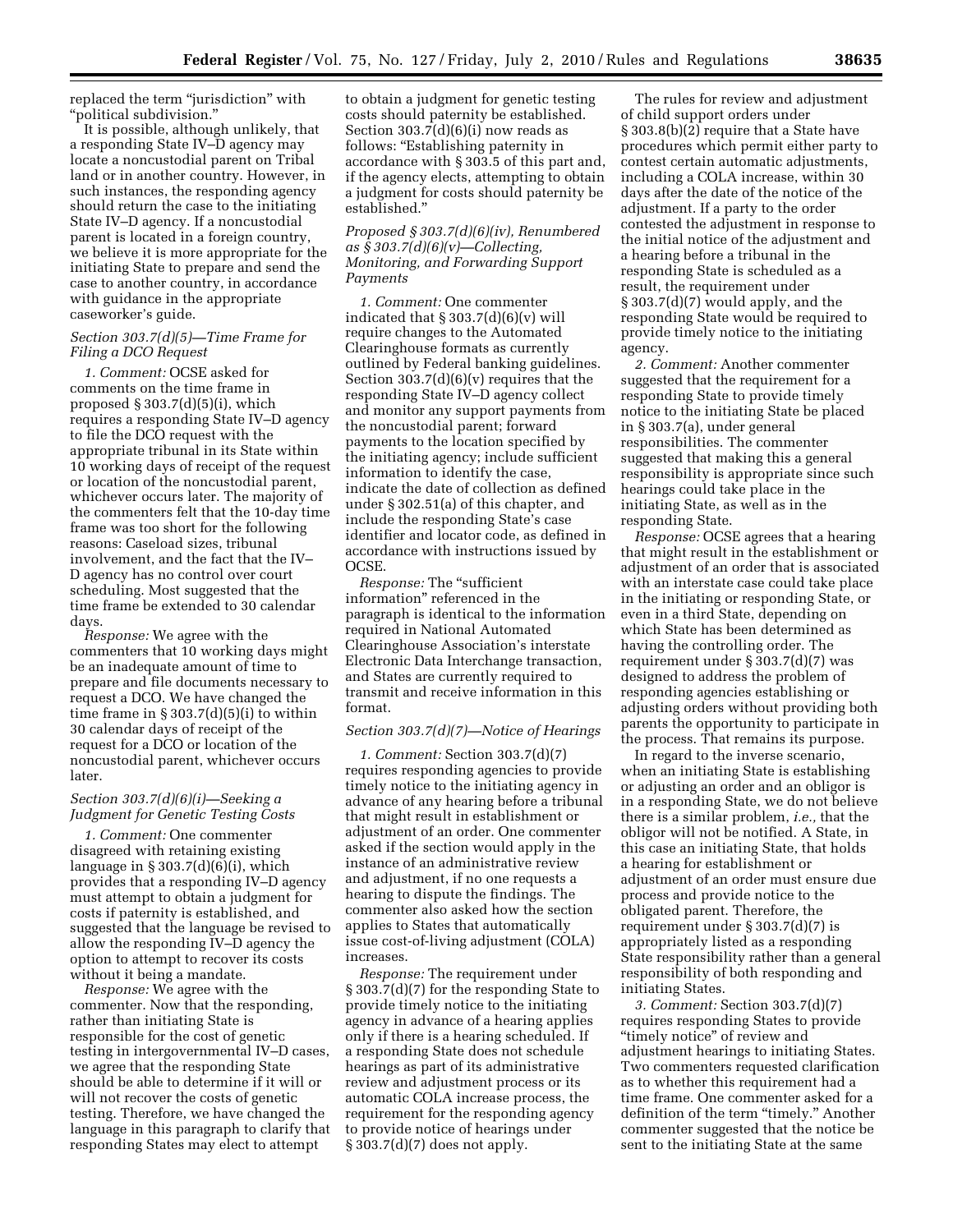time it is provided to the parties to the child support order.

*Response:* In § 303.7(d)(7), the term ''timely'' in the phrase ''provide timely notice'' means sufficiently in advance so as to allow the initiating agency to provide information for the hearing and the opportunity to participate and to ensure that the custodial parent has also received notice and has the opportunity to participate. We defer to State procedures to define adequate notice of hearings, as we generally defer to States to follow their own due process requirements.

#### *Proposed § 303.7(d)(8)—Allocation of Collections*

*1. Comment:* OCSE received nearly a dozen comments on proposed § 303.7(d)(8) requiring responding States to allocate collections proportionately between arrearages assigned to the responding State in a separate case and to arrearages owed in an interstate case, either to an obligee in the initiating State or the initiating State itself.

All but one of the commenters on this provision appeared to be in opposition. Many were confused by the provision and preamble language and asked for clarification. A number of commenters objected to the practice that payments collected on a specific order could be allocated to other orders. The commenters questioned the legality of such an action, as well as the adverse impact it would have on maintaining correct arrearages and payment records and therefore ensuring proper enforcement in the responding State (*e.g.,* incorrect payment records could result in States erroneously reporting the obligor for tax offset, passport denial, or credit bureau reporting). Other commenters felt that this provision conflicted with or confused distribution requirements, and at least one was concerned about how the provision would impact its statewide automated system.

*Response:* The proposed requirement was designed to address a narrow interstate circumstance where a responding State retains a collection to satisfy its own assigned arrearages under the same support order on its own case before sending collections to an initiating State. In consideration of the commenters' strong opposition, OCSE has eliminated proposed § 303.7(d)(8). The issue of how responding States should allocate collections between assigned arrearages on its own case and support owed in an interstate case may better be addressed in the context of meetings on intergovernmental cooperation, rather than in regulation. However, it is

important to note that, with the exception of Federal tax refund offset collections (unless the initiating State has opted to pay the offset collections to families first), any collection must first be applied to satisfy current support in accordance with § 302.51(a) before it is applied to satisfy arrearage.

It is also important to note that the rules on income withholding address the issue of allocating payments across multiple cases and apply in interstate as well as intrastate cases. Section 303.100(a)(5) states that: ''If there is more than one notice for withholding against a single noncustodial parent, the State must allocate amounts available for withholding giving priority to current support up to the limits imposed under section 303(b) of the Consumer Credit Protection Act (15 U.S.C. 1673(b)). The State must establish procedures for allocation of support among families, but in no case shall the allocation result in a withholding for one of the support obligations not being implemented.''

*2. Comment:* In regard to this same proposed § 303.7(d)(8), several commenters discussed the second interstate ''allocation'' scenario described in the preamble of the proposed rule, involving an initiating State sending only one case to a responding State but then allocating collections from that one case across multiple cases with the same obligor in the initiating State. As stated in the preamble, this scenario is as follows: ''A responding State makes a collection in an interstate Case A, credits the payment to the case, and forwards the money to the initiating State for distribution and disbursement. The initiating State receives the collection for Case A but applies it, in part, to support due by the same obligor to several families in Cases B and C. The initiating State may not advise the responding State how the payment was allocated and distributed.''

Several commenters acknowledged the problems created for the responding State when payments collected by the responding State and sent to the initiating State on a specific order are allocated by the initiating State to other orders. At least one commenter supported OCSE's suggestion for an initiating State to send all cases to a responding State, while one commenter, from a State with a county-based child support system, strongly objected to this practice.

*Response:* We reiterate that States should refer all cases involving an obligor to a responding State. However, there is no consensus on this issue. Because statewide automated systems

and current practices regarding the handling of multiple cases vary so broadly across States, and because the Federal statute only addresses distribution within a case, other than with respect to income withholding, we believe this issue may better be addressed in the context of meetings on intergovernmental cooperation, rather than in this rule.

## *Proposed § 303.7(d)(9), Renumbered as § 303.7(d)(8)—Notice of Fees and Costs Deducted*

*1. Comment:* One commenter objected to the requirement, under proposed § 303.7(d)(9), for the responding State to identify fees or costs deducted from support payments when forwarding payments to the initiating agency, citing the impact on statewide automated systems. In a similar statement, another commenter voiced concern about the impact this requirement would have on the statewide systems considering the commenter's State does not currently charge any fees on interstate cases.

*Response:* This requirement should not have an impact on statewide automated systems because it is not a new requirement. This requirement has been in effect since the 1988 publication of the former interstate regulations and since the issuance of system certification requirements under PRWORA. Statewide automated systems must be able to record the receipt of payments on fees, including interest or late payment penalties, in the automated case record, whether or not the State practices cost recovery or imposes fees.

*2. Comment:* One commenter asked how the responding State would notify the initiating State of deducted fees and costs under proposed § 303.7(d)(9).

*Response:* Section 303.7(d)(8) of the final rule [proposed § 303.7(d)(9)] requires that the responding State identify any fees or costs deducted from support payments when forwarding the payments to the initiating State, but does not mandate any one approach or method for doing this. OCSE leaves it to States to develop their own best practices for how responding States share this information in intergovernmental cases.

*3. Comment:* The same commenter also asked whether the responding State could deduct fees before sending current support under proposed § 303.7(d)(9).

*Response:* No, in accordance with § 302.33(d)(3), the IV–D agency ''shall not treat any amount collected from the individual as a recovery of costs \* \* \* except amounts which exceed the current support owed by the individual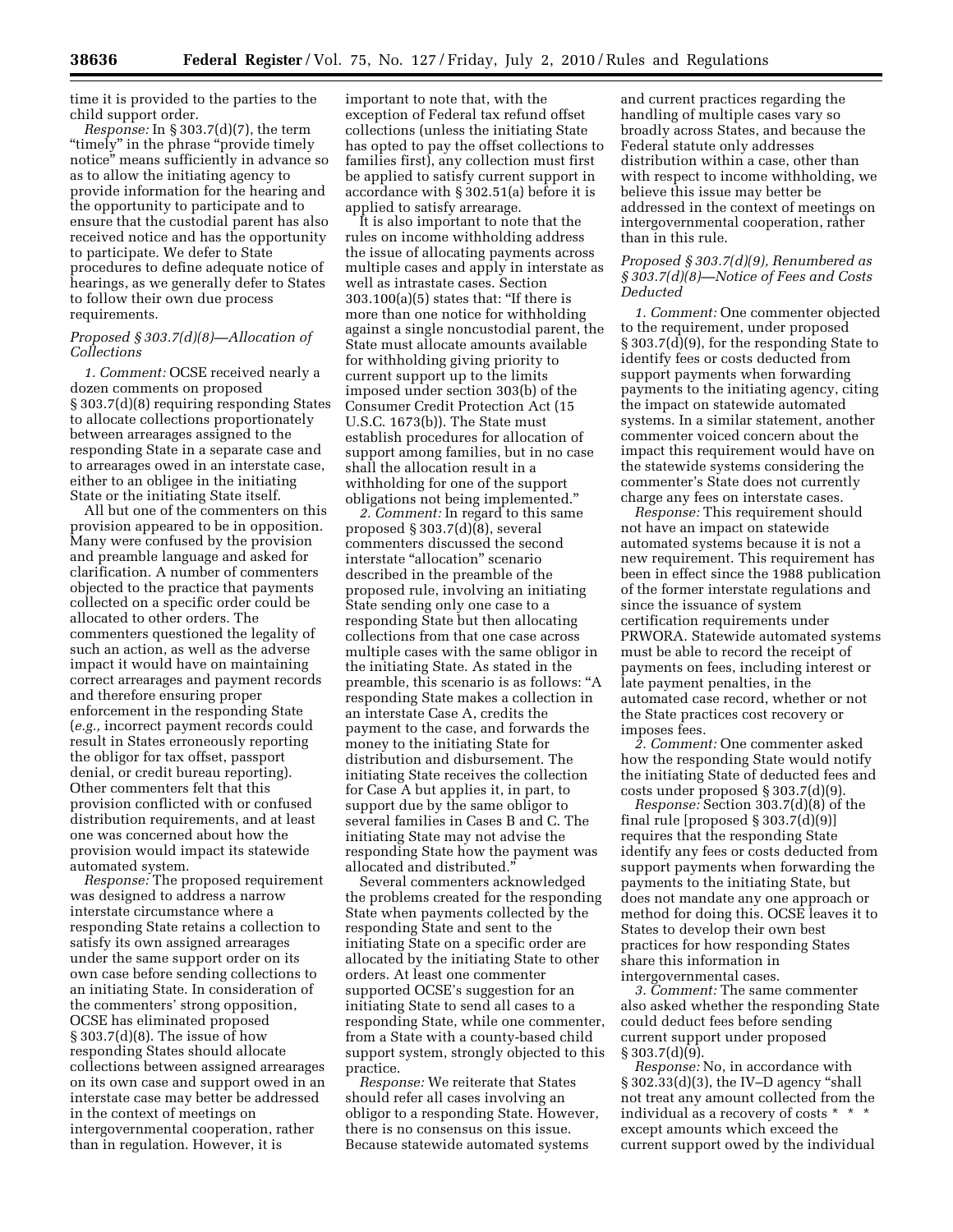under the obligation.'' In other words, a responding State may not deduct costs before sending current support.

## *Proposed § 303.7(d)(10), Renumbered as § 303.7(d)(9)—Case Closure in Direct Income Withholding Cases*

*1. Comment:* We received a half dozen comments on the responding State requirement, under proposed § 303.7(d)(10), to stop an income withholding order and close the intergovernmental IV–D case within 10 days of receipt of a request for case closure from an initiating agency, under proposed § 303.7(c)(13) [final rule § 303.7(c)(12)], unless the States reach an alternative agreement.

Two commenters remarked on the 10 day time frame. One suggested using "working" days to make the time frame consistent with other similar time frames in the rule. Another said the time frame was too short, particularly for States that implement income withholding through a judicial process as opposed to administratively.

*Response:* OCSE agrees that, for clarity and consistency, the time frame in the final rule § 303.7(d)(9) [proposed § 303.7(d)(10)] should be changed to "working" days. While this change does clarify the time frame, OCSE does not agree that a longer time frame is necessary to accommodate States with judicial income withholding processes. Income withholding procedures are designed to be an efficient enforcement tool and are required by statute and regulation to be applied and terminated quickly without the need for court involvement. As stated in section 466(b)(2) of the Act, and reiterated in 45 CFR  $303.100(a)(4)$ , income "withholding" must occur without the need for any amendment to the support order involved or any other action by the court or entity that issued [the order] \* \*." Further, the "Expedited Procedures'' section of section 466(c)(1) of the Act requires States to enact laws under which State agencies have the authority to take certain actions, including income withholding, ''without the necessity of obtaining an order from any other judicial or administrative tribunal.''

*2. Comment:* One commenter emphasized that the requirement to stop income withholding and close an intergovernmental case under proposed § 303.7(d)(10) would not apply in instances where the responding State held the controlling order because the responding State must determine when its own order is paid in full and the case should be closed. In addition, the commenter believed that the initiating State should not be issuing direct

withholding orders to employers for a case that is already being enforced by the State that has the controlling order.

*Response:* OCSE disagrees that the requirement to close the responding State IV–D case would not apply when the responding State holds the controlling order underlying the interstate case. The location of the controlling order has no bearing on the application of this rule, since the support order is not affected by the opening or closing of any IV–D case associated with it. Therefore, while a responding State may hold the controlling order, the responding State may still receive, work, and must, when instructed, close an intergovernmental IV–D case sent from an initiating agency based on that same order.

For example, a responding State could be using income withholding to collect assigned past-due support owed to the responding State in an arrears-only case and to collect on a case sent by an initiating State providing services to the custodial parent based on his or her application for IV–D services under § 302.33. In this instance, § 303.7(d)(9) of the final rule allows the initiating State to instruct the responding State to close its interstate case so that the initiating State can use direct withholding to collect support under the same order for the custodial parent. By closing the interstate IV–D case, the responding State does not have to close its separate IV–D arrears-only case, but could continue to collect on that case. Coordination between States which are both enforcing the same order, albeit for different purposes, is essential. In fact, § 303.7(d)(9) allows States to reach an alternative agreement if that will better serve the States in processing their cases. In response to the commenter's statement that the initiating State should not issue direct withholding orders to employers for a case that is already being enforced by the State with the controlling order, Section 466(b)(9) of the Act and UIFSA authorize direct income withholding. As stated in the preamble of the proposed rule: ''the election to close an interstate case involving two States belongs exclusively to the initiating agency.'' The majority of States encouraged OCSE to take the approach in this rule under § 303.7(d)(9) rather than have duplicate income withholding orders in place against the same wages.

*3. Comment:* Another commenter requested that the regulation establish a time frame for the initiating State to issue the new income withholding order under proposed § 303.7(d)(10).

*Response:* OCSE does not agree a time frame is required. An initiating State

that requests that the responding State stop its income withholding order and close its case is motivated to enforce its own case. We believe, in these circumstances, that the initiating State will issue a direct income withholding order in an appropriate time frame.

*4. Comment:* One commenter asked for clarification that the requirement to stop income withholding and close an intergovernmental case under proposed § 303.7(d)(10) applies in cases when the responding agency is only taking an income withholding action and is not also involved in a pending contempt proceeding for avoiding employment. The commenter is concerned about the effect this rule may have on the responding agencies' use of contempt proceedings as an enforcement tool in interstate cases, since an initiating State may elect to close the interstate case before the responding agency is able to complete the contempt process.

*Response:* The responding State requirement to stop income withholding and close an interstate IV–D case under § 303.7(d)(9) of the final rule applies in any interstate IV–D case, unless the States involved reach an alternative agreement. While an initiating State may ask a responding State to close its interstate case before the responding State can complete contempt proceedings in the case, the States may reach an alternative agreement that allows the contempt proceeding to ensue.

*5. Comment:* One commenter asked for confirmation that, while case closure criteria listed under § 303.11(b), which uses permissive language, give States the option to close cases, the requirement for responding States to close interstate IV–D cases at the request of the initiating State under proposed § 303.7(d)(10) [final rule § 303.7(d)(9)] is a mandate.

*Response:* The commenter's understanding is correct. The case closure rules under § 303.11(b) give States the option to close cases if certain conditions are met, but does not require States to close these cases. In contrast, § 303.7(d)(9) requires the responding State to stop the income withholding order and close its corresponding case within 10 working days of receipt of such instructions from the initiating State. Because this requirement is mandatory, OCSE purposely placed it in the intergovernmental regulation rather than under the case closure rule.

In the final rule § 303.7(d)(9), OCSE has replaced the words "a request" with the word "instructions," so that § 303.7(d)(9) now reads, in part: ''Within 10 working days of receipt of instructions for case closure from an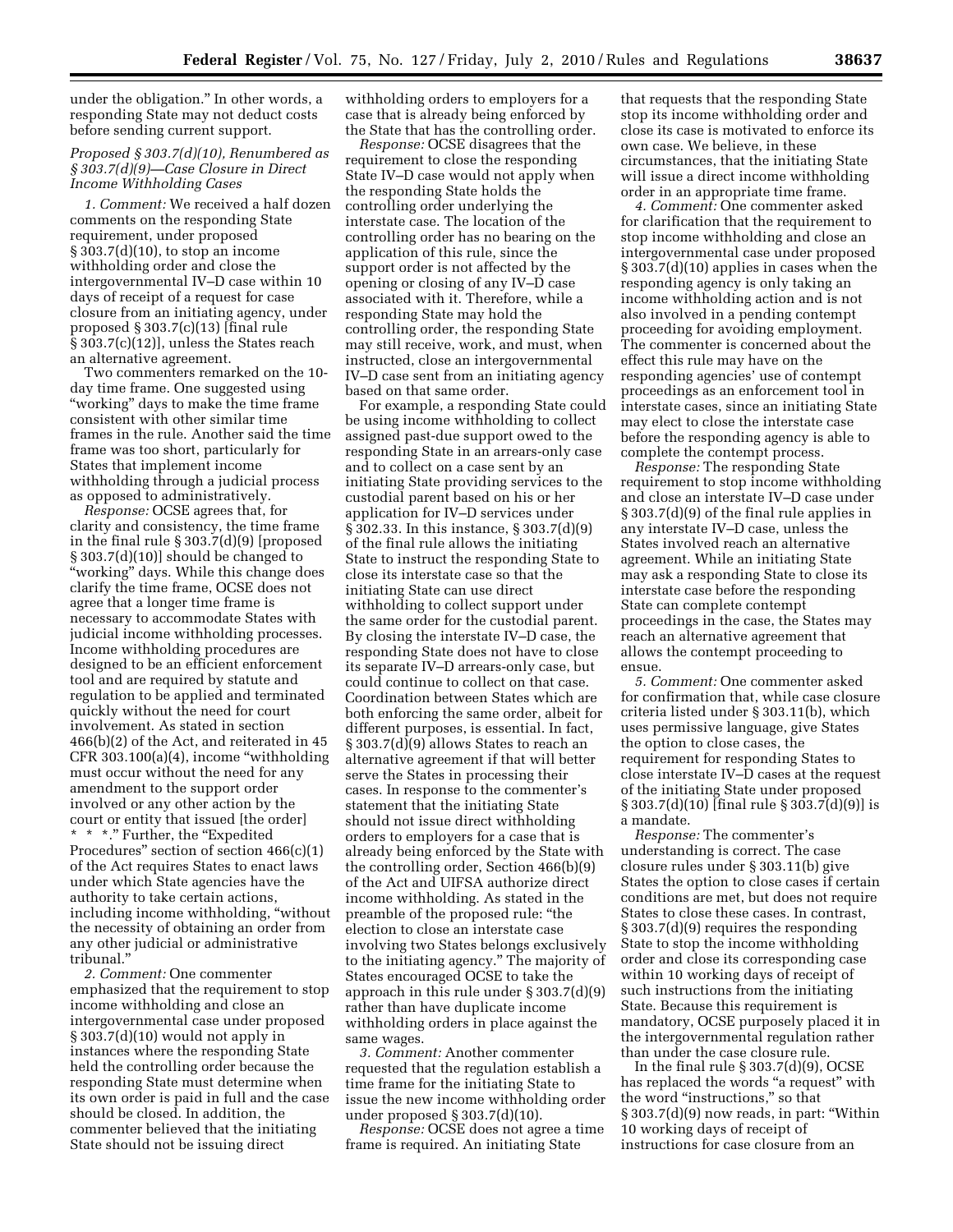initiating State agency under paragraph (c)(12) of this section  $* * *$ ." OCSE replaced the word "request" to avoid any confusion that the requirement is optional when, in fact, it is mandatory. In addition, using the word ''instructions'' is consistent with the language in the corresponding initiating State responsibilities section, under final rule paragraph (c)(12), which uses the word "instruct." We also inserted the term ''State'' to clarify that the instructions for case closure under paragraph (c)(12) come from an initiating State agency.

#### *Section 303.7(e)—Payment and Recovery of Costs in Intergovernmental IV–D Cases*

Section 303.7(e)(1)—Payment and Recovery of Costs

*1. Comment:* Approximately eight commenters submitted their reactions to proposed § 303.7(e)(1), which reorganized and revised requirements for the payment and recovery of costs in former § 303.7(d). This section requires responding IV–D agencies to pay the costs of processing intergovernmental cases, including the costs of genetic testing. In the former rule, the initiating State had been responsible for these costs. Five commenters supported shifting the responsibility to pay for the costs of genetic testing from the initiating State to the responding State. One of these commenters said she believed the change would make intergovernmental case processing more efficient and effective.

A few commenters, however, were concerned about the impact the shift in responsibility for the costs of genetic testing would have on statewide automated systems. One of these commenters requested that OCSE recognize the time and cost associated with implementing this change on statewide systems. At least one of these commenters objected to the change entirely, citing an undue burden on larger States and a disincentive for initiating States to opt for long-arm solutions in establishing paternity.

*Response:* OCSE agrees with the majority of the commenters that requiring responding States to pay genetic testing costs, in addition to other costs in processing intergovernmental cases, is responsive to State concerns and in the long run simplifies interstate case processing. As stated earlier under the general comments section, States will have time to make needed adjustments to their statewide systems in order to implement changes associated with this part of the rule.

OCSE appreciates concerns that this change may burden some larger States. However, because the costs of genetic testing are low and States receive Federal reimbursement on two-thirds of program costs, and also may choose to recover costs, this should not be an undue burden on States. OCSE does not anticipate that this change will cause initiating States to choose a two-State solution for establishing paternity over possible long-arm solutions.

*2. Comment:* Two commenters objected to the mandate in proposed § 303.7(e)(1) that a responding agency must seek a judgment for the costs of paternity testing. These commenters argued that the responsibility for responding agencies to recover costs for genetic testing by obtaining a judgment should be optional. Commenters made the same argument concerning § 303.7(d)(6)(i), which required responding States to provide any necessary services as it would in an intrastate case, including "attempting to obtain a judgment for costs should paternity be established.'' One of these commenters pointed out that section  $466(a)(5)(B)(ii)(I)$  of the Act states that while the State agency must pay for genetic testing, the State may ''elect'' to recoup those costs and thus is not required to do so. The commenters suggested revising § 303.7(e)(1) by substituting the term "may" for "must."

*Response:* OCSE agrees that responding States should not be required to seek a judgment for the costs of genetic testing from the alleged father once his paternity is established, since responding States are now responsible for absorbing these costs under the new section  $303.7(e)(1)$ . Therefore, we have changed the language in this paragraph to read, in part: ''…If paternity is established, the responding agency, at its election, may seek a judgment for the costs of testing from the alleged father who denied paternity.'' This change also conforms to the change made in proposed  $\S 303.7(d)(6)(i)$ , which clarified that responding States may elect to obtain a judgment for genetic testing costs should paternity be established.

#### Section 303.7(e)(2)—Recovery of Costs

*1. Comment:* In regard to the prohibition under proposed § 303.7(e)(2) from recovering costs from an FRC or from a foreign obligee, one commenter questioned why international cases were treated differently from interstate cases in this context.

*Response:* Section 454(32)(A) of the Act requires that States ''provide that no applications will be required from, and no costs will be assessed for \* \* \*

services against, the foreign reciprocating country or foreign obligee (but costs may, at State option, be assessed against the obligor).'' Therefore, as required by Federal law, States may not collect fees from foreign obligees or FRCs, which are countries with which the United States has a reciprocal agreement under section 459A of the Act.

#### Section 303.11—Case Closure Criteria

*1. Comment:* One commenter requested an additional case closure criterion under § 303.11(b) that permits responding States to close interstate cases in instances when initiating States have made requests that cannot be completed. The commenter offered two examples. In one example, the initiating State has asked the responding State to establish paternity in the case of a man and a woman; however, the woman was previously married to another man whom the court had found to be the father during the divorce proceedings. In a second example, the initiating State has erroneously sent an interstate case for establishment when the case is really a modification case.

*Response:* In general, if a case is sent to a responding State in error or the responding State cannot take the action requested, we believe that the responding State should be able to resolve the issue by communicating directly with the initiating agency and asking the agency to revise the request or rescind the referral entirely. With respect to the second example, rather than closing this case, we believe it is more appropriate for States to communicate with each other to secure the necessary documentation to proceed to modify the support order, if the responding State has the jurisdiction to do so.

If the initiating agency is not responsive to requests for more or accurate information, the responding State has grounds to close the case under the case closure criterion in § 303.11(b)(12): "the IV-D agency documents failure by the initiating agency to take an action which is essential for the next step in providing services.'' Before closing the case, however, the responding State must follow the procedure described under § 303.11(c) that requires the responding State to notify the initiating agency in writing 60 calendar days prior to closure of the case of its intent to close the case.

*2. Comment:* One commenter took issue with the statement in the preamble of the proposed rule that: ''[i]n intergovernmental cases, a responding State IV–D agency may apply any of the criteria for case closure set out in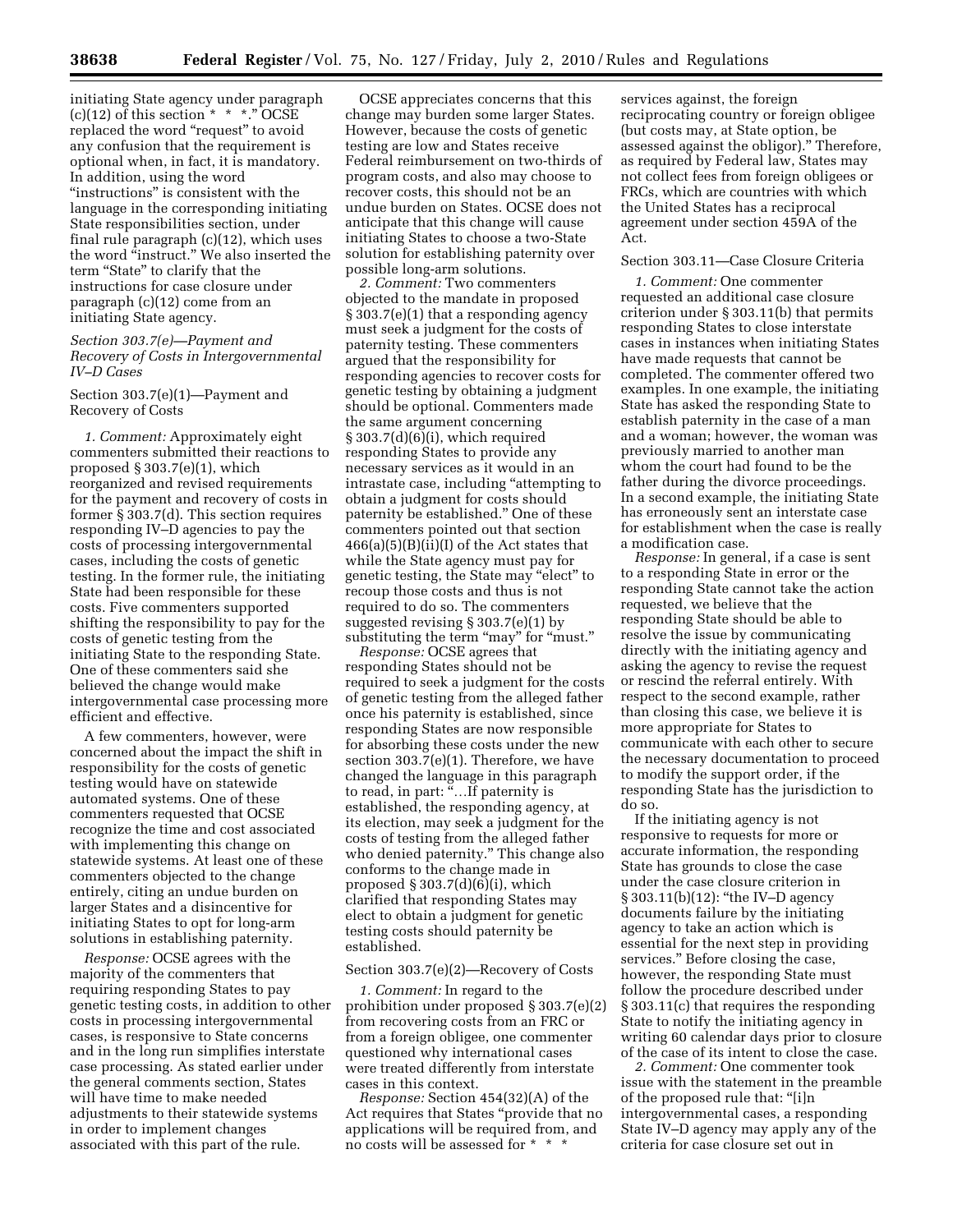current regulations at 45 CFR 303.11. Existing paragraphs (b)(1) through (b)(11) pertain to all IV–D cases.'' The commenter said that responding States have previously only been allowed to close cases with the permission of the initiating State and could not unilaterally close cases under criteria in § 303.11(b)(1) through (11). In fact, the commenter points out, case closure criterion under § 303.11(b)(12) was created (as noted in the final rule on case closure, OCSE–AT–99–04) to address the problem that responding States had been required to keep cases open if the initiating State did not grant permission to close the case, even when conditions existed that fit other case closure criteria, such as the responding State was not able to locate the noncustodial parent or had located him or her in another State.

In summary, the commenter asked for clarification as to whether a responding State may close a case based on criteria set out in current regulations at 45 CFR 303.11(b)(1) through (b)(11), or must the responding State use § 303.11(b)(12) to document lack of cooperation by the initiating State in order to close the case.

*Response:* The commenter is correct. A State may not unilaterally close intergovernmental cases under case closure criteria in § 303.11(b)(1) through (11) without the permission of the initiating agency. In general, the initiating agency decides whether to open or close an intergovernmental case. In order for a responding State to close an intergovernmental case, without permission from the initiating agency, the responding State must use § 303.11(b)(12) and document lack of cooperation by the initiating agency. This case closure criterion, which enables a responding State to close a case when it documents failure by the initiating agency to take an action essential for providing services, was devised so that responding States would have grounds to close cases on which they could not proceed, provided they give 60 calendar days notice to the initiating agency, as required under § 303.11(c).

This new rule provides three new case closure criteria that also apply to responding States, in addition to § 303.11(b)(12). The first of these new criteria is § 303.11(b)(13), which allows the responding State to close a case when the initiating agency provides notification that it has closed its case under proposed § 303.7(c)(12) [(c)(11) in the final rule]. This new criterion formalizes and provides a 10-workingdays time frame under § 303.7(c)(11) for the well-established practice of a

responding State closing intergovernmental cases when permitted by the initiating agency, in this instance, due to the closure of the initiating State's case.

In consideration of this comment, the second of the new case closure criteria addresses the situation where an initiating agency desires to keep its case open, but no longer needs the responding State's intergovernmental services. Section 303.11(b)(14) allows the responding State to close its case when: "the initiating agency has notified the responding State that its intergovernmental services are no longer needed.''

The third new case closure rule applicable to responding States is the requirement under § 303.7(d)(9) for a responding State to stop an income withholding order and close an intergovernmental case within 10 working days of receipt of instructions from an initiating agency to do so. Unlike the criteria under case closure § 303.11(b)(12) through (14), this interstate case closure rule is mandatory.

In consideration of this comment, OCSE has made a change to § 303.7(d)(10) in the final rule [proposed § 303.7(d)(11)]. The proposed rule required a responding State to notify an initiating agency when a case was closed pursuant to § 303.11, implying incorrectly that a responding State could close an intergovernmental case under any of the case closure criteria under this part. The final rule clarifies the exact criteria under which a responding State may close a case and would, therefore, be required to notify the initiating agency. The final regulation under § 303.7(d)(10) now reads:

''Notify the initiating agency when a case is closed pursuant to § 303.11(b)(12) through  $(14)$  and  $\hat{S}$  303.7(d)(9).

Section 303.11(b)(12)—Lack of Cooperation by Initiating Agency

*1. Comment:* One commenter was in support of the case closure criterion under proposed § 303.7(b)(12), which allows responding States to close cases based on lack of cooperation by the initiating agency. However, the commenter asked OCSE to establish a time frame for when the responding States should implement closing cases under this criterion.

*Response:* A time frame is currently established under § 303.11(c) of the regulations: "the [responding] State \* \* \* in an interstate case, meeting the criteria under (b)(12), [must notify] the initiating State, in writing 60 calendar days prior to closure of the case of the

State's intent to close the case. The case must be kept open if the \* \* \* initiating State supplies information in response to the notice which could lead to the establishment of paternity or a support order or enforcement of an order \* \* \*.''

We realize conforming changes to § 303.11(c) are necessary to indicate that responsibility for a responding State to provide case closure notice under § 303.11(b)(12) to an initiating agency, which could be a country or Tribe as well as another State, and that the responding State must keep the case open if that initiating agency supplies useable information in response to the notice. Therefore, in § 303.11(c), we have substituted the word "intergovernmental" for "interstate" and "initiating agency" for "initiating State."

The revised § 303.11(c) now reads: ''In cases meeting the criteria in paragraphs (b)(1) through (6) and (10) through (12) of this section, the State must notify the recipient of services, or in an intergovernmental case meeting the criteria for closure under (b)(12), the initiating agency, in writing 60 calendar days prior to closure of the case of the State's intent to close the case. The case must be kept open if the recipient of services or the initiating agency supplies information in response to the notice \* \* \* .''

*2. Comment:* One commenter said that responding States are consistently closing interstate cases without the direction of the initiating State, or under case closure  $\S 303.11(b)(12)$ , without following proper procedures. In order to provide clear instruction to responding State caseworkers as to their role in case closure, the commenter asked that OCSE re-publish the following statement from the preamble of the proposed rule: ''Again, we note that the election to close an interstate case involving two States belongs exclusively to the initiating agency.''

*Response:* OCSE agrees that the decision to close an intergovernmental case should only be made by the initiating agency, with the noted exception, under § 303.11(b)(12), of cases for which the State IV–D agency documents failure by the initiating agency to take an action essential to the responding State's ability to provide services. If a responding State does move to close a case as allowed under § 303.11(b)(12), it must provide 60 calendar-days written notice to the initiating agency, as required under  $§ 303.11(c).$ 

Section 303.11(b)(13)—Closing a Case Already Closed by Initiating State

*1. Comment:* Proposed § 303.11(b)(13) allows the responding State to close its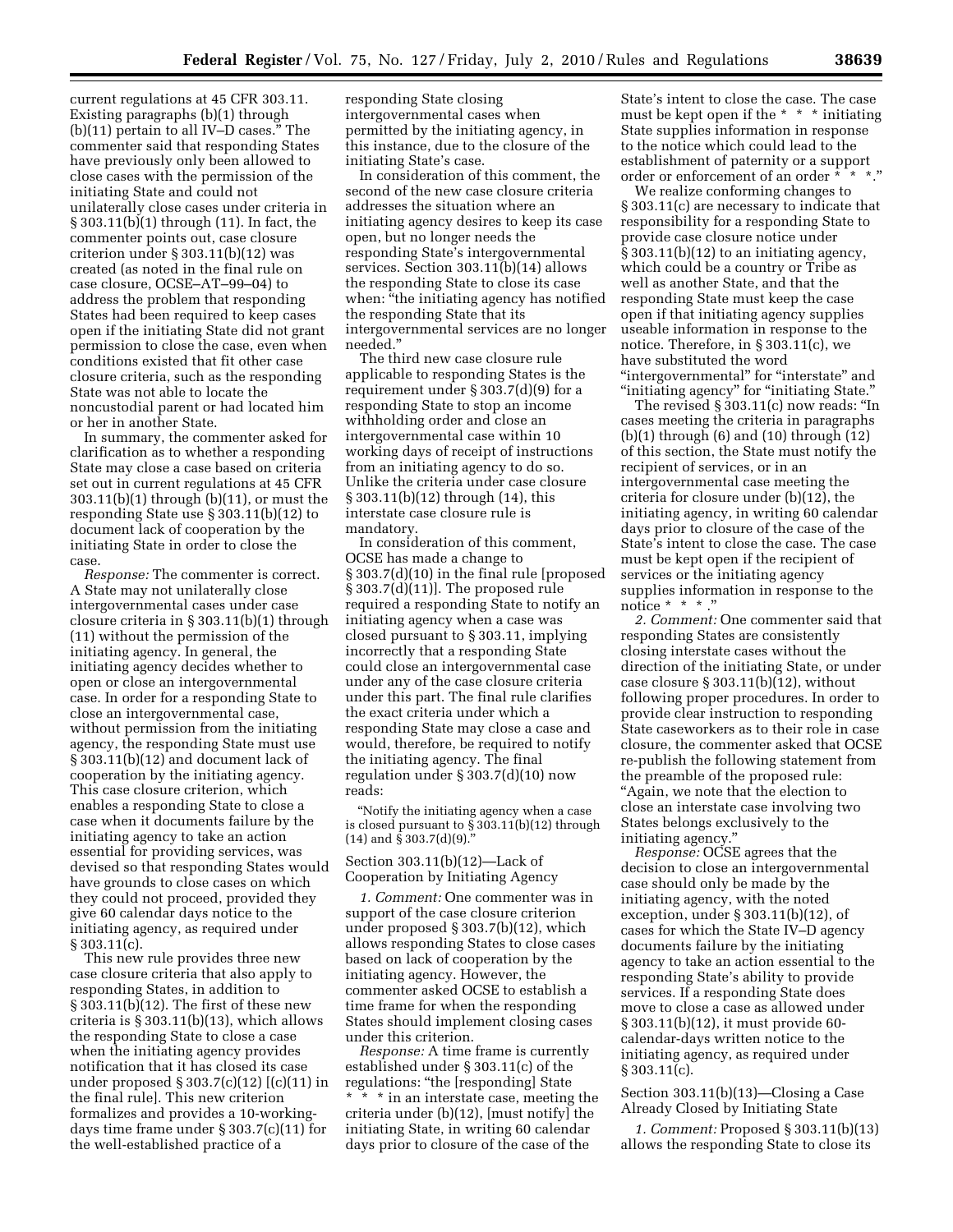interstate case provided the initiating State notified the responding State that it had closed its case pursuant to proposed  $\S 303.7(c)(12)$  [final rule, § 303.7(c)(11)]. (Final rule, § 303.7(c)(11) requires the initiating State to notify the responding agency of case closure within 10 working days of closing a case under § 303.11 and the basis for this case closure.)

One commenter requested clarification that upon receipt of notification that an initiating State had closed its case pursuant to § 303.11, the responding State would have authority, under  $\S 303.11(b)(13)$ , to close its case without having another basis, such as a court order.

*Response:* Yes, a responding State would have the authority to close its IV– D case upon receipt of notification that an initiating State had closed its case pursuant to § 303.11.

#### Section 308.2—Required Program Compliance Criteria

*1. Comment:* One commenter suggested that OCSE make conforming changes to § 308.2 if any changes are made to § 303.7 based on comments made.

*Response:* In the final rule, we made conforming changes to §§ 308.2(b)(1),

 $(c)(1)$  and  $(2)$ , and  $(f)(1)$  and  $(g)$  for consistency with changes made in response to comments to proposed § 303.7.

## **IV. Impact Analysis**

*Paperwork Reduction Act of 1995* 

There is a new requirement imposed by this rule. Proposed § 303.7(d)(5) adds a notice requirement where the initiating agency has requested a controlling order determination. In this case, the responding agency must: ''(i) File the controlling order determination request with the appropriate tribunal in its State within 30 calendar days of receipt of the request or location of the noncustodial parent, whichever occurs later.''

For this new regulatory requirement statewide Child Support Enforcement systems are already required to have the functionality to generate the documents necessary to establish an order of support. This new regulatory requirement is considered a minor change or enhancement to a statewide IV–D system.

Under paragraph (d)(5)(ii) of the section, the responding agency must: ''Notify the initiating State agency, the Controlling Order State and any State where a support order in the case was

issued or registered, of the controlling order determination and any reconciled arrearages within 30 calendar days of receipt of the determination from the tribunal.''

This provision should not increase the information collection burden on the State(s) because a Child Support Enforcement Network (CSENet) transaction for transmitting information about the determination of the controlling order to other States already exists. CSENet already has a transaction: *ENF Provide—GSCOE–enforcement— Provision of information, new controlling order.* It is sent by the responding State—the transaction is used to reply to an enforcement request notifying the initiating jurisdiction that a new controlling support order is in effect. The amount of the reconciled arrearages can also be transmitted via CSENet in an information data block.

There were no public comments regarding this impact analysis following the publication of the Notice of Proposed Rulemaking in the **Federal Register** on December 8, 2008 (73 FR 74408). The estimated burden has not changed in the final rule.

The total estimated burden for the change described above is: Annual Burden Estimates

| Instrument | Number of respondents 54    | Average burden hours per response                            | Total burden<br>hours |
|------------|-----------------------------|--------------------------------------------------------------|-----------------------|
|            | One time system enhancement | 60 labor hours per State to modify<br>statewide IV-D system. | 3,240 hours.          |

It should be noted that the requirements of the Paperwork Reduction Act of 1995 [44 U.S.C. 3507(d)], regarding reporting and recordkeeping, apply to the federallymandated intergovernmental forms referenced in the regulations, (OMB No. 0970–0085). The Office of Management and Budget has reauthorized the use of these forms until January 31, 2011.

#### *Regulatory Flexibility Analysis*

The Secretary certifies that, under 5 U.S.C. 605(b), as enacted by the Regulatory Flexibility Act (Pub. L. 96– 354), this final rule will not result in a significant impact on a substantial number of small entities. The primary impact is on State governments. State governments are not considered small entities under the Regulatory Flexibility Act.

## *Regulatory Impact Analysis*

Executive Order 12866 requires that regulations be reviewed to ensure that

they are consistent with the priorities and principles set forth in the Executive Order. This final rule provides solutions to problems in securing child support and paternity determinations for children in situations where the parents and children live apart and in different jurisdictions and the Department has determined that they are consistent with the priorities and principles of the Executive Order. There are minimal costs associated with these proposed rules.

#### *Unfunded Mandates Reform Act of 1995*

Section 202 of the Unfunded Mandates Reform Act of 1995 requires that a covered agency prepare a budgetary impact statement before promulgating a rule that includes a Federal mandate that may result in the expenditure by State, local, and Tribal governments, in the aggregate, or by the private sector, of \$100 million or more in any one year.

If a covered agency must prepare a budgetary impact statement, section 205 further requires that it select the most cost-effective and least burdensome alternative that achieves the objectives of the rules and is consistent with the statutory requirements. In addition, section 203 requires a plan for informing and advising any small governments that may be significantly or uniquely impacted by the proposed rule.

The Department has determined that this rule is not an economically significant rule and will not result in the expenditure by State, local, and Tribal governments, in the aggregate, or by the private sector, of more than \$100 million in any one year. Accordingly, we have not prepared a budgetary impact statement, specifically addressed the regulatory alternatives considered, or prepared a plan for informing and advising any significantly or uniquely impacted small government.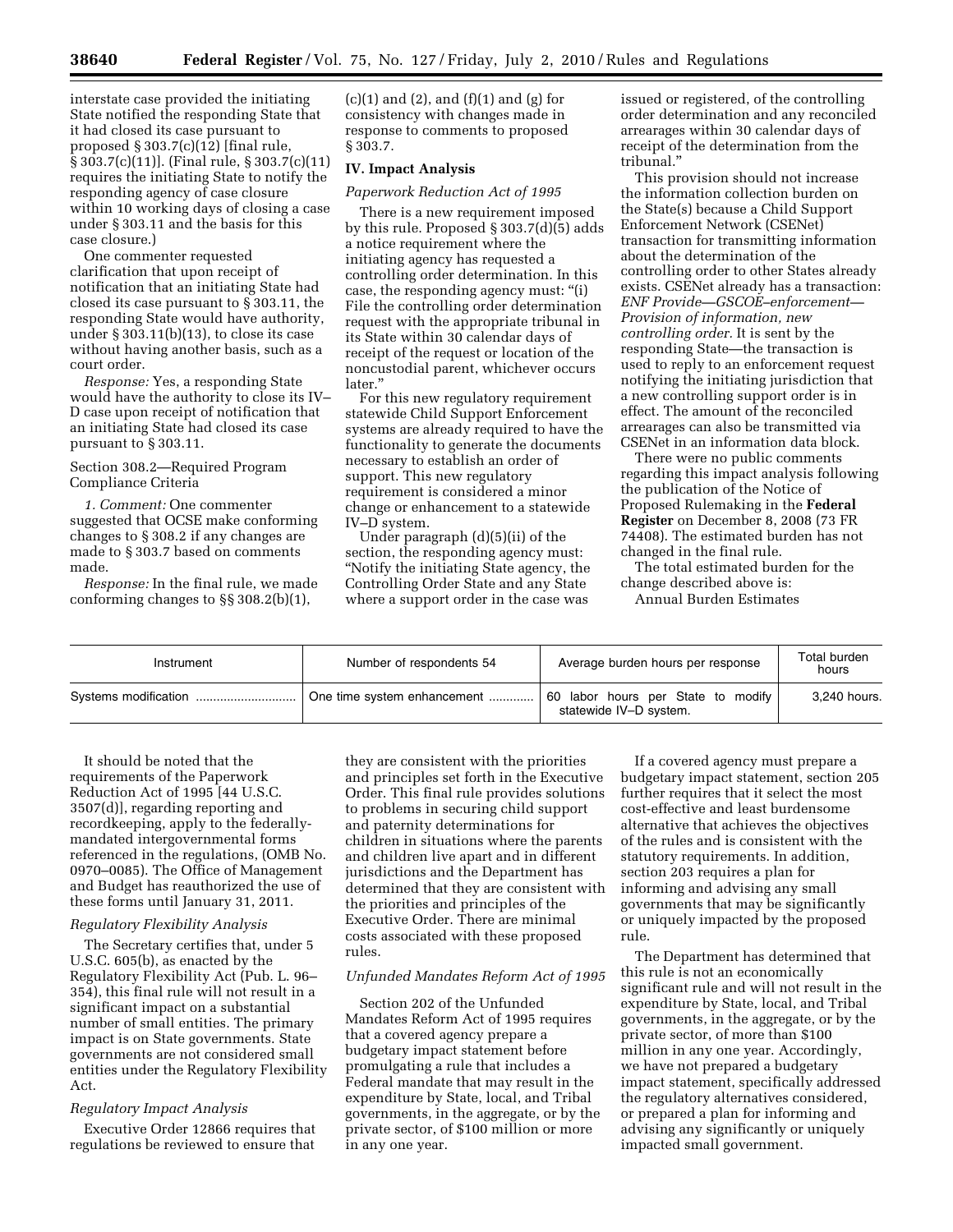#### *Congressional Review*

This final rule is not a major rule as defined in 5 U.S.C. chapter 8.

## *Assessment of Federal Regulations and Policies on Families*

Section 654 of the Treasury and General Government Appropriations Act of 1999 requires Federal agencies to determine whether a policy or regulation may negatively affect family well-being. If the agency's determination is affirmative, then the agency must prepare an impact assessment addressing seven criteria specified in the law. The required review of the regulations and policies to determine their effect on family wellbeing has been completed, and this rule will have a positive impact on family well-being as defined in the legislation by helping to ensure that parents support their children, even when they reside in separate jurisdictions, and will strengthen personal responsibility and increase disposable family income.

#### *Executive Order 13132*

Executive Order 13132 prohibits an agency from publishing any rule that has federalism implications if the rule either imposes substantial direct compliance costs on State and local governments or is not required by statute, or the rule preempts State law, unless the agency meets the consultation and funding requirements of section 6 of the Executive Order. This final rule does not have federalism impact as defined in the Executive Order.

## **List of Subjects**

#### *45 CFR Part 301*

Child support, Grant programs/social programs, Reporting and recordkeeping requirements.

#### *45 CFR Part 302*

Child support, Grant programs/social programs, Reporting and recordkeeping requirements.

## *45 CFR Part 303*

Child support, Grant programs/social programs, Reporting and recordkeeping requirements.

#### *45 CFR Part 305*

Child support, Grant programs/social programs, Accounting.

#### *45 CFR Part 308*

Auditing, Child support, Grant programs/social programs, Reporting and recordkeeping requirements. (Catalog of Federal Domestic Assistance Programs No. 93.563, Child Support Enforcement Program.)

## Dated: April 7, 2010.

**Carmen R. Nazario,** 

*Assistant Secretary for Children and Families.*  Approved: June 17, 2010.

#### **Kathleen Sebelius,**

*Secretary of Health and Human Services.* 

■ For the reasons discussed above, title 45 CFR chapter III is amended as follows:

## **PART 301—STATE PLAN APPROVAL AND GRANT PROCEDURES**

■ 1. The authority citation for part 301 is revised to read as follows:

**Authority:** 42 U.S.C. 651 through 658, 659a, 660, 664, 666, 667, 1301, and 1302. ■ 2. Amend § 301.1 by republishing the introductory text and adding the following definitions alphabetically:

## **§ 301.1 General definitions.**

When used in this chapter, unless the context otherwise indicates:

\* \* \* \* \* *Central authority* means the agency designated by a government to facilitate support enforcement with a foreign reciprocating country (FRC) pursuant to section 459A of the Act.

\* \* \* \* \* *Controlling order State* means the State in which the only order was issued or, where multiple orders exist, the State in which the order determined by a tribunal to control prospective current support pursuant to the UIFSA was issued.

*Country* means a foreign country (or a political subdivision thereof) declared to be an FRC under section 459A of the Act and any foreign country (or political subdivision thereof) with which the State has entered into a reciprocal arrangement for the establishment and enforcement of support obligations to the extent consistent with Federal law pursuant to section 459A(d) of the Act. \* \* \* \* \*

*Form* means a federally-approved document used for the establishment and enforcement of support obligations whether compiled or transmitted in written or electronic format, including but not limited to the Income Withholding for Support form, and the National Medical Support Notice. In interstate IV–D cases, such forms include those used for child support enforcement proceedings under the UIFSA. *Form* also includes any federally-mandated IV–D reporting form, where appropriate.

*Initiating agency* means a State or Tribal IV–D agency or an agency in a country, as defined in this rule, in which an individual has applied for or is receiving services.

*Intergovernmental IV–D case* means a IV–D case in which the noncustodial parent lives and/or works in a different jurisdiction than the custodial parent and child(ren) that has been referred by an initiating agency to a responding agency for services. An intergovernmental IV–D case may include any combination of referrals between States, Tribes, and countries. An intergovernmental IV–D case also may include cases in which a State agency is seeking only to collect support arrearages, whether owed to the family or assigned to the State.

*Interstate IV–D case* means a IV–D case in which the noncustodial parent lives and/or works in a different State than the custodial parent and child(ren) that has been referred by an initiating State to a responding State for services. An interstate IV–D case also may include cases in which a State is seeking only to collect support arrearages, whether owed to the family or assigned to the State.

\* \* \* \* \* *One-state remedies* means the exercise of a State's jurisdiction over a non-resident parent or direct establishment, enforcement, or other action by a State against a non-resident parent in accordance with the long-arm provision of UIFSA or other State law. \* \* \* \* \*

*Responding agency* means the agency that is providing services in response to a referral from an initiating agency in an intergovernmental IV–D case.

\* \* \* \* \* *Tribunal* means a court, administrative agency, or quasi-judicial entity authorized under State law to establish, enforce, or modify support orders or to determine parentage.

*Uniform Interstate Family Support Act (UIFSA)* means the model act promulgated by the National Conference of Commissioners on Uniform State Laws (NCCUSL) and mandated by section 466(f) of the Act to be in effect in all States.

#### **PART 302—STATE PLAN REQUIREMENTS**

■ 3. The authority citation for part 302 is revised to read as follows:

**Authority:** 42 U.S.C. 651 through 658, 659a, 660, 664, 666, 667, 1302, 1396a(a)(25), 1396b(d)(2), 1396b(o), 1396b(p), and 1396(k).

■ 4. Revise § 302.36 to read as follows:

#### **§ 302.36 Provision of services in intergovernmental IV–D cases.**

(a) The State plan shall provide that, in accordance with § 303.7 of this chapter, the State will extend the full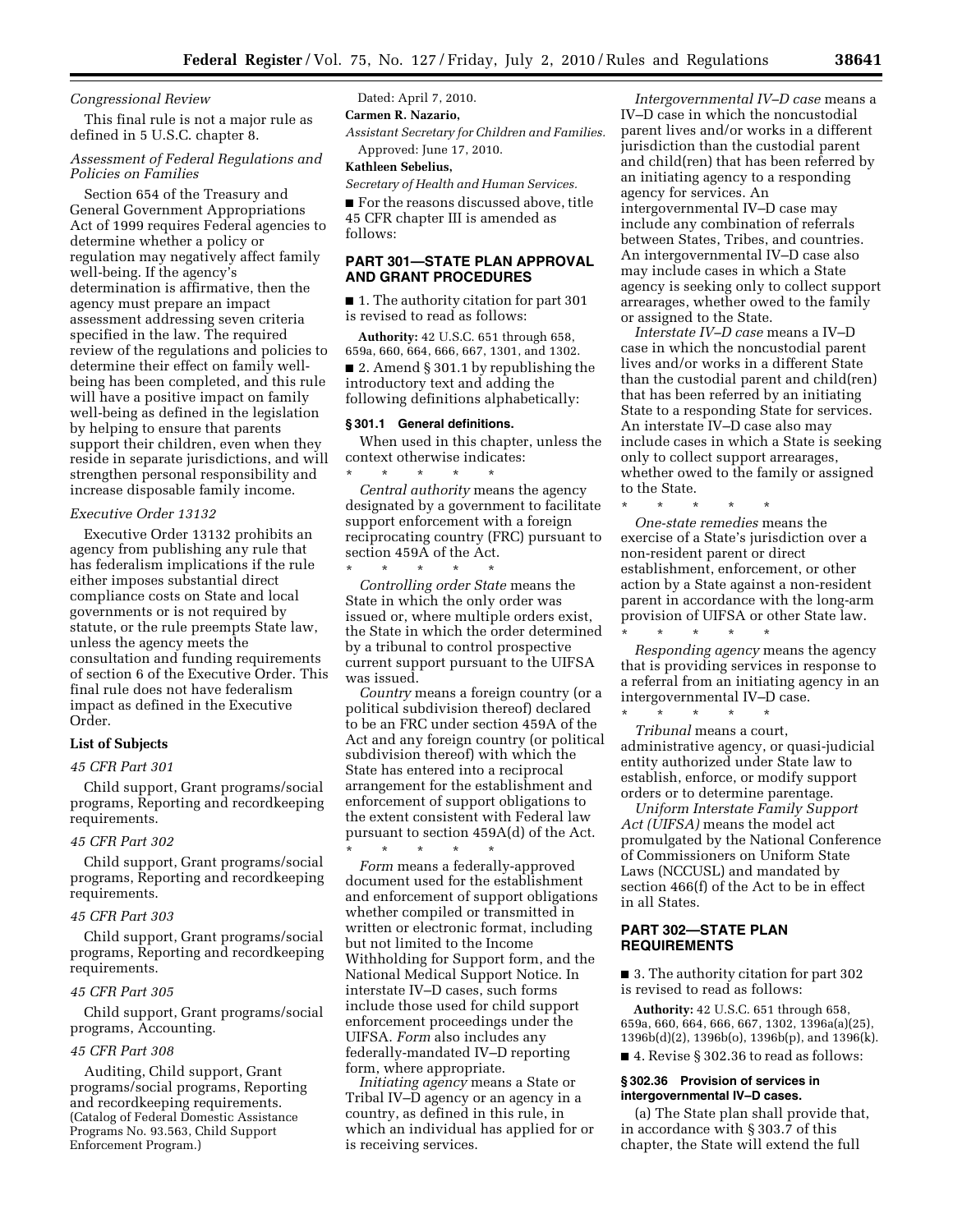range of services available under its IV– D plan to:

(1) Any other State;

(2) Any Tribal IV–D program operating under § 309.65(a) of this chapter; and

(3) Any country as defined in § 301.1 of this chapter.

(b) The State plan shall provide that the State will establish a central registry for intergovernmental IV–D cases in accordance with the requirements set forth in § 303.7(b) of this chapter.

#### **PART 303—STANDARDS FOR PROGRAM OPERATIONS**

■ 5. The authority citation for part 303 is revised to read as follows:

**Authority:** 42 U.S.C. 651 through 658, 659a, 660, 663, 664, 666, 667, 1302, 1396a(a)(25), 1396b(d)(2), 1396b(o), 1396b(p) and 1396(k).

■ 6. Revise § 303.7 to read as follows:

## **§ 303.7 Provision of services in intergovernmental IV–D cases.**

(a) *General responsibilities.* A State IV–D agency must:

(1) Establish and use procedures for managing its intergovernmental IV–D caseload that ensure provision of necessary services as required by this section and include maintenance of necessary records in accordance with § 303.2 of this part;

(2) Periodically review program performance on intergovernmental IV–D cases to evaluate the effectiveness of the procedures established under this section;

(3) Ensure that the organizational structure and staff of the IV–D agency are adequate to provide for the administration or supervision of the following functions specified in § 303.20(c) of this part for its intergovernmental IV–D caseload: Intake; establishment of paternity and the legal obligation to support; location; financial assessment; establishment of the amount of child support; collection; monitoring; enforcement; review and adjustment; and investigation;

(4) Use federally-approved forms in intergovernmental IV–D cases, unless a country has provided alternative forms as part of its chapter in *A Caseworker's Guide to Processing Cases with Foreign Reciprocating Countries.* When using a paper version, this requirement is met by providing the number of complete sets of required documents needed by the responding agency, if one is not sufficient under the responding agency's law;

(5) Transmit requests for information and provide requested information

electronically to the greatest extent possible;

(6) Within 30 working days of receiving a request, provide any order and payment record information requested by a State IV–D agency for a controlling order determination and reconciliation of arrearages, or notify the State IV–D agency when the information will be provided;

(7) Notify the other agency within 10 working days of receipt of new information on an intergovernmental case; and

(8) Cooperate with requests for the following limited services: Quick locate, service of process, assistance with discovery, assistance with genetic testing, teleconferenced hearings, administrative reviews, high-volume automated administrative enforcement in interstate cases under section 466(a)(14) of the Act, and copies of court orders and payment records. Requests for other limited services may be honored at the State's option.

(b) *Central registry.* 

 $(1)$  The State IV–D agency must establish a central registry responsible for receiving, transmitting, and responding to inquiries on all incoming intergovernmental IV–D cases.

(2) Within 10 working days of receipt of an intergovernmental IV–D case, the central registry must:

(i) Ensure that the documentation submitted with the case has been reviewed to determine completeness;

(ii) Forward the case for necessary action either to the central State Parent Locator Service for location services or to the appropriate agency for processing;

(iii) Acknowledge receipt of the case and request any missing documentation; and

(iv) Inform the initiating agency where the case was sent for action.

(3) If the documentation received with a case is incomplete and cannot be remedied by the central registry without the assistance of the initiating agency, the central registry must forward the case for any action that can be taken pending necessary action by the initiating agency.

(4) The central registry must respond to inquiries from initiating agencies within 5 working days of receipt of the request for a case status review.

(c) *Initiating State IV–D agency responsibilities.* The initiating State IV– D agency must:

(1) Determine whether or not there is a support order or orders in effect in a case using the Federal and State Case Registries, State records, information provided by the recipient of services, and other relevant information available to the State;

(2) Determine in which State a determination of the controlling order and reconciliation of arrearages may be made where multiple orders exist;

(3) Determine whether the noncustodial parent is in another jurisdiction and whether it is appropriate to use its one-state remedies to establish paternity and establish, modify, and enforce a support order, including medical support and income withholding;

(4) Within 20 calendar days of completing the actions required in paragraphs (1) through (3) and, if appropriate, receipt of any necessary information needed to process the case:

(i) Ask the appropriate intrastate tribunal, or refer the case to the appropriate responding State IV–D agency, for a determination of the controlling order and a reconciliation of arrearages if such a determination is necessary; and

(ii) Refer any intergovernmental IV–D case to the appropriate State Central Registry, Tribal IV–D program, or Central Authority of a country for action, if one-state remedies are not appropriate;

(5) Provide the responding agency sufficient, accurate information to act on the case by submitting with each case any necessary documentation and intergovernmental forms required by the responding agency;

(6) Within 30 calendar days of receipt of the request for information, provide the responding agency with an updated intergovernmental form and any necessary additional documentation, or notify the responding agency when the information will be provided;

(7) Notify the responding agency at least annually, and upon request in an individual case, of interest charges, if any, owed on overdue support under an initiating State order being enforced in the responding jurisdiction;

(8) Submit all past-due support owed in IV–D cases that meet the certification requirements under § 303.72 of this part for Federal tax refund offset,

(9) Send a request for review of a child support order to another State within 20 calendar days of determining that a request for review of the order should be sent to the other State and of receipt of information from the requestor necessary to conduct the review in accordance with section 466(a)(10) of the Act and § 303.8 of this part;

(10) Distribute and disburse any support collections received in accordance with this section and §§ 302.32, 302.51, and 302.52 of this chapter, sections 454(5), 454B, 457, and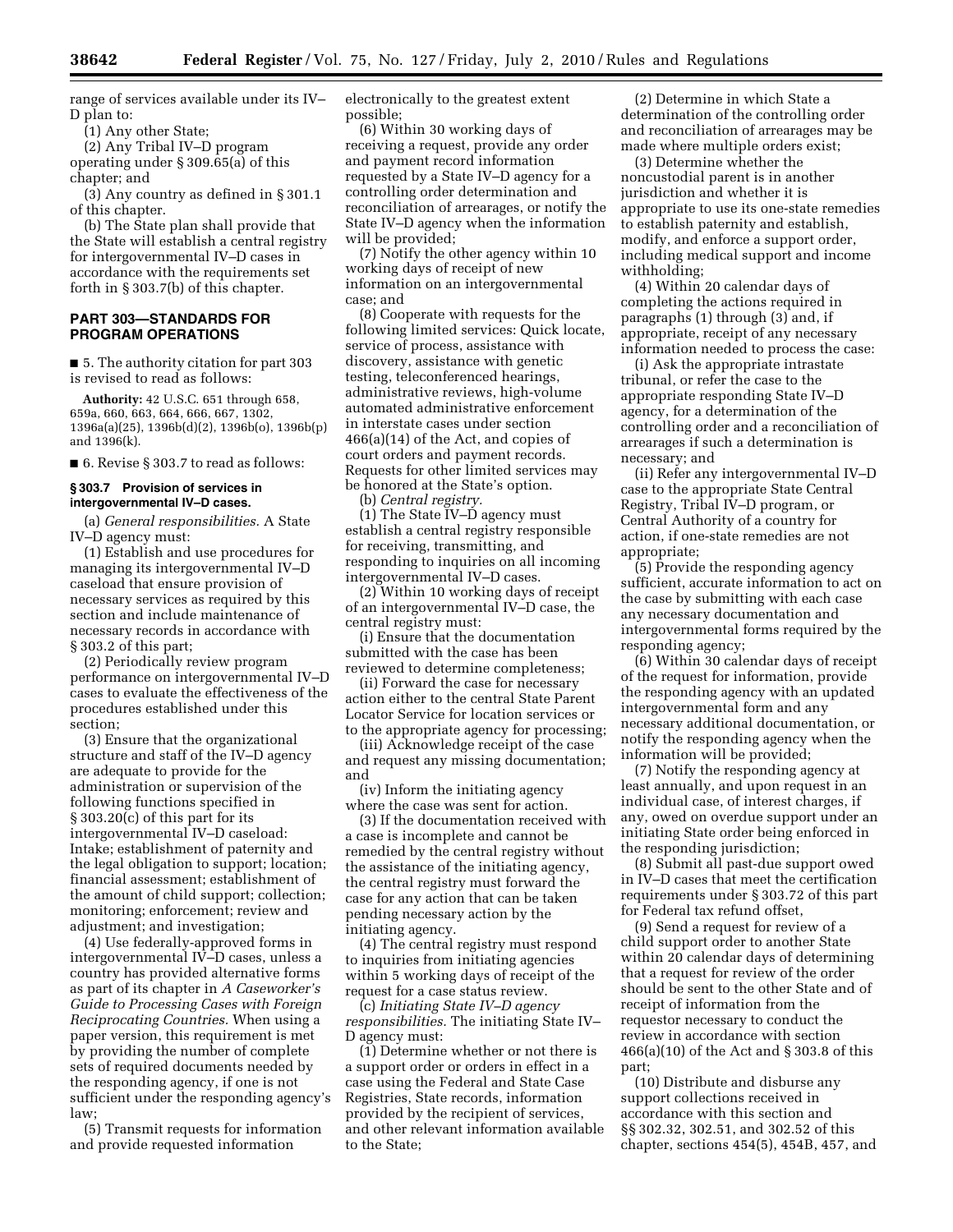1912 of the Act, and instructions issued by the Office;

(11) Notify the responding agency within 10 working days of case closure that the initiating State IV–D agency has closed its case pursuant to § 303.11 of this part, and the basis for case closure;

(12) Instruct the responding agency to close its interstate case and to stop any withholding order or notice the responding agency has sent to an employer before the initiating State transmits a withholding order or notice, with respect to the same case, to the same or another employer unless the two States reach an alternative agreement on how to proceed; and

(13) If the initiating agency has closed its case pursuant to § 303.11 and has not notified the responding agency to close its corresponding case, make a diligent effort to locate the obligee, including use of the Federal Parent Locator Service and the State Parent Locator Service, and accept, distribute and disburse any payment received from a responding agency.

(d) *Responding State IV–D agency responsibilities.* Upon receipt of a request for services from an initiating agency, the responding State IV–D agency must:

(1) Accept and process an intergovernmental request for services, regardless of whether the initiating agency elected not to use remedies that may be available under the law of that jurisdiction;

(2) Within 75 calendar days of receipt of an intergovernmental form and documentation from its central registry:

(i) Provide location services in accordance with § 303.3 of this part if the request is for location services or the form or documentation does not include adequate location information on the noncustodial parent;

(ii) If unable to proceed with the case because of inadequate documentation, notify the initiating agency of the necessary additions or corrections to the form or documentation;

(iii) If the documentation received with a case is incomplete and cannot be remedied without the assistance of the initiating agency, process the case to the extent possible pending necessary action by the initiating agency;

(3) Within 10 working days of locating the noncustodial parent in a different State, the responding agency must return the forms and documentation, including the new location, to the initiating agency, or, if directed by the initiating agency, forward/transmit the forms and documentation to the central registry in the State where the noncustodial parent has been located and notify the responding State's own

central registry where the case has been sent.

(4) Within 10 working days of locating the noncustodial parent in a different political subdivision within the State, forward/transmit the forms and documentation to the appropriate political subdivision and notify the initiating agency and the responding State's own central registry of its action;

(5) If the request is for a determination of controlling order:

(i) File the controlling order determination request with the appropriate tribunal in its State within 30 calendar days of receipt of the request or location of the noncustodial parent, whichever occurs later; and

(ii) Notify the initiating State agency, the Controlling Order State and any State where a support order in the case was issued or registered, of the controlling order determination and any reconciled arrearages within 30 calendar days of receipt of the determination from the tribunal;

(6) Provide any necessary services as it would in an intrastate IV–D case including:

(i) Establishing paternity in accordance with § 303.5 of this part and, if the agency elects, attempting to obtain a judgment for costs should paternity be established;

(ii) Establishing a child support obligation in accordance with § 302.56 of this chapter and §§ 303.4, 303.31 and 303.101 of this part;

(iii) Reporting overdue support to Consumer Reporting Agencies, in accordance with section 466(a)(7) of the Act and  $\S 302.70(a)(7)$  of this chapter;

(iv) Processing and enforcing orders referred by an initiating agency, whether pursuant to UIFSA or other legal processes, using appropriate remedies applied in its own cases in accordance with §§ 303.6, 303.31, 303.32, 303.100 through 303.102, and 303.104 of this part, and submit the case for such other Federal enforcement techniques as the State determines to be appropriate, such as administrative offset under 31 CFR 285.1 and passport denial under section 452(k) of the Act;

(v) Collecting and monitoring any support payments from the noncustodial parent and forwarding payments to the location specified by the initiating agency. The IV–D agency must include sufficient information to identify the case, indicate the date of collection as defined under § 302.51(a) of this chapter, and include the responding State's case identifier and locator code, as defined in accordance with instructions issued by this Office; and

(vi) Reviewing and adjusting child support orders upon request in accordance with § 303.8 of this part;

(7) Provide timely notice to the initiating agency in advance of any hearing before a tribunal that may result in establishment or adjustment of an order;

(8) Identify any fees or costs deducted from support payments when forwarding payments to the initiating agency in accordance with paragraph  $(d)(6)(v)$  of this section;

(9) Within 10 working days of receipt of instructions for case closure from an initiating State agency under paragraph (c)(12) of this section, stop the responding State's income withholding order or notice and close the intergovernmental IV–D case, unless the two States reach an alternative agreement on how to proceed; and

(10) Notify the initiating agency when a case is closed pursuant to §§ 303.11(b)(12) through (14) and 303.7(d)(9) of this part.

(e) *Payment and recovery of costs in intergovernmental IV–D cases.* 

(1) The responding IV–D agency must pay the costs it incurs in processing intergovernmental IV–D cases, including the costs of genetic testing. If paternity is established, the responding agency, at its election, may seek a judgment for the costs of testing from the alleged father who denied paternity.

(2) Each State IV–D agency may recover its costs of providing services in intergovernmental non-IV–A cases in accordance with § 302.33(d) of this chapter, except that a IV–D agency may not recover costs from an FRC or from a foreign obligee in that FRC, when providing services under sections 454(32) and 459A of the Act.

 $\blacksquare$  7. Amend § 303.11 by revising paragraph (b)(12), adding new paragraphs (b)(13) and (b)(14), and revising paragraph (c) to read as follows:

#### **§ 303.11 Case closure criteria.**

- \* \* \* \* \*
	- (b)\* \* \*

(12) The IV–D agency documents failure by the initiating agency to take an action which is essential for the next step in providing services;

(13) The initiating agency has notified the responding State that the initiating State has closed its case under § 303.7(c)(11); and

(14) The initiating agency has notified the responding State that its intergovernmental services are no longer needed.

(c) In cases meeting the criteria in paragraphs (b)(1) through (6) and (10) through (12) of this section, the State must notify the recipient of services, or